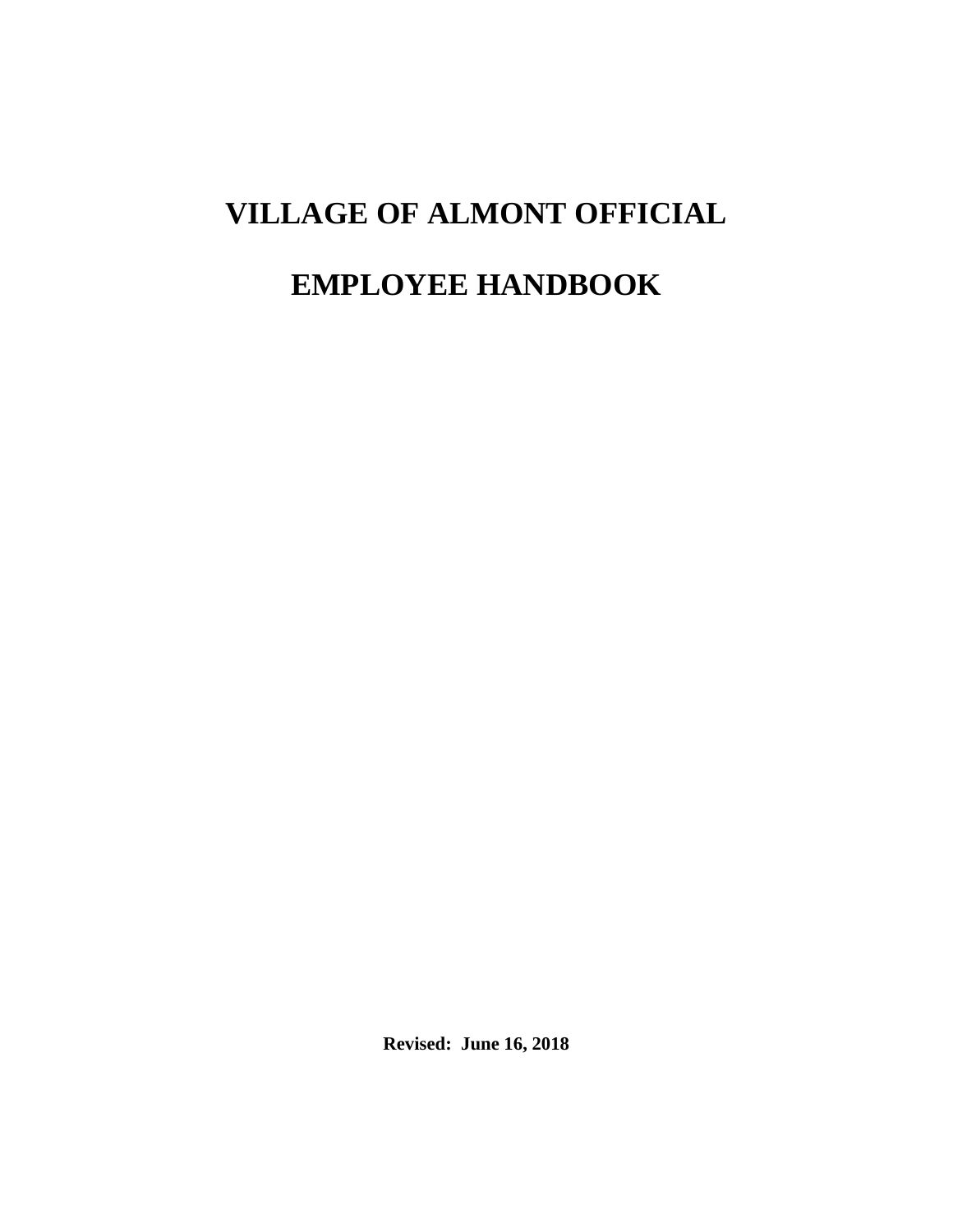# **TABLE OF CONTENTS**

| <b>Introduction</b>                                 | Page 4  |
|-----------------------------------------------------|---------|
| <b>Customer Service Philosophy</b>                  | Page 5  |
| <b>Mission Statement</b>                            | Page 6  |
| <b>Employment Categories and At-Will Employment</b> | Page 6  |
| <b>U.S. Authorization to Work</b>                   | Page 7  |
| <b>Employment Process</b>                           | Page 7  |
| <b>General Employment Policies and Practices</b>    | Page 10 |
| <b>Compensation</b>                                 | Page 11 |
| <b>Insurance Benefits</b>                           | Page 15 |
| <b>Use of Communications Systems Policy</b>         | Page 15 |
| <b>Smoking and Gambling Policy</b>                  | Page 17 |
| <b>Use of Village Funds and Resources Policy</b>    | Page 17 |
| <b>Harassment Policy</b>                            | Page 18 |
| <b>Violence and Weapons in the Workplace Policy</b> | Page 21 |
| <b>Ethics and Privacy Policy</b>                    | Page 22 |
| <b>Maternity Leave Policy</b>                       | Page 24 |
| <b>Family Medical Leave Act (FMLA) Policy</b>       | Page 24 |
| <b>Drug Use Policy</b>                              | Page 28 |
| <b>Employee Safety and Risk Management Policy</b>   | Page 29 |
| <b>Credit Card Use Policy</b>                       | Page 30 |
| <b>Travel Reimbursement Policy</b>                  | Page 31 |
| <b>Social Media Policy</b>                          | Page 32 |
| <b>Handling of Social Security Numbers Policy</b>   | Page 35 |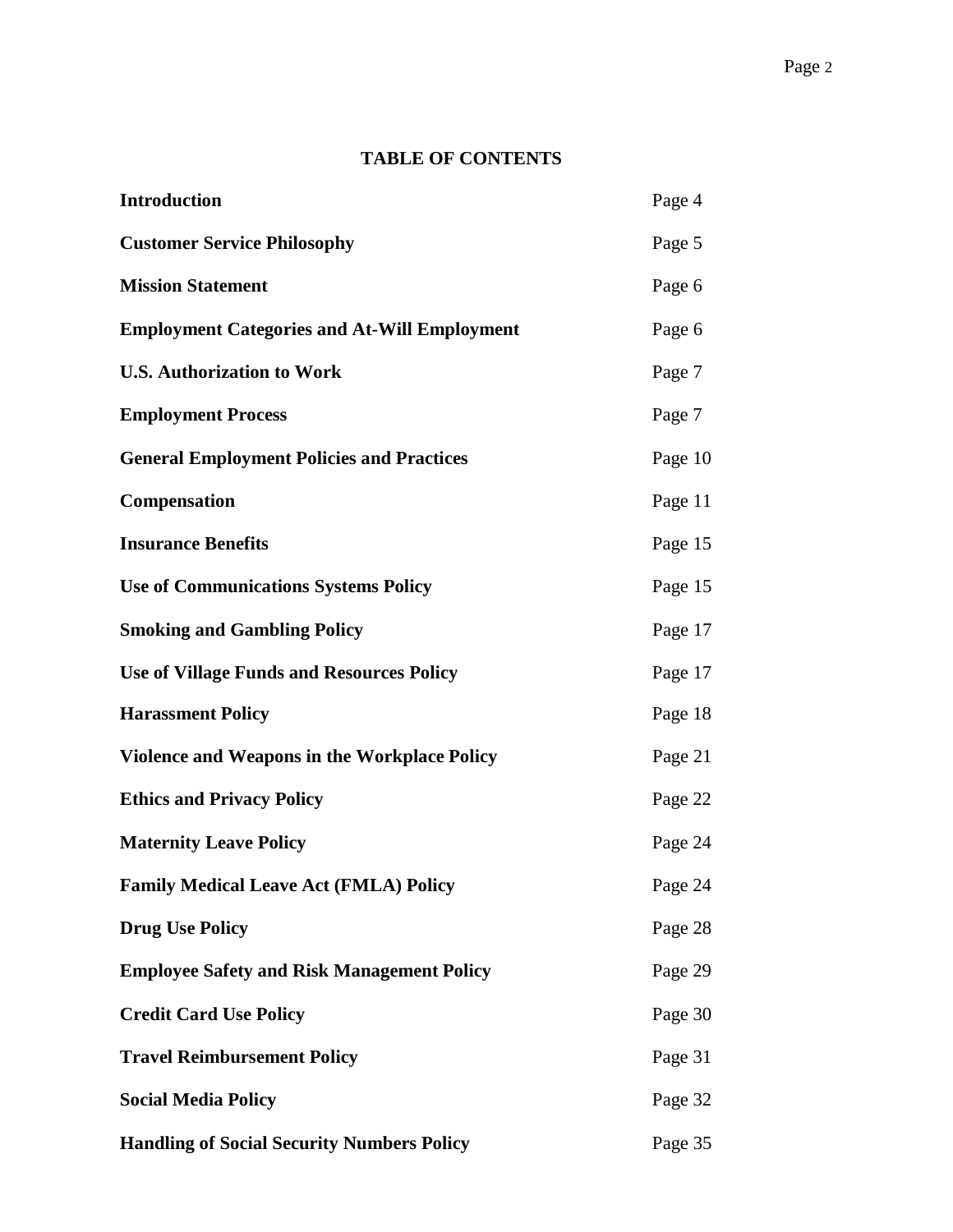| <b>Identity Theft Prevention Policy (Red Flag Policy)</b> | Page 37 |
|-----------------------------------------------------------|---------|
| <b>Intent of This Handbook</b>                            | Page 41 |
| <b>Severability</b>                                       | Page 42 |
| <b>COBRA Notification</b>                                 | Page 42 |
| <b>Acknowledgement Form</b>                               | Page 45 |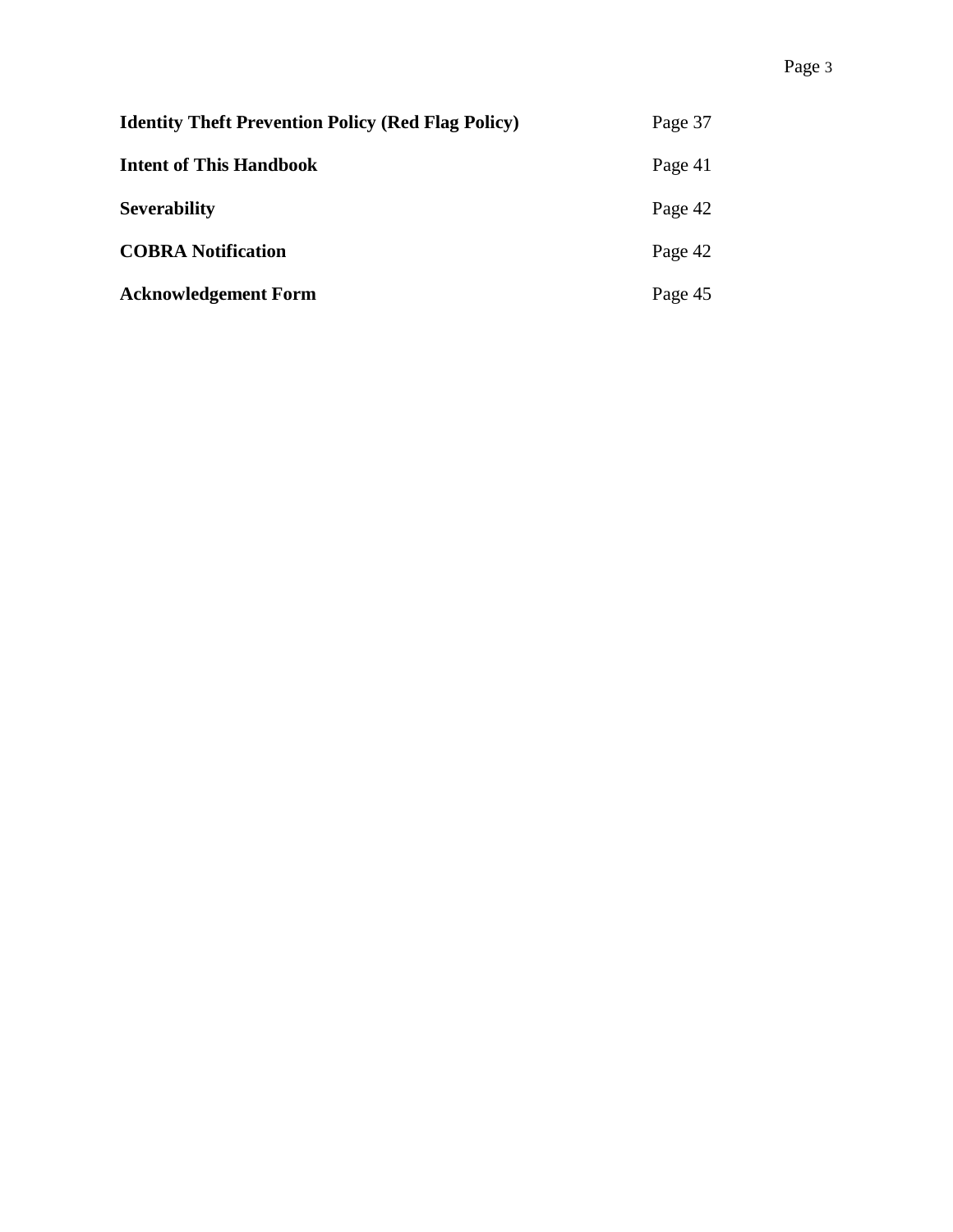# *INTRODUCTION*

We have designed this Employee Handbook for you to use as your personal reference and to answer questions that you may have about your job or Village policies, employee benefit programs, and other terms and conditions of your employment.

We recommend that you read the entire Handbook as soon as possible so that you will have a better understanding of your position with the Village of Almont. The contents of this Handbook, including policies and benefits, are subject to change by the Village Council, with or without advance notice. In the event of a conflict between this handbook and a collective bargaining agreement, the bargaining agreement shall prevail.

In the event this handbook conflicts with any Almont Police Department Official Orders, the Official Orders shall prevail. If you have any questions regarding this Handbook, please contact the Village Manager. This Handbook in no way represents a contract of employment between any individual and the Village.

The Village of Almont is pleased to welcome you to our community. We believe that each and every employee contributes directly to the Village's growth and success, and we truly hope you take pride in your employment with this community. Together we can make this an enjoyable place to work.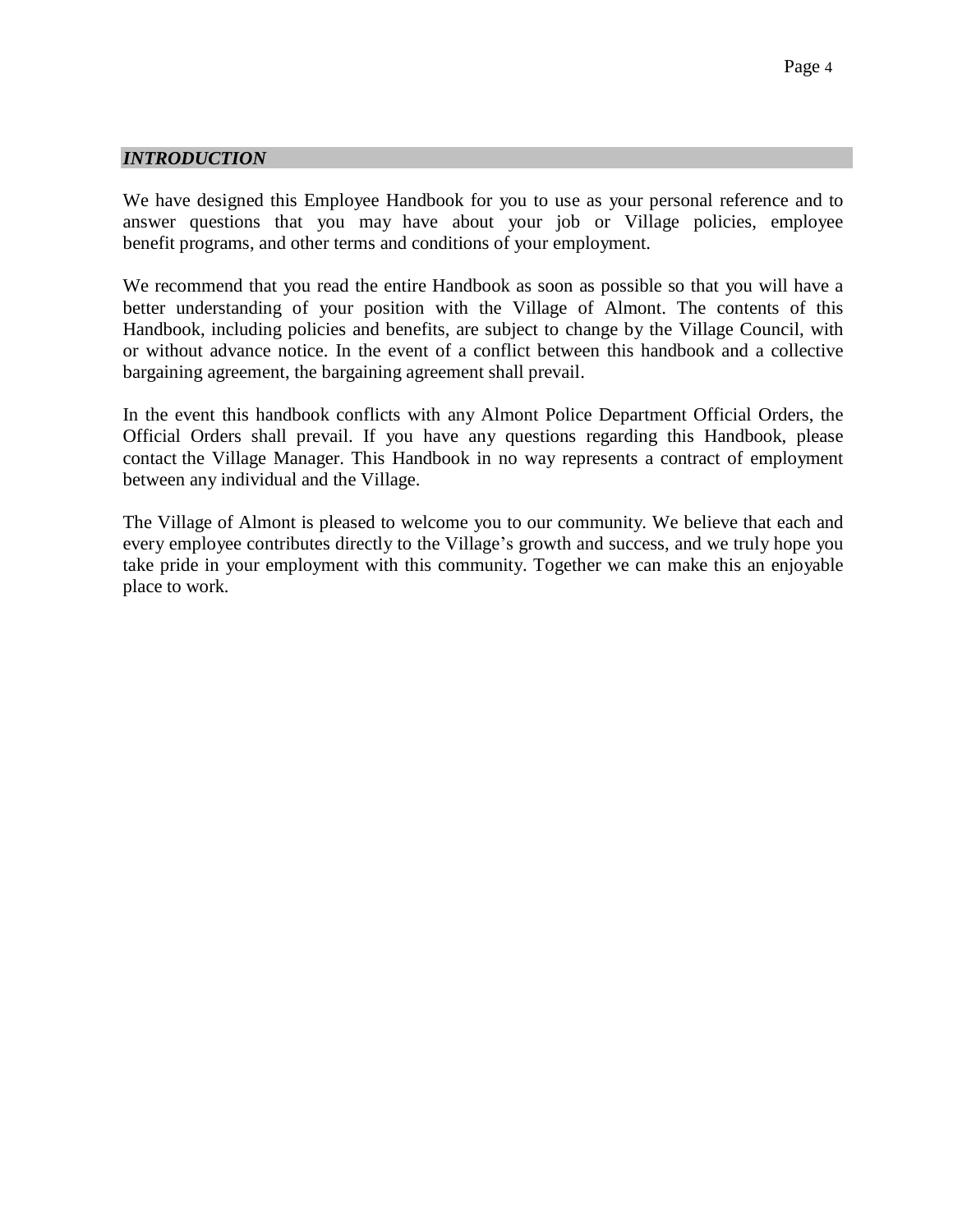# *CUSTOMER SERVICE PHILOSOPHY*

The perception that our residents and guests maintain of our government is derived from momentary encounters in which they interact with our employees. Often these encounters occur under stressful conditions, emergency situations, or other instances of conflict in which Village employees must demonstrate superior communication skills and exemplify high standards of professionalism. The following customer service philosophy has been developed to emphasize our commitments to our residents and guests and to demand courteous and respectful service from our employees at all times.

Village employees are expected to abide by the following customer service rules and guidelines:

- 1. Village employees must be direct and honest with residents while maintaining their sense of professionalism.
- 2. Village employees shall exhibit a courteous and friendly disposition when interacting with residents.
- 3. Village employees must honor their commitments and promises.
- 4. Village employees should be willing to listen to residents at all times.
- 5. Village employees must recognize that while they constantly operate within the public sector work environment, the typical resident only interacts with their Village government for an average of 20 minutes per year. It must be the goal of Village employees to deliver superior service each and every time a resident contacts the Village.
- 6. Village employees should never promise more than they can deliver.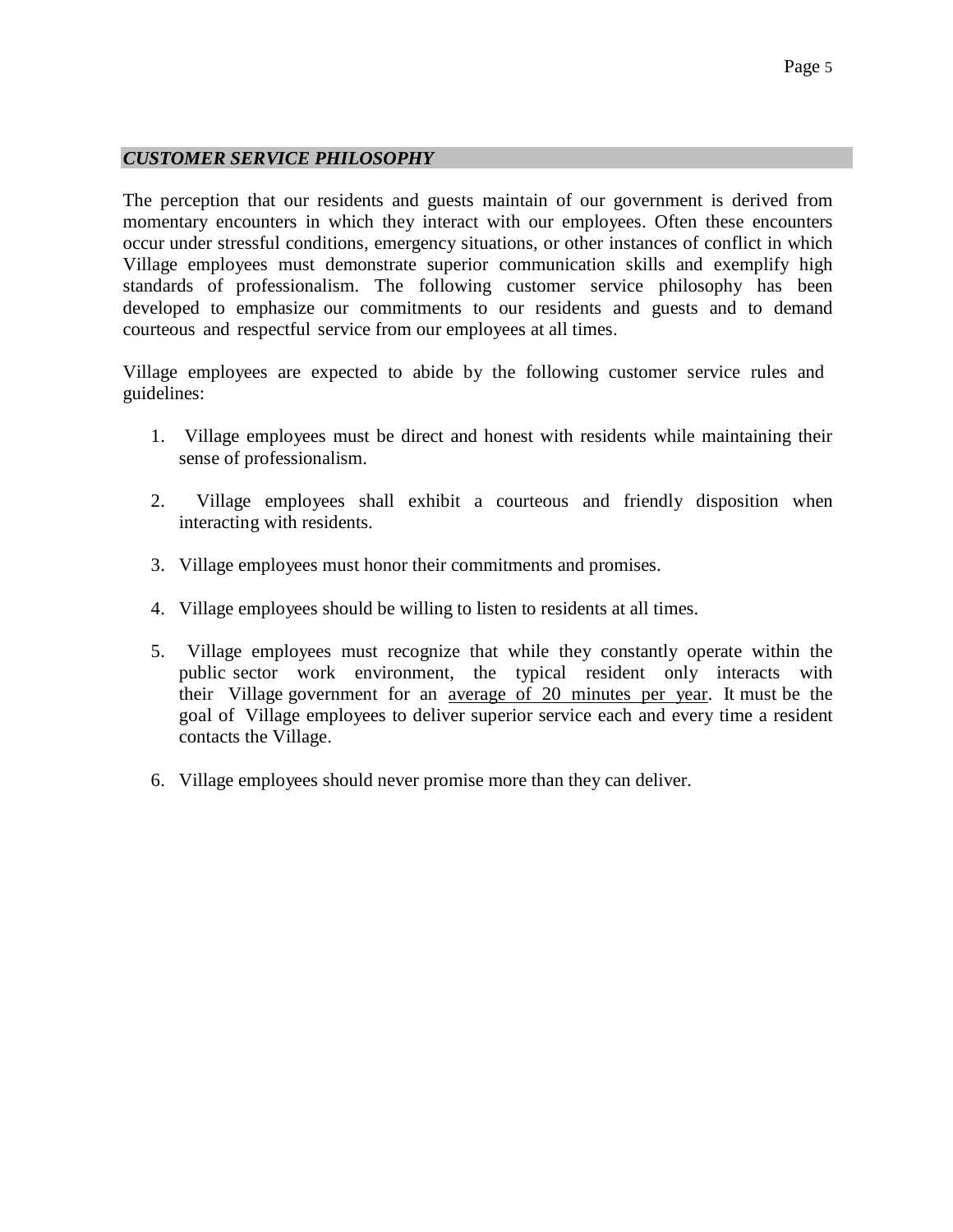# *MISSION STATEMENT*

At all times the Village of Almont and its employees will strive to relentlessly pursue excellence in service, unflinchingly abide by uncompromising ethical standards in their conduct, judiciously and prudently allocate and utilize Village resources, and unfailingly engage in a professional and respectful manner with all residents and guests.

# *EMPLOYMENT CATEGORIES AND AT-WILL EMPLOYMENT*

# **Employment Categories**

Each employee is designated as EXEMPT or NON-EXEMPT from federal wage and hour laws. NON-EXEMPT employees are entitled to overtime pay under the specific provisions of federal and state laws. EXEMPT employees are excluded from specific provisions of federal wage and hour laws. An employee's EXEMPT or NON-EXEMPT classification may be changed only upon written notification by the Village Manager, under the direction of the Village Council, and in accordance with federal laws and regulations**.**

In addition to the above categories, each employee will belong to one other employment category:

REGULAR FULL-TIME; employees, not designated as Temporary or Introductory Employees, who are typically scheduled to work 40 or more hours per week, or 160 or more hours per month.

PART-TIME; employees, not designated as Temporary or Introductory Employees, who are typically scheduled to work less than 40 hours per week, and less than 160 hours per month.

INTRODUCTORY or PROBATIONARY; Full and or Part-Time employees, not designated as Temporary, who are being evaluated for continued employment or employment for a specific job, or job function, during an introductory or probationary period.

TEMPORARY; employees hired, retained or designated to fill an interim need, to supplement the existing workforce, to perform an interim or seasonal function or complete a designated project.

Employment status will be designated by the Village Manager and may only be altered in writing, at the direction of the Village Council. The benefits attributable to employment status are established in writing by Employment Contract and or Collective Bargaining Agreement and may be altered only in writing.

# **"At Will" Employment Status**

Unless otherwise stated in a Collective Bargaining Agreement covering a particular employee or other written contract, each Employee serves "at-will" and may be terminated with or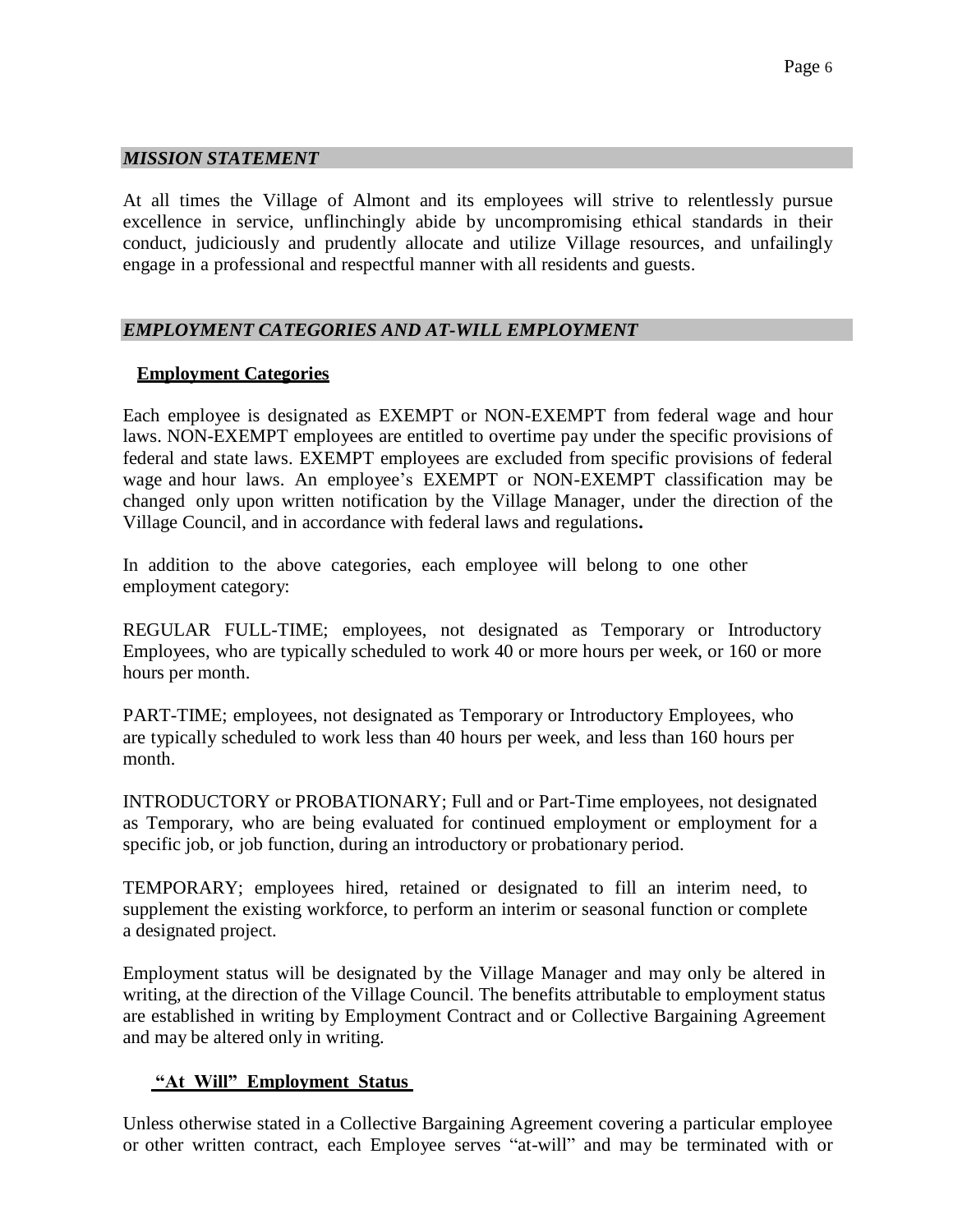without notice and with or without cause at the discretion of the Village Manager. This Employee Handbook is not an employment contract, and does not act to alter, change, amend, or modify each Employee's "at-will" employment status. If an employee believes he/she has any legal claim whatsoever against the Village of Almont, he/she must file his/her claim and/or lawsuit in the appropriate legal forum against the Village within six (6) months of the date of the occurrence of the alleged claim.

# *U.S. AUTHORIZATION TO WORK*

The Village of Almont is committed to employing only United States citizens and immigrants who are authorized to work in the United States. It does not unlawfully discriminate based on citizenship or national origin.

In compliance with the Immigration Reform and Control Act of 1986, each new employee, as a condition of employment, must complete the Employment Eligibility Verification Form I-9 and present documentation establishing identity and employment eligibility. Former employees who are rehired must also complete the form if they have not previously completed an I-9 with the Village within the past three (3) years of the date that the I-9 was originally completed or if their previous I-9 is no longer retained or valid.

In compliance with the law, the Village prohibits discrimination in hiring, recruiting, referring for a fee, and promoting or discharging based on citizenship or national origin.

# *EMPLOYMENT PROCESS*

# **Equal Employment Opportunity Policy**

The Village of Almont maintains an objective to recruit, hire, and maintain a highly qualified workforce. Equal employment opportunity applies to all areas of employment including: recruitment, selection, hiring, training, transfer, promotion, termination, compensation, and benefits. As an equal employment opportunity employer, the Village does not discriminate in its employment decisions on the basis of race, religion, color, national origin, gender, sexual orientation, age, disability, weight, height, genetic information, marital status, AIDS/HIV status or on any other basis that would be in violation of any applicable federal, state, or local law.

Pursuant to the regulations of Americans with Disabilities Act, the Village will make reasonable accommodations for qualified individuals with known disabilities. If an employee feels he/she requires an accommodation for a disability, he/she is required to notify the Village Manager in writing. Under Michigan law only disabled employees and applicants may request an accommodation of their disability by notifying the Village in writing of the need for accommodation within 182 days of the date the disabled individual knows or should have known that an accommodation is needed. Failure to properly notify the Village may preclude any claim that the Village failed to accommodate the disabled individual.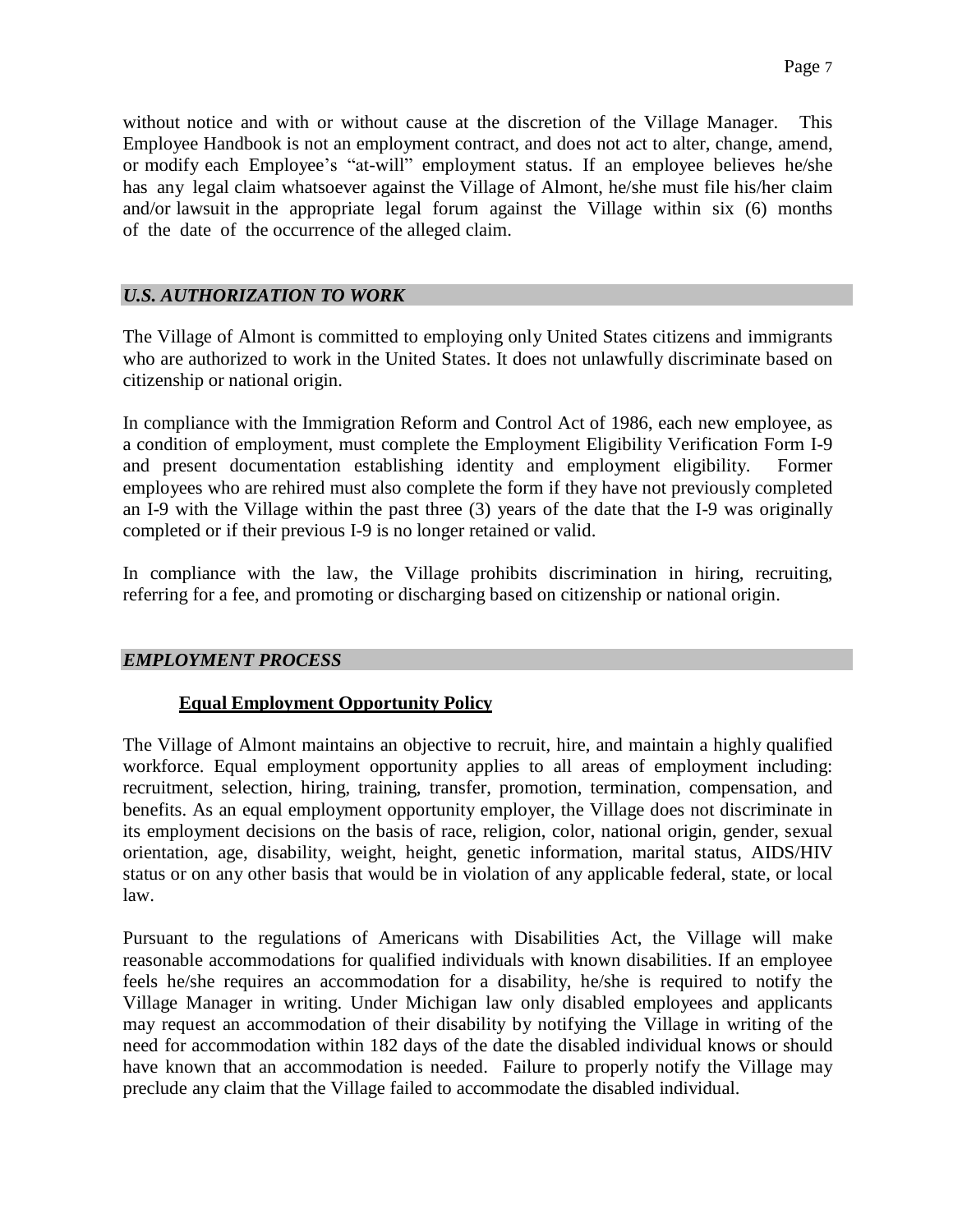Any employees with questions or concerns about any type of discrimination in the workplace are required to bring these issues to the attention of their immediate supervisor **and** the Village Manager. Employees can raise concerns and make reports without fear of reprisal. Anyone found to be engaging in any type of unlawful discrimination will be subject to disciplinary action, up to and including termination of employment. A confidential investigation, if warranted, will be initiated immediately upon the receipt of any reported discrimination.

# **Recruitment**

It is the objective of the Village to attract top caliber employees. Recruitment may be conducted in any traditional method including advertising, word of mouth, and referral. All recruitment shall be conducted in a professional, ethical, and non-discriminatory manner. The Village will seek confirmation and verification of all information supplied by the applicant.

# **Applications**

All applicants must complete the Village of Almont employment application. The Village of Almont relies upon the accuracy of information contained in the employment application, as well as the accuracy of other data presented throughout the hiring process and employment.

Any misrepresentations, falsifications, or material omissions in any of this information or data may result in the exclusion of the individual from further consideration for employment or, if the person has been hired, termination of employment. The Village, as a component of its hiring process, may also require other information to be submitted with the application.

Employees and applicants for employment must possess a valid government issued license or ID card, unless otherwise stated by the Village Manager. Certain positions may require a CDL.

# **Hiring**

It is the policy of the Village to hire individuals who are qualified or trainable for employment. All decisions regarding the recruitment, selection and placement of employees are made solely based on job related criteria. Every effort will be made to hire new employees for positions which best utilize their abilities and in which they will be able to achieve both personal satisfaction and opportunity for growth.

# **Background Checks**

Recognizing that employment with the Village places one in a position of public trust, it is the policy of the Village that any applicant for employment shall be subject to a background check, including past employment, credit, driving, and criminal records prior to beginning their first day of service.

Any applicant who falsifies any information in regards to his/her employment application will not be hired and, if hired before the false information is brought forth, the Village shall reserve the right to terminate the employee. Any employee who is arrested on a felony charge and/or a crime of dishonesty, theft or fraud, which places the employee in a position which creates a conflict of interest or a perceived conflict of interest, or is convicted for any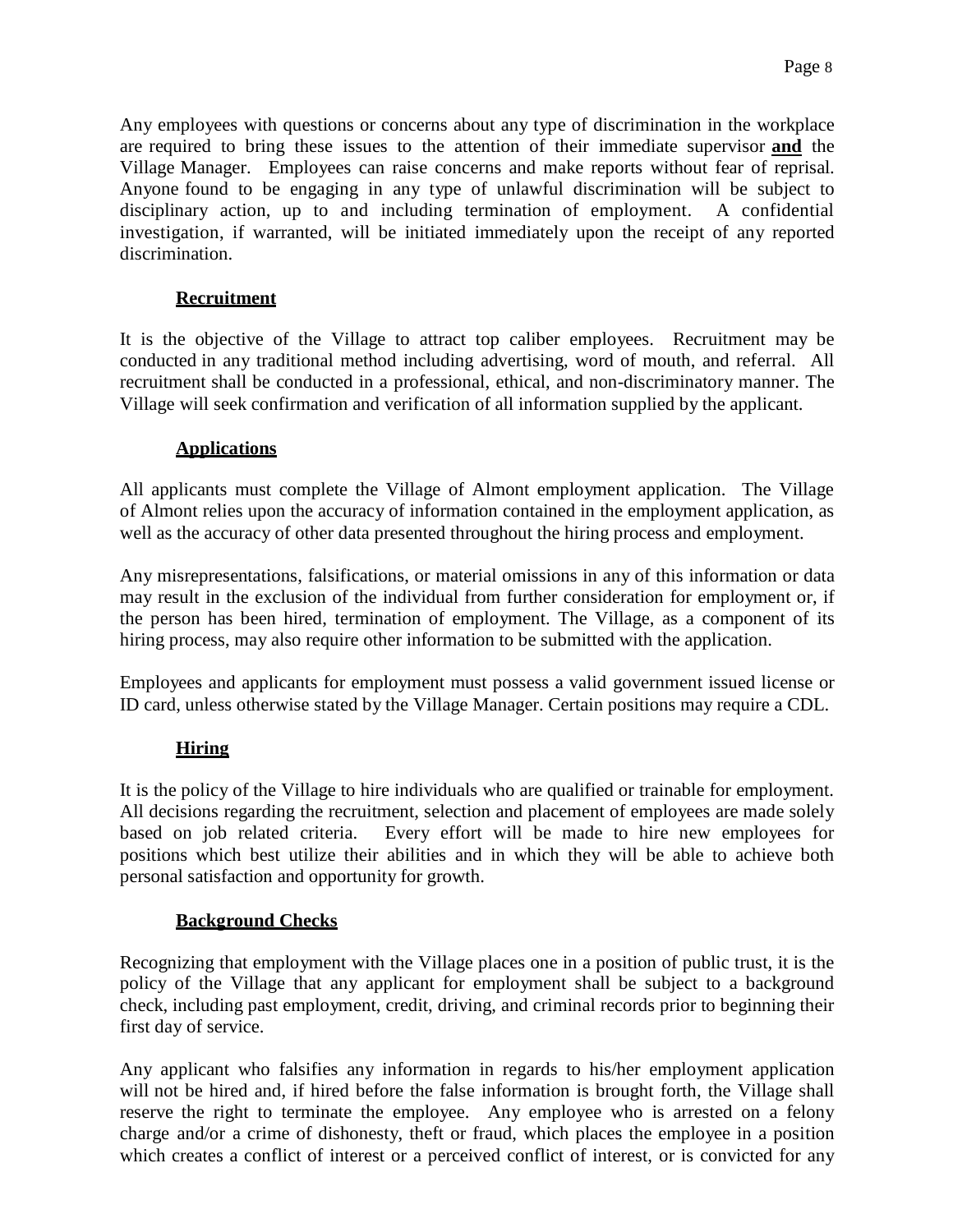reason must inform the Village Manager in writing of the arrest or conviction in an efficient and timely manner forthwith. Police officers should refer to the Almont Police Department Official Orders for how to report an arrest or conviction.

The employment status of any employee who correctly reports an arrest or conviction based upon the tenets of this document shall be reviewed on a situational basis. If an employee fails to provide such notice they may be subject to disciplinary measures, up to and including termination.

The Village may, at its discretion, also conduct random and/or periodic criminal record check of existing employees for convictions, as permitted by applicable laws.

# **Extension of Job Offers**

The Village Manager will make all employment offers to applicants. All offers will first be extended verbally and then in writing. The written job offer will include the position, job duties, classification, rate or salary, and starting date. Offers to candidates for appointed official positions will first be authorized by the Village Council.

# **Employee Records and Personnel Files**

The Village will maintain personnel records for applicants, employees and past employees in order to document employment-related decisions, evaluate and assess policies, and comply with government record keeping and reporting requirements.

Your personnel file is a record keeping device that documents your employment history and your performance. The contents of your personnel file may be inspected at any reasonable time by filing a request with the Village Manager. Employees may copy, but not remove, documents in the file and all inspections will be conducted in the presence of the Village Manager. Employee personnel files, and the content thereof, may be subject to disclosure under the Bullard-Plawecki Employee Right to Know Act, MCL 423.501, *et seq.*, and/or the Michigan Freedom of Information Act, MCL 15.231, *et seq.*

If you have a change in your home address, telephone number, marital status, number of dependents, or emergency notification data, you must inform the Village Manager as soon as reasonably possible. This information is required for insurance and personnel file purposes. If insurance records are not kept current, it may adversely affect the payment of your medical expenses.

# **Layoff and Recall**

The Village will attempt to avoid layoffs and, whenever possible, consider alternatives to layoffs before any final decisions are made. In the event that a layoff is expected, the Village will attempt to communicate information about it as soon as possible.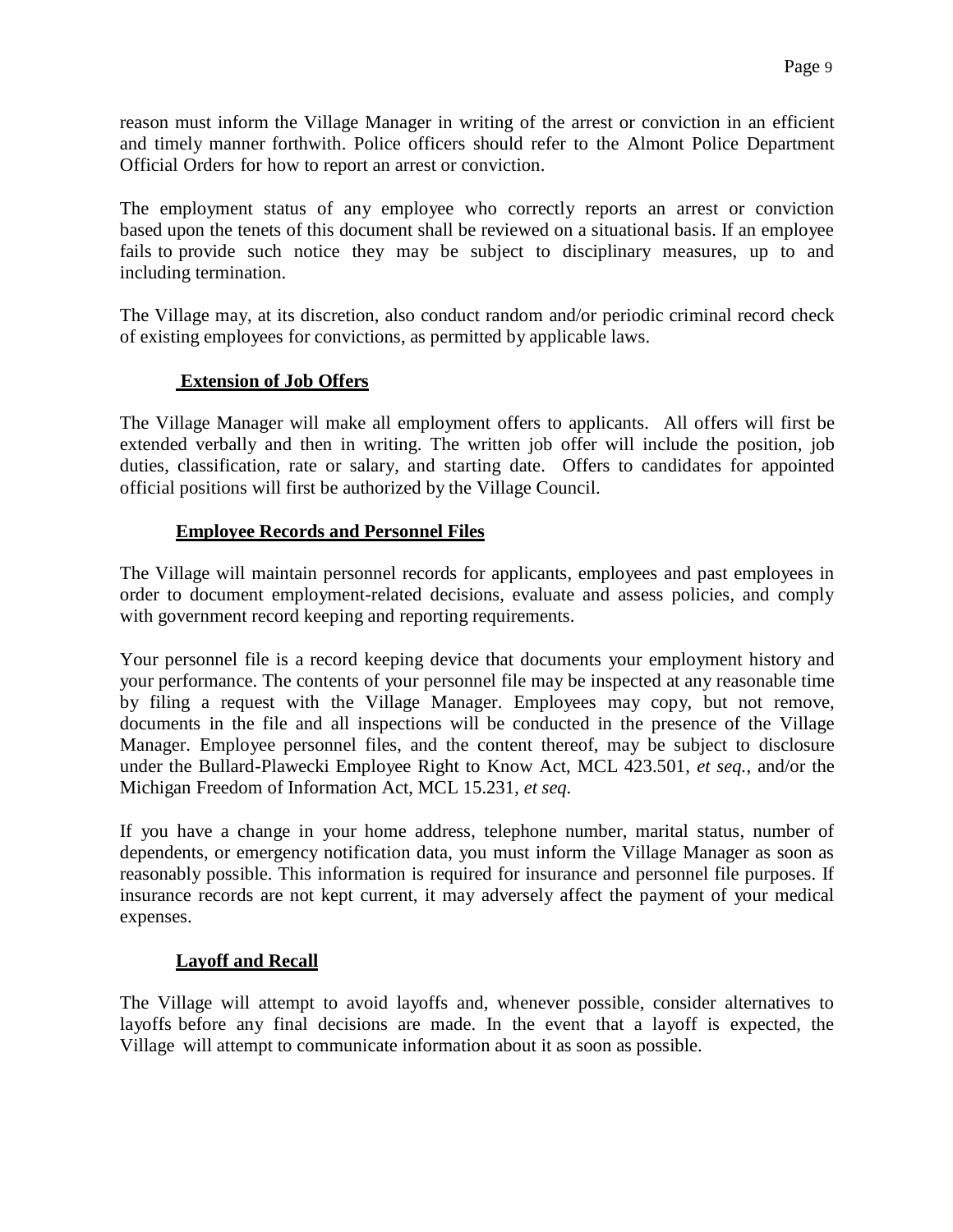# *GENERAL EMPLOYMENT POLICIES*

# **Employee Orientation Periods**

It is the policy of the Village that all new employees serve either a probationary period as established in their collective bargaining agreement or a period of orientation that shall last no longer than twelve (12) months, unless otherwise stated by the Council or Village Manager.

The purpose of the orientation period is to provide an opportunity for both the employee and the Village to determine whether the employee has the ability and other attributes to qualify him/her for regular employee status. For existing employees who are promoted or transferred to a new position, the orientation period will be six (6) months.

# **Work Schedules**

Work schedules for police officers and DPW/WWTP employees are specifically outlined within their respective collective bargaining agreements. Otherwise, the normal work week for all full- time employees shall be forty (40) hours, unless otherwise specified by his/her supervisor. In general, department heads and the Village Manager reserve the right to adjust schedules, as necessary, and with appropriate notice, when possible. Lunch breaks and rest periods will be implemented on a department by department basis, or will be governed by any applicable collective bargaining agreement.

# **Inclement Weather**

Normally, Village services will not cease due to inclement weather or snowfall. During these times the Village offices will remain open and employees are expected to report for their normally scheduled workday. However, employees should use common sense in determining whether or not they can report to work. If conditions are dangerous enough, the Village Manager or a department head may excuse an employee's absence from work during inclement weather.

# **"Open -Door" Policy**

The Village maintains an open door policy under which all employees maintain the right to deal directly with their supervisors and other members of management. However, employees should first take any issue or concern to their immediate supervisor before approaching the Village Manager, who resolves issues that cannot be resolved by a department supervisor.

# **Evaluations**

Department supervisors shall regularly monitor the work progress of their employees and may administer an annual evaluation for each employee under their supervision. The schedule for completing such evaluations will be established by the Village Manager on an annual basis.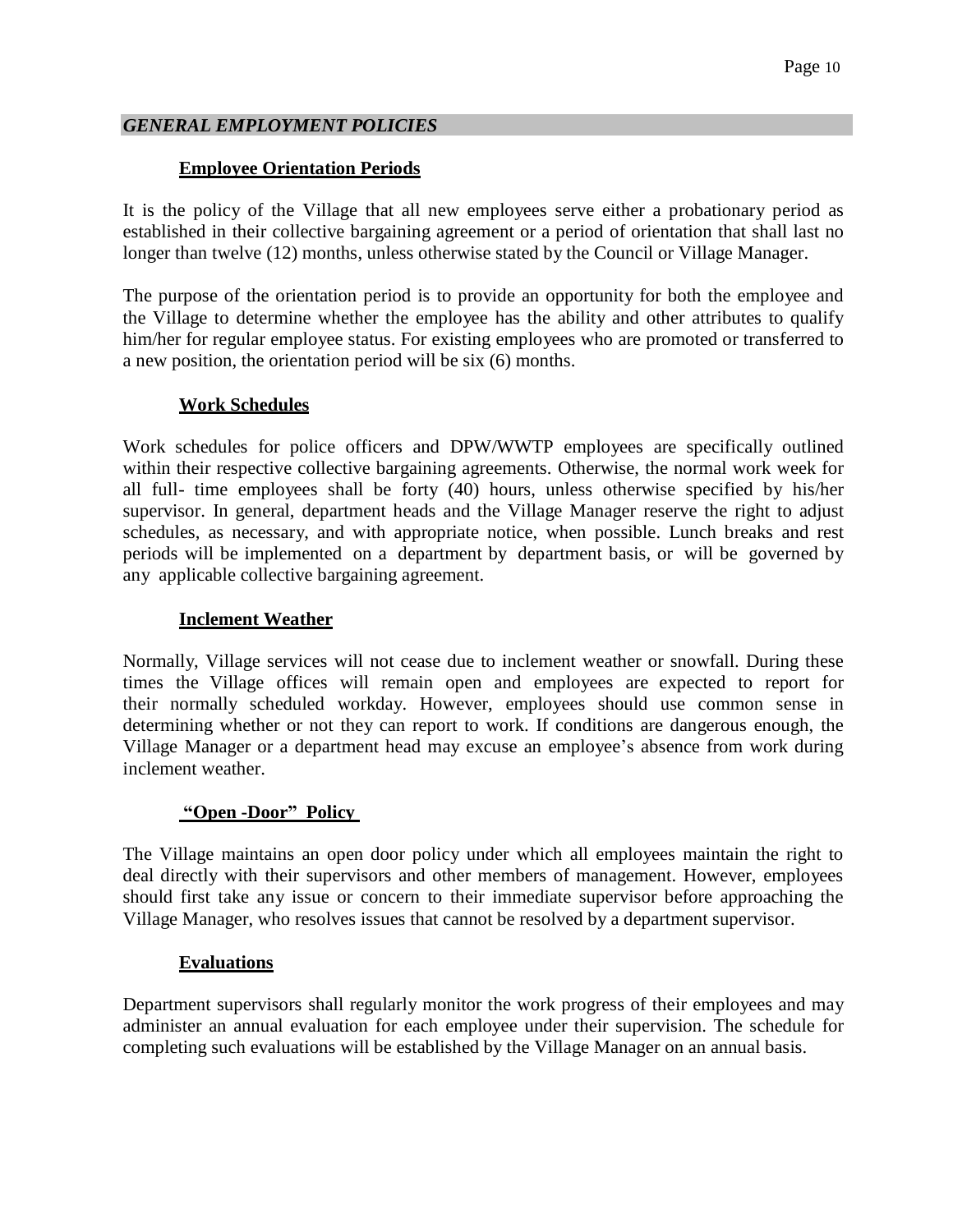# **Uniforms and Dress Code**

DPW and WWTP employees and police officers have specific uniform requirements that are contained within their respective collective bargaining agreements or within the Almont Police Department Official Orders.

In general, common sense and professional pride should dictate daily attire. Village employees must always be appropriately groomed, neatly-dressed and present a professional appearance. Department supervisors will be responsible for determining appropriateness of attire and shall be responsible for pointing out inappropriateness to employees, if necessary.

For office personnel, the Village will maintain a "business casual" dress code. Because the Village serves the public, it is important to maintain an excellent public image. Employees are expected and required to dress in a manner suitable to the work they are performing, always recognizing that the goal is to present a professional business appearance.

# **Outside Employment**

Village employees shall not engage in any outside employment which in any way interferes with the proper performance of their duties to the Village or which results in a conflict of interest. Village employees shall not use Village equipment in connection with outside employment, nor shall they engage in outside employment while on Village time.

# *COMPENSATION*

# **Salary and Wages**

The Village is committed to fairly compensating employees for their contributions to the Village. Specific compensation levels are clearly defined by each respective collective bargaining agreement. Office staff personnel not covered under such an agreement or another employment contract shall enjoy wages that are determined by their direct supervisor as well as the Village Manager.

# **Vacation Benefits**

Collective bargaining agreements govern the vacation benefits enjoyed by members of a Village union. At-will employees who are not a union member shall enjoy vacation benefits as detailed below:

# *Vacation Eligibility*

Non-management office staff employees hired prior to June 1, 2013 shall accrue vacation with pay in accordance with the following schedule:

| <b>Annual Vacation Days</b>      | <b>Vacation Accrual Rate</b> |  |
|----------------------------------|------------------------------|--|
| 10 days/annum .172 days per week |                              |  |

1-3 Years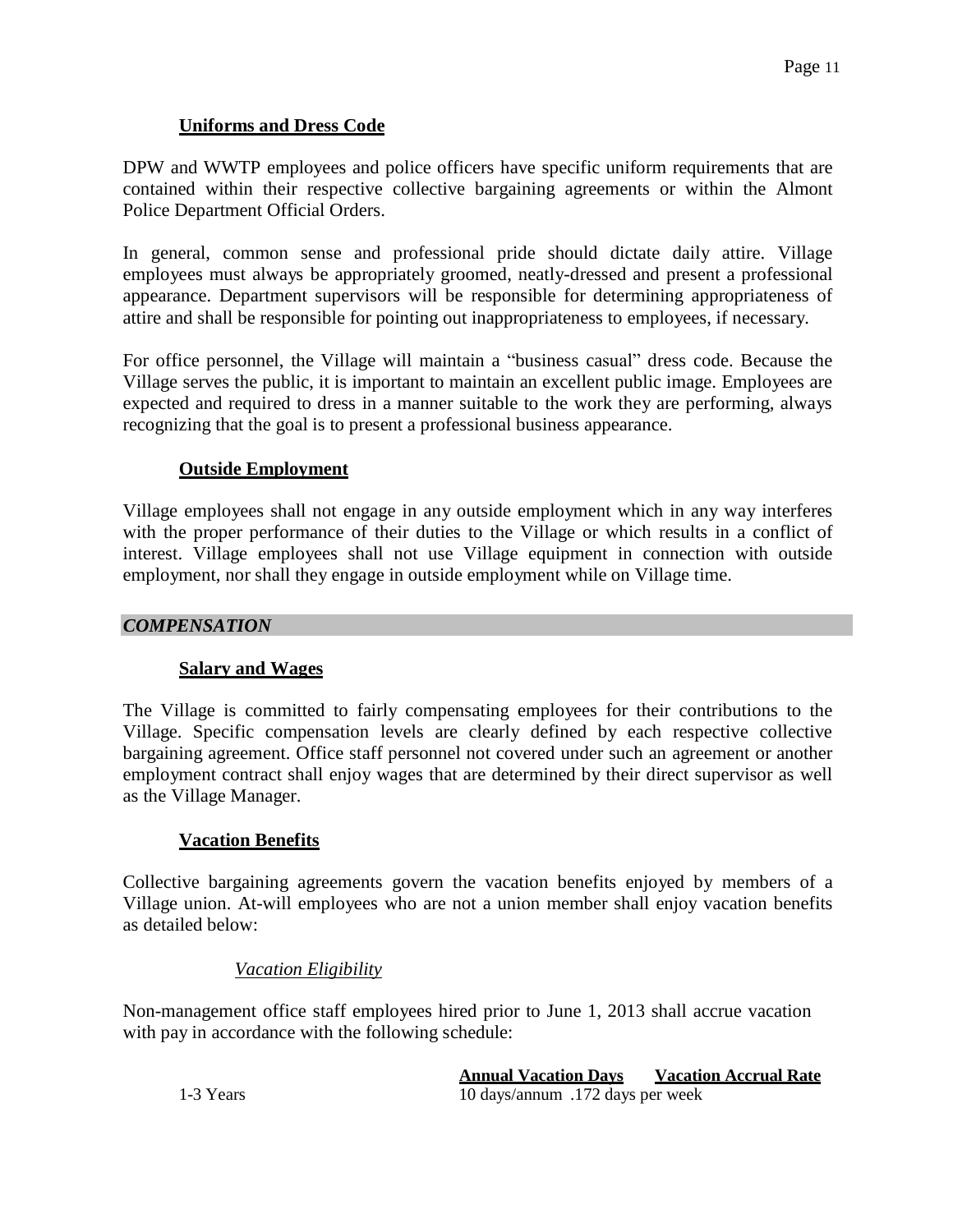Start of Year 4 – 9 Years 15 days/annum .288 days per week Start of Year 10 – 14 Years 20 days/annum .384 days<br>per week Start of Year 15 and Above 25 days/annum .480 per week Start of Year 15 and Above days per week

Non-management office staff employees hired after June 1, 2013 shall accrue vacation with pay in accordance with the following schedule:

|                               | <b>Annual Vacation Davs</b> | <b>Vacation Accrual Rate</b> |
|-------------------------------|-----------------------------|------------------------------|
| 1-3 Years                     | 7 days/annum                | .134 days per week           |
| Start of Year $4 - 9$ Years   | 11 days/annum               | .211 days per week           |
| Start of Year $10 - 14$ Years | 15 days/annum               | .288 days per week           |
| Start of Year 15 and Above    | 20 days/annum               | .384 days per week           |

Village employees may not use vacation days until they have completed one (1) full year of employment. Thereafter, Village employees may use only those vacation days actually accrued but not more than the annual vacation days allotted based on years of service (above).

#### *Vacation Requests*

Employees should provide, if possible, two (2) weeks written notice for days they are requesting for use as vacation days. Department supervisors will make every effort to accommodate vacation requests, although such requests are subject to the requests of other employees and general staffing needs.

#### **Sick Leave Benefits**

Collective bargaining agreements govern the sick leave benefits enjoyed by members of a Village union. At-will employees who are not a member of a collective bargaining unit shall earn one (1) work day of sick leave for each completed full calendar month of service. Sick leave shall be taken by only full-time employees with an illness or injury. Employees are expected to inform their supervisor as soon as they are aware of the fact that they will not be able to report to work. The Village Manager may require that employees provide specific and detailed medical data from the employee's doctor, and/or a personal affidavit stating the cause of the absence whenever sick leave is taken. Falsification of such evidence shall be cause for discipline.

#### **Sick Hour, Vacation, and Longevity Conversion**

Employees of the Village of Almont whose sick leave and vacation leave benefits are not covered by a collective bargaining agreement or written contract may seek to convert unused accumulated sick time to cash payment. Eligible employees must bank at least 30 days of sick leave hours which can never be converted to cash payment. Eligible employees must seek to cash out unused sick leave time over and above the 30 day minimum within one (1) year of the date it has been accrued. The conversion of sick leave hours to cash payment is subject to the discretion of the Village Manager. If the conversion is allowed unused sick leave hours shall be converted to cash at 50% of the eligible employees base salary/hourly rate of pay in the year of conversion.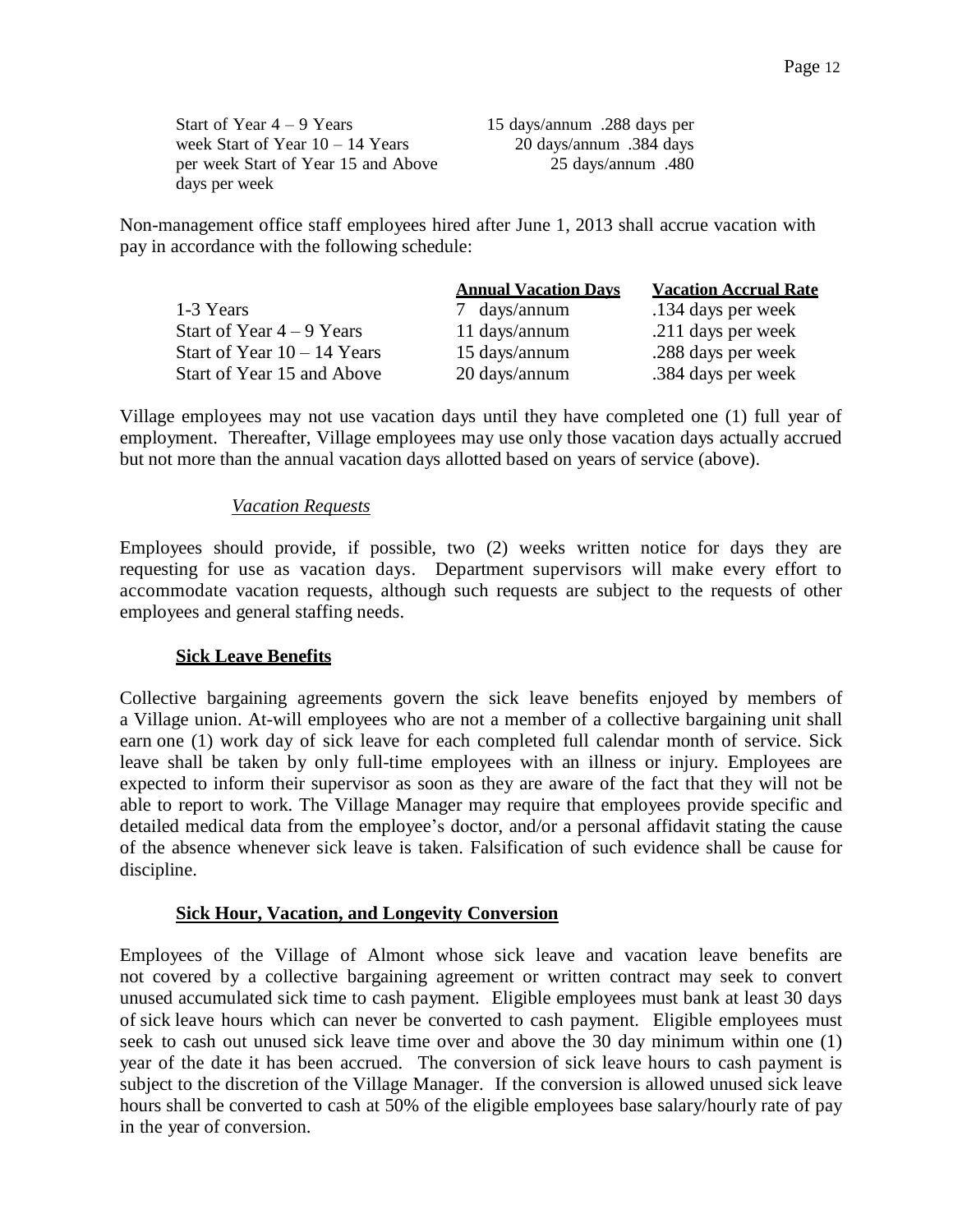Unused vacation hours and personal days are lost for any employee hired after August 6, 2013; non-management office staff employees hired prior to August 6, 2013 shall be able to rollover no more than one year of accrued vacation time on their anniversary dates. In no event shall vacation hours and/or personal day hours be converted into cash, unless explicitly authorized by a vote of the Almont Village Council.

# **Pension Contributions**

Office staff employees hired prior to March 1, 2012 are eligible to receive 5% of their gross wages in pension or retirement account contributions. Contributions and pension or retirement plan benefits for employees hired after this date will be determined at the time of hire.

# **Longevity Payments**

Each full-time 'at-will' employee shall receive annual longevity payments, payable at the first pay period in December, in accordance with the following schedule:

| \$350 per year    | After eight (8) years of service    |
|-------------------|-------------------------------------|
| \$900 per year    | After fifteen (15) years of service |
| $$1,000$ per year | After twenty (20) years of service  |
| $$1,200$ per year | After thirty (30) years of service  |

Non department head office staff employees hired prior to March 1, 2012 shall receive longevity payments equivalent to those contained within the police officer's longevity schedule. Each payment shall be made once per year in the sums listed above.

# **Holidays Observed**

Full-time employees are eligible to enjoy paid holidays. The Village observes the following holidays:

| New Year's Day      | Thanksgiving Day          |
|---------------------|---------------------------|
| Good Friday         | Friday after Thanksgiving |
| <b>Memorial Day</b> | Christmas Eve Day         |
| Independence Day    | Christmas Day             |
| Labor Day           | New Year's Eve Day        |

In addition to these holidays, employees shall also receive four personal days that cannot be cashed out but may be used at the employee's discretion with appropriate advance notice.

# **Jury Duty**

A full-time employee who serves on jury duty shall be paid the difference between his/her pay for jury duty and his/her regular pay.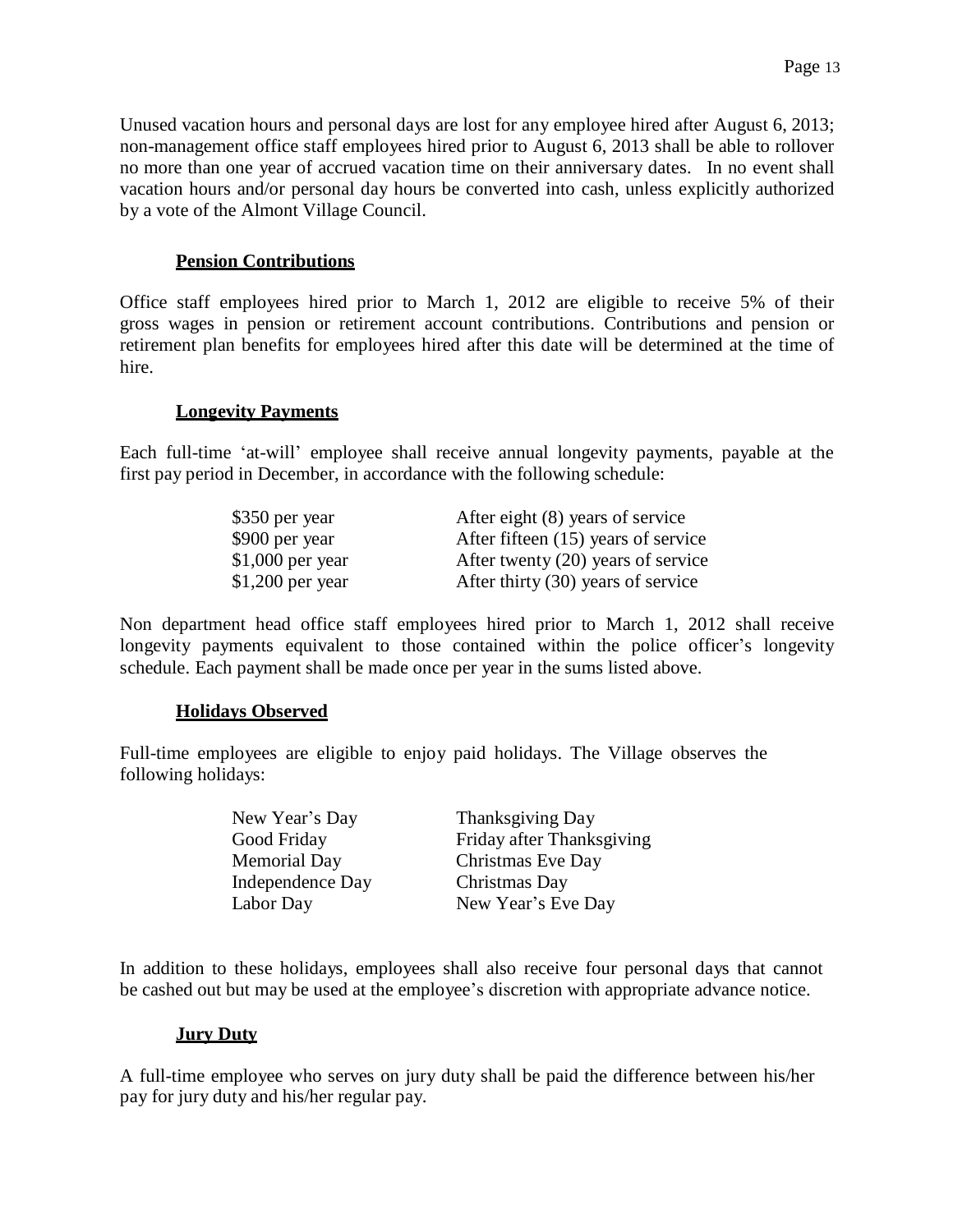#### **Bereavement**

Full-time employees shall be allowed three (3) consecutive working days with pay as bereavement days, which shall not be deducted from sick leave, for a death in the immediate family. Immediate family members shall include the following: parents, parents of a spouse, a spouse, children, step-children, brothers, sisters, brothers-in-law, sisters-in-law, sons-in-law, daughters-in-law, grandparents, and grandchildren. Employees shall receive five (5) consecutive work days of bereavement days for an immediate family member when the funeral or service is more than 400 miles away from the Village.

# **Retirement**

At the time of retirement, non-union, full-time employees may petition the Village council to cash out accrued unused sick hours and vacation days. If the Village council grants the request, the employee shall be compensated for accrued unused sick hours and vacation hours at 50% of the employee's base hourly rate of pay for the year of retirement. Longevity payments shall be prorated to the date of retirement.

# **Worker's Compensation Program**

The Village of Almont provides a comprehensive workers' compensation insurance program at no cost. This program covers any injury or illness arising out of and in the course of employment, in accordance with the Michigan Worker's Compensation Disability Act.

Employees who sustain work-related injuries or illnesses must inform their supervisor **immediately**. Failure to do so may result in the denial of any and all coverage. No matter how minor an on-the-job injury may appear, it is important that it be reported. The department head will notify the Village Manager. Upon notification of a work-related injury, the Village Manager's office will have the applicable department head complete an injury report, which must be processed no later than 48 business hours after the injury occurred.

The applicable department head will also prepare a written report on the cause of the injury and what should be done to prevent a similar occurrence. Failure to report an on-duty injury may nullify certain claims.

# **Disclaimer for Part-Time Employees**

Part-time employees and temporary or seasonal employees shall not enjoy any of the aforementioned benefits, with the exception of worker's compensation for on-the-job injuries, in accordance with said Act, unless approved by the Village Manager and Village Council. Such determinations shall be made solely on a case by case basis.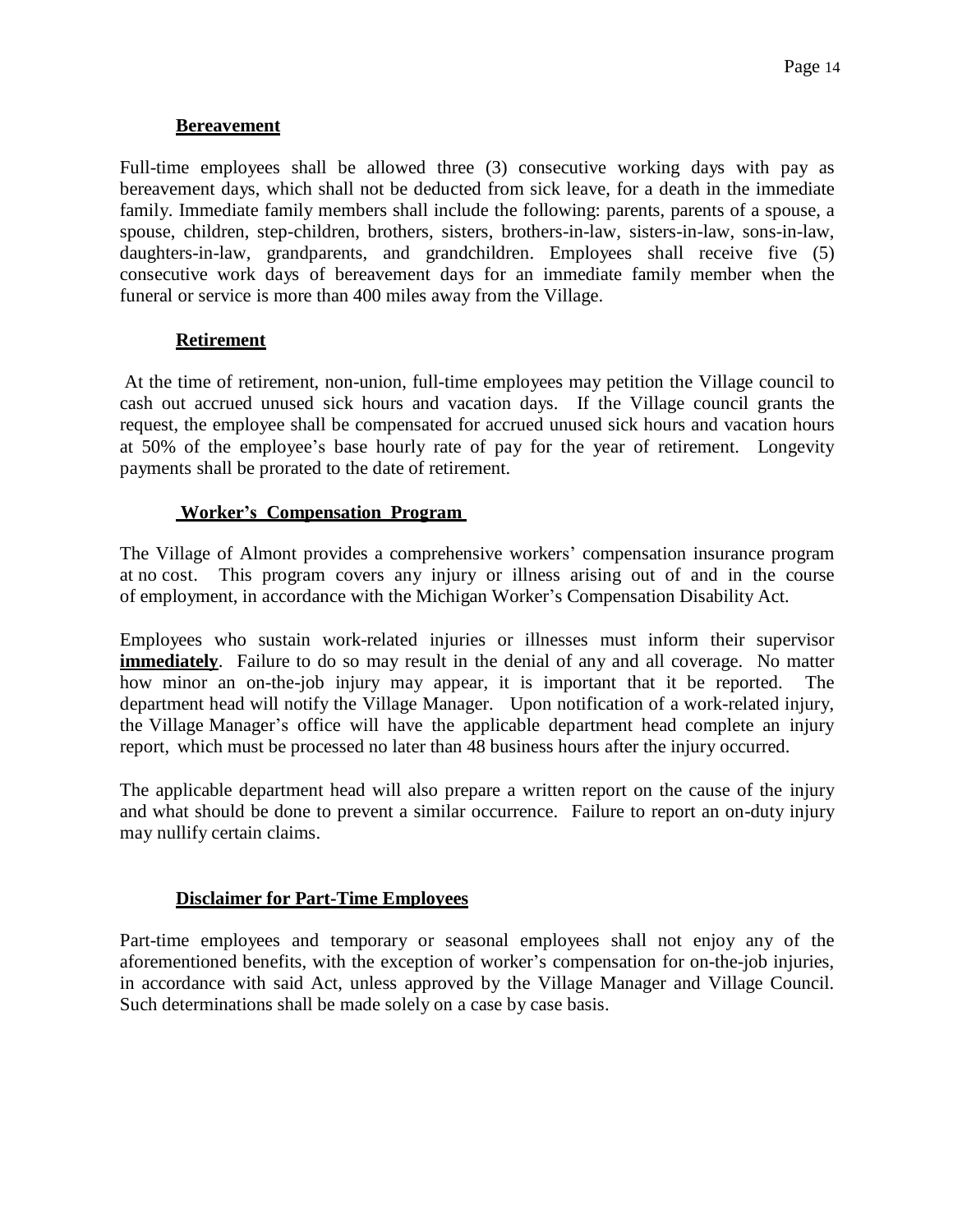#### *INSURANCE BENEFITS*

#### **Insurance Benefits Offered**

Insurance benefits are provided by the Village for full-time regular, permanent employees who elect to take them. Alternatively, employees who wish to decline Village health insurance coverage are eligible to receive a flat pay-out for forgoing coverage under the Village's policy, at the discretion of the Village Manager and direction of Village Council. Currently, the Village offers medical, dental, and optical insurance as well as life insurance, and short-term disability insurance. Employees may also enroll in AFLAC through a local representative; employees must pay for their AFLAC coverage, if they elect to take it.

# **Public Act 152 of 2011 Notification**

#### **It is important to know that Public Act 152 of 2011 (SB 7) states the following:**

Sec. 6: A public employer may deduct the covered employee's or elected official's portion of the cost of a medical benefit plan from compensation due to the covered employee or elected public official. The employer may condition eligibility for the medical benefit plan on the employee's or elected public official's authorizing the public employer to make the deduction.

The Village applies this public act so that it does, in fact, condition eligibility for receiving medical plan benefits upon the ability to deduct the portion of an employee's costs from compensation due. Certain employees will also be required to contribute toward the cost of their health benefits if they are hired after January 1, 2012. New employees will need to discuss their required contributions with the Village Manager.

# *USE OF COMMUNICATION SYSTEMS POLICY*

The following policies shall apply to communication systems maintained by the Village.

#### **Telephones, Cell Phones. Radios**

The telephones throughout Village facilities are essential to conducting Village business. Employees should avoid using Village communications services and equipment (telephones, cell phones, beepers, radios, etc.) for personal purposes, except in emergencies or when extenuating circumstances warrant it. In the event that an employee abuses communication systems equipment, the Village Manager may require him/her to pay the costs for his/her use of the system.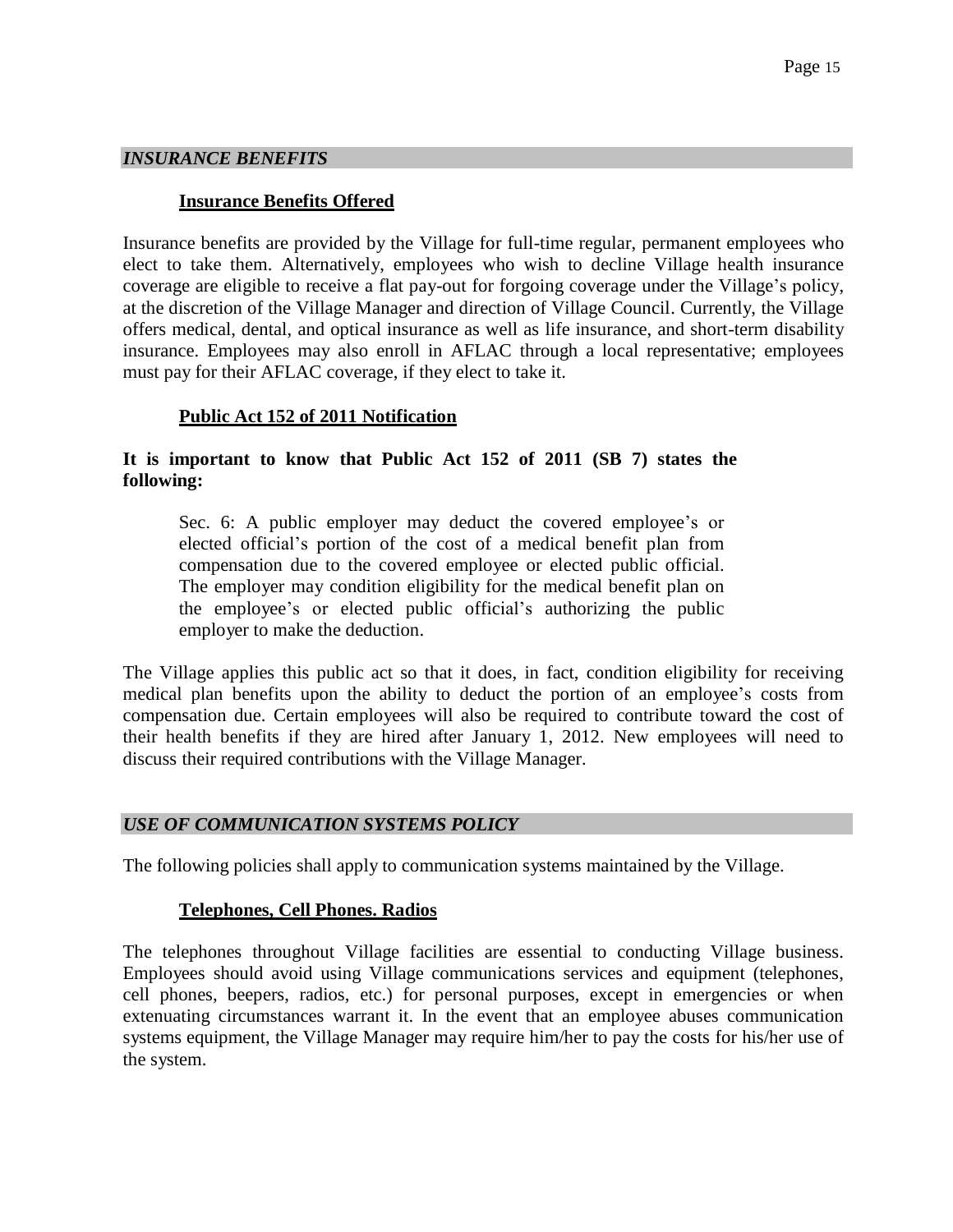# **Distracted Driver Prevention**

The Village of Almont deeply values the safety and well-being of all employees. Due to the number of crashes resulting from distracted drivers due to the use of cell phones and texting while driving in an official capacity, this policy is adopted. Almont Police Department and Department of Public Works and Waste Water Treatment Plant employees are permitted to use radio devices during their normal course of business, exercising caution and the safety of others as a top priority. All Employees may not use handheld or hands-free mobile electronic devices or voice features in vehicles while operating a motor vehicle under any of the following situations referenced below:

- When the employee is operating a vehicle owned, leased or rented by the Village of Almont
- When the employee is operating a personal motor vehicle in connections with official business
- When the motor vehicle is on Village property
- When the cellular telephone or mobile electronic device is Village-owned or leased
- When the employee is using a cellular telephone or mobile electronic device to conduct official business

Employees will be given two (2) warnings. The third  $(3<sup>rd</sup>)$  time an employee is found to be in violation of this policy, it is grounds for immediate dismissal.

# **Mail Systems**

The Village's postage machine is for Village business use only.

# **Office Automation Equipment**

Office automation equipment tools allow employees to be more productive. Under certain circumstances, office automation equipment can create liability exposure for the Village. Accordingly, employees should use voice mail, copy machines and fax machines for work related purposes only. Inappropriate material should never make its way to any of these devices. The memories of fax and copy machines (if so equipped) should be cleared periodically. Voice mail messages should be promptly deleted after they have served their purpose.

# **Computers**

Village computers, their software and associated peripherals are the property of the Village and are to be used for work related purposes. The Village reserves the right to monitor all e-mail messages and attachments, sent or received, as needed.

- A. Software Only software purchased with Village funds is authorized for use on Village computers and must be installed only by authorized personnel. **Never load or open unknown programs or information from a lost or unknown flash drive on a Village of Almont computer!**
- B. E-mail and the Internet The purpose of the electronic mail (e-mail) system and the Internet is to assist the employees with the day-to-day conduct of Village business.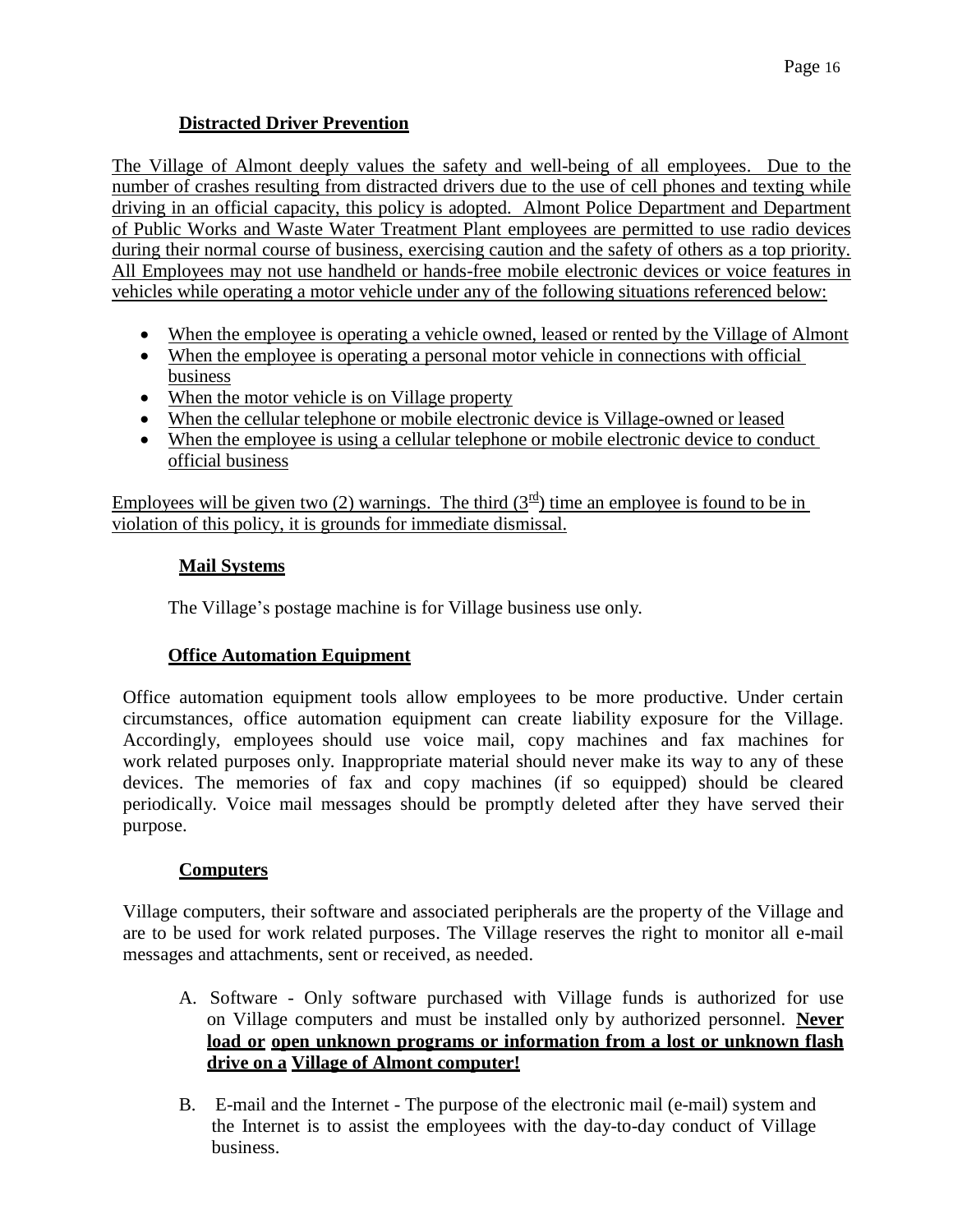The e-mail system is the property of the Village. Users of the e-mail system are to use the system as an alternative to written documents for formal communication. It is important for employees to know that E- mail messages composed or received in this system may be considered Village records, depending on their content, and therefore may be subject to Freedom of Information Act (FOIA) requests and other legal disclosures.

#### *SMOKING AND GAMBLING POLICY*

The Village complies with all applicable federal, state and local regulations regarding smoking in the workplace in order to provide a work environment that promotes productivity and the well- being of all employees.

Smoking is prohibited at all Village facilities, except for areas where it is specifically authorized. The Village Manager shall be responsible for implementing and monitoring smoking regulations and supervisors are expected to enforce the regulations. Importantly, Village employees should smoke in areas that are not readily visible to the general public.

Gambling on Village property is expressly prohibited. This applies to all employees.

#### *USE OF VILLAGE FUNDS AND RESOURCES POLICY*

# **Act 196 of 1973 specifically states the following, in regards to the use of public funds and resources:**

"A public officer or employee shall use personnel resources, property, and funds under the officer or employee's official care and control judiciously and solely in accordance with prescribed constitutional, statutory, and regulatory procedures and not for personal gain or benefit."

As a result, Village equipment, resources, and funds are to be used for public purposes only, unless otherwise stated in writing by the Village Manager. This policy shall also include, but not be limited to, the taking of Village equipment home for use and borrowing public monies with the intention of paying said funds back at a later date, which is considered criminal conduct. No such conduct will be tolerated and will be grounds for immediate dismissal or disciplinary action.

If an employee's position with the Village of Almont includes the use of a Village vehicle, this vehicle is for the sole purpose of Village of Almont business. Village vehicles may not be used to transport family members, friends or hitchhikers, unless related to police work.

Payment of speeding and/or parking tickets is the sole responsibility of the employee driving the vehicle.

#### *HARASSMENT POLICY*

The Village is committed to maintaining a work environment in which all individuals are treated with dignity and respect. Each individual has the right to work in a professional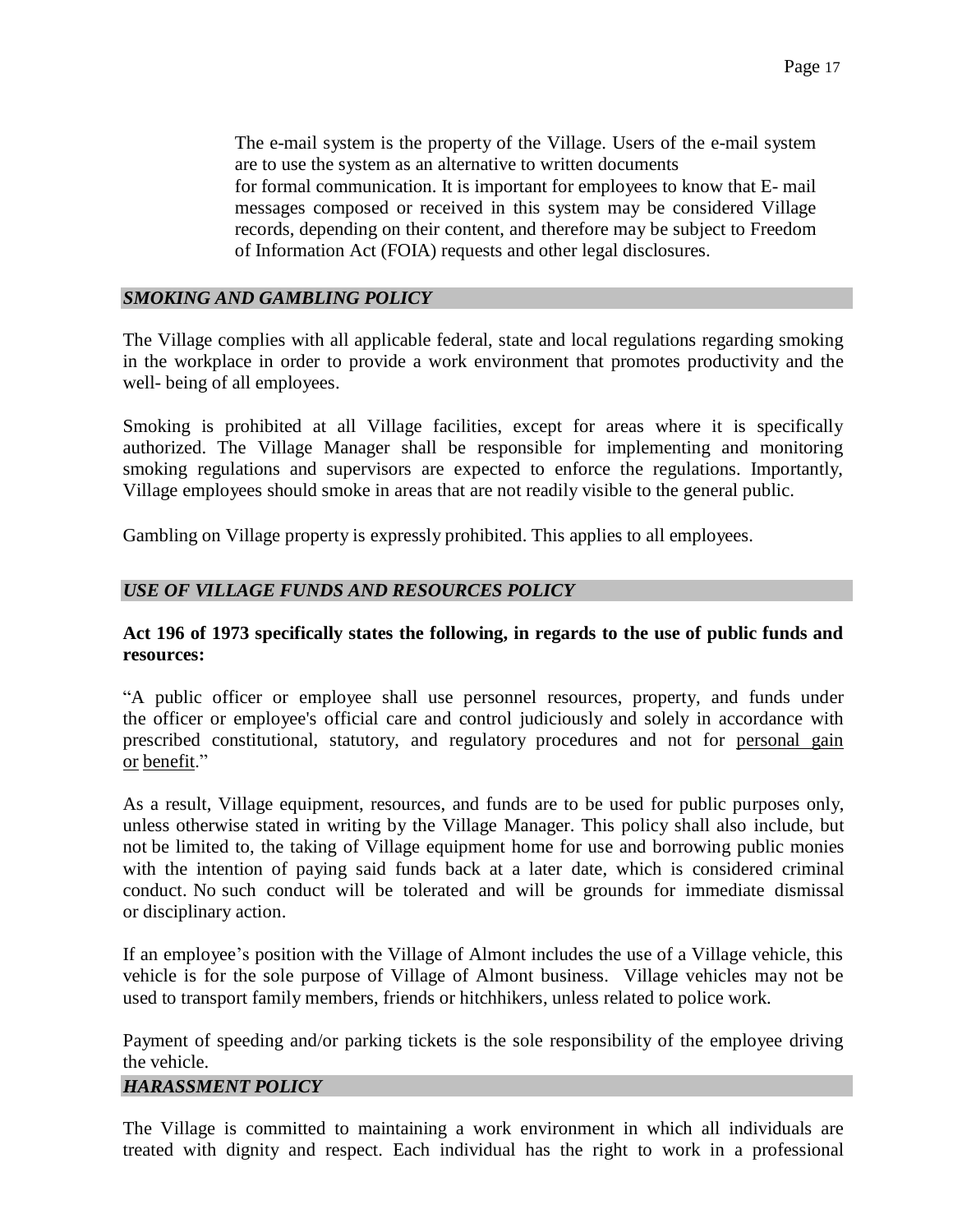atmosphere that promotes equal opportunities and prohibits discriminatory practices, including sexual harassment. The Village fully supports and complies with all laws, which have been enacted to protect and safeguard the rights and opportunities of all people to seek, obtain and hold employment without harassment or discrimination in any form.

The Village requires reporting of all perceived incidents of discrimination or harassment. It is the Village's policy to investigate such reports. In addition, the Village prohibits retaliation against any individual who reports discrimination or harassment or participates in the investigation of such reports. Any employee who is found to have taken actions determined to be retaliatory in nature against a complainant will be subject to immediate discipline, up to and including immediate discharge. Any employee who believes that he/she was retaliated against for exercising his or her rights under this policy should immediately file a complaint with the Village Manager. Police officers shall refer to the Almont Police Department official orders for sexual harassment procedures and policies.

# **Definition of Sexual Harassment**

Sexual harassment constitutes discrimination and is illegal under federal and state laws. Sexual harassment is defined as an unwelcome sexual advance, request for sexual favors, and other verbal or physical conduct of a sexual nature when:

- A. Submission to such conduct is made either explicitly or implicitly a condition of an Individual's employment.
- B. Submission to or rejection of such conduct by an individual is used as a basis for employment decisions affecting an employee.
- C. Such conduct has the purpose or effect of substantially interfering with an individual's work performance or creates an intimidating, hostile or offensive work environment.

# **Examples of Sexual Harassment**

Any harassment that violates State or federal law will be unacceptable. Examples of harassment include, but are not limited to:

- A. Making derogatory comments, insults, suggestive remarks or jokes based upon a person's sex.
- B. Displaying photographs, cartoons or drawings that would be offensive to a reasonable person.
- C. Engaging in conduct which would have the purpose or effect of degrading or creating an intimidating, hostile or offensive work environment.
- D. Propositions or requests for sexual favors.
- E. Physical conduct of a sexual nature.
- F. Stating or implying that deficient job performance is attributable to a person's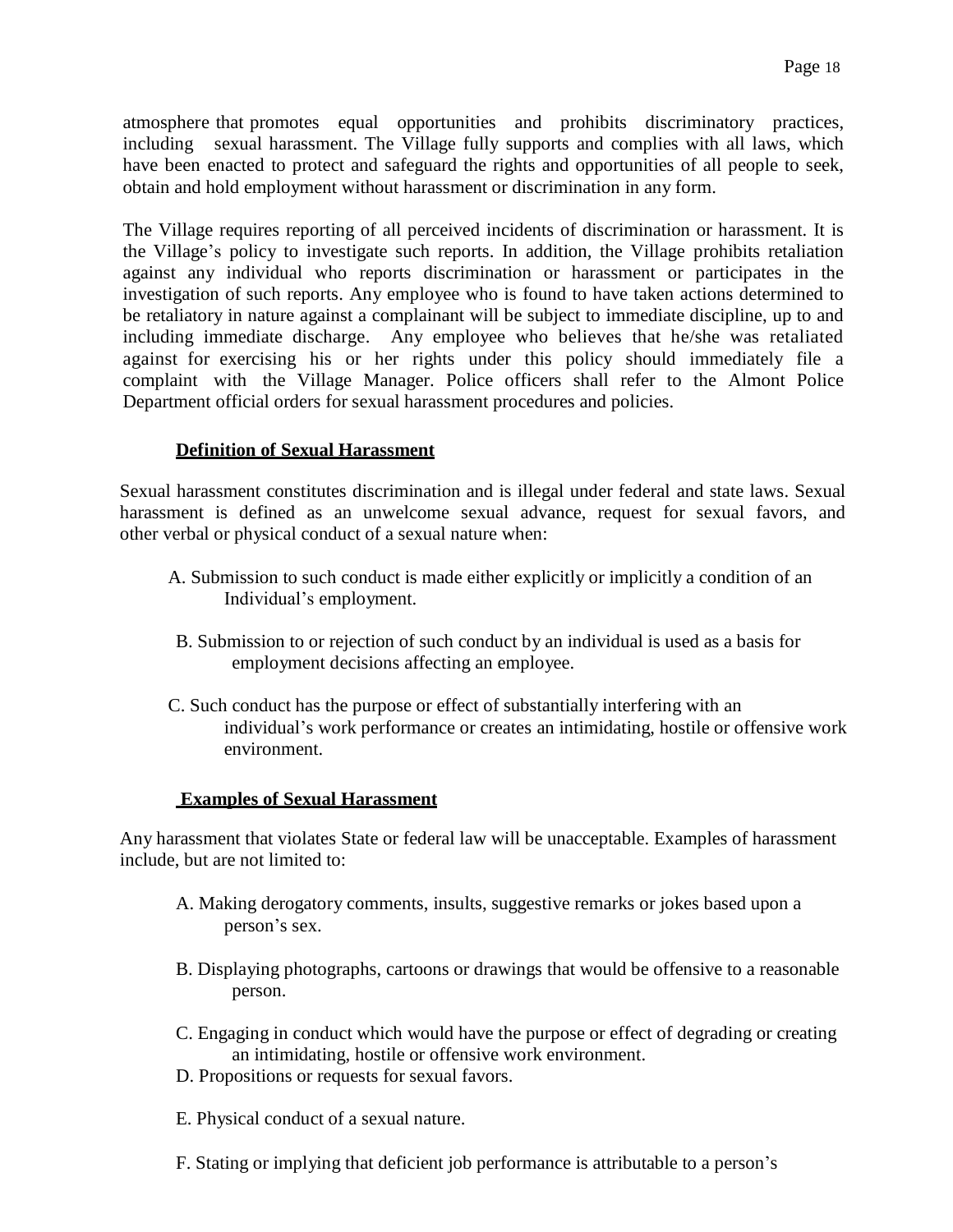gender.

- G. Possession (while on Village property or while working) of materials of any kind, such as magazines, calendars, etc. which are degrading to an individual or group on the basis of sex (or any other protected characteristic).
- H. The giving of unsolicited or inappropriate personal gift (lingerie, books or any gift inappropriate in nature).
- I. Offensive e-mail or voice-mail messages. (Be careful not to open forwards that may contain offensive material).
- J. Any other conduct deemed inappropriate by the Village.

# **Individuals and Conduct Covered**

These policies apply to all applicants and employees, whether related to conduct engaged in by fellow employees or someone not directly connected to the Village of Almont, such as an outside vendor, consultant or customer. Conduct prohibited by these policies is unacceptable in the workplace and in any work-related setting outside of the workplace, such as during business trips, business meetings and business related social events.

#### **Reporting an Incident of Harassment**

The Village requires reporting of all perceived incidents of discrimination, harassment or retaliation, regardless of the offender's identity or position. Employees who believe that they have been subject to harassment or discrimination must report their concerns to their immediate supervisor and/or the Village Manager. In addition, the Village encourages employees who believe they are being subjected to such conduct to promptly advise the offender that his or her behavior is unwelcome and request that it stop. Often this action alone will resolve the problem. The Village also recognizes, however, that an individual may prefer to pursue the matter through a complaint procedure.

# **Complaint Procedure**

# **a. Where to Report**

Any employee who believes that he or she has been the subject of harassment is required to report the alleged act immediately to the employee's supervisor **and** the Village Manager. If a complaint involves a manager or a supervisor, the complaint should be filed directly with the Village Manager. The report should be made within three (3) business days of the occurrence. Supervisors receiving such reports are required to immediately notify the Village Manager.

# **b. Confidentiality**

All complaints will be handled in a timely and confidential manner. Confidentiality will be maintained throughout the investigation process to the extent possible. No one involved will be permitted to discuss the subject outside the investigation. The purpose of this provision is to protect the confidentiality of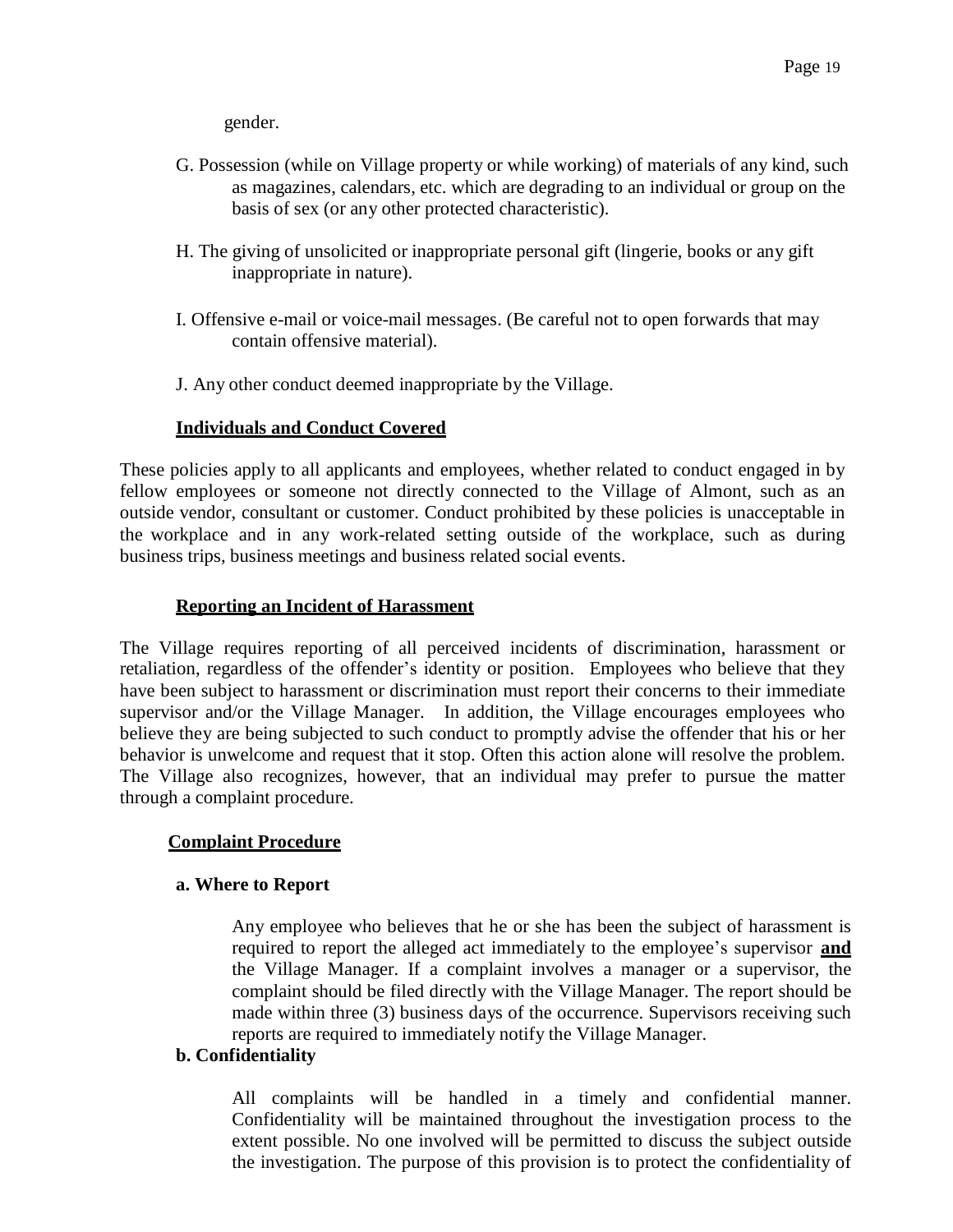the employee who files the complaint, to encourage the reporting of any incidents of harassment, and to protect the reputation of any employee wrongfully charged.

#### **c. Investigation**

Investigations of a sexual harassment complaint are **MANDATORY** in **EVERY**  instance, will begin immediately, and will normally include conferring with the parties involved and any unnamed or apparent witnesses. Employees will be protected from coercion, intimidation, retaliation, interference or discrimination for filing a complaint or assisting in an investigation.

#### **d. Result**

If the investigation reveals that a complaint is valid, prompt corrective and disciplinary action, up to and including discharge, as deemed appropriate under the circumstances, will be taken to remedy the situation. Further steps will also be taken, if necessary, to discourage or prevent future reoccurrences.

#### **e. False Reports**

An employee who knowingly, and falsely, reports harassment or discrimination shall be subject to discipline, up to and including discharge.

# *VIOLENCE AND WEAPONS IN THE WORKPLACE POLICY*

#### **Purpose**

The purpose of this policy is to promote a safe environment for employees and members of the public while on Village of Almont property, and during the course of, or conducting Village of Almont business.

# **Policy**

The Village of Almont prohibits all employees of the Village of Almont from carrying a handgun, firearm, or weapon of any kind on to the property regardless of whether the person is licensed to carry the weapon or not.

The policy applies to all Village of Almont employees and contract or temporary employees who come on to Village of Almont property regardless of whether these persons are licensed to carry a weapon or not. Further, all Village of Almont employees are prohibited from carrying a weapon while in the course and scope of performing their duties for the Village of Almont, whether they are on Village of Almont property or not.

This policy also prohibits Village of Almont employees from carrying weapons at any Village of Almont sponsored function or event. Excepted from this policy are Law Enforcement Officers and other persons who have been specifically authorized by the Village of Almont to carry a weapon while conducting Village of Almont business.

# **Prohibited Weapons**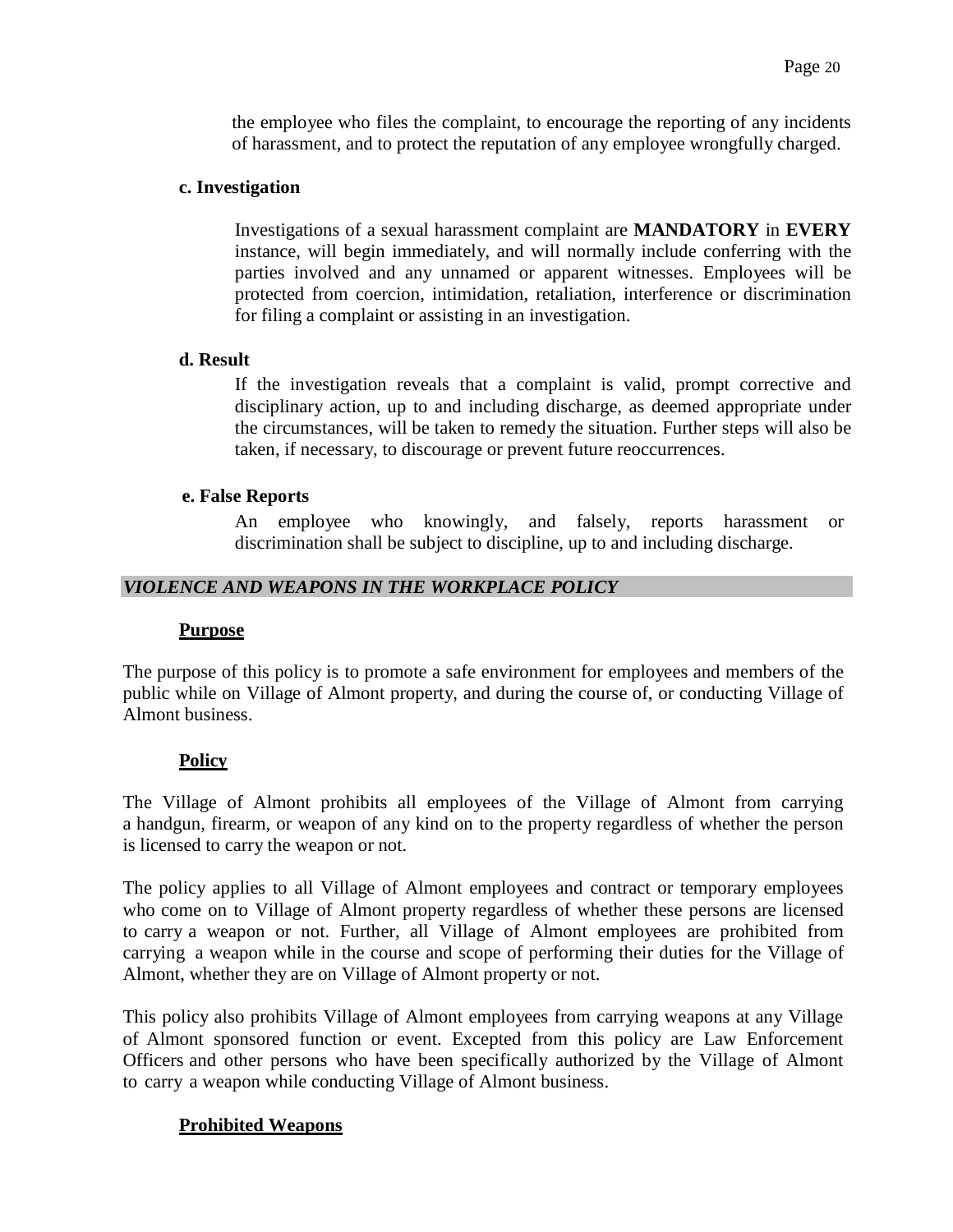Prohibited weapons include any form of weapon or explosive, restricted or regulated under local, state or federal regulation. This includes all firearms, knives and other weapons, including chemical dispensing devices such as pepper spray and electronic control devices such as a taser. If you have a question about whether an item is covered by this policy, you must call the Village Manager. You are responsible for making sure that any potential covered item you possess is not prohibited by the policy.

# **Village of Almont Property**

"Village of Almont Property" as described in this policy includes, without limitation, all property owned or leased by the Village of Almont, and the surrounding areas, such as sidewalks, walkways, driveways, and parking lots on or adjacent to the Village of Almont property. Village of Almont vehicles are covered by this policy at all times regardless of whether they are on Village of Almont property at the time of the occurrence.

# **Violations**

Failure to abide by the terms and conditions of this policy may result in discipline up to and including termination. Further, carrying a weapon on to Village of Almont property in violation of this policy is an act of criminal trespass providing grounds for immediate removal from the Village property and possible prosecution.

If you become aware of anyone involved in conduct which violates this policy, you must report that conduct immediately to the Village Manager.

**This policy shall not be construed to create any duty or obligation on the part of the Village of Almont beyond those required of any employer under existing law.**

# *ETHICS AND PRIVACY POLICY*

**Ethical behavior in the public work place must be regarded as sacrosanct; violating this trust is strictly forbidden.**

# **Employee Ethics**

All employees are expected to act honestly, ethically and with integrity at all times. In addition, employees should demonstrate through both their words and actions on the job, support for the Village's policies, procedures and programs. Disagreements in regards to policies and procedures should be handled professionally and should be resolved by meeting face to face with a department head or the Village Manager.

# **Conflicts of Interest**

A conflict of interest exists when an employee has a relationship with an entity or another individual that may affect the employee's ability to make decisions that are in the best interest of the Village of Almont. It is the responsibility of each employee to avoid any potential or actual conflicts of interest as well as the appearance of impropriety.

Employees are expected to use good judgment and avoid situations that create an actual or perceived conflict between their personal interest and those of the Village. The tenets in this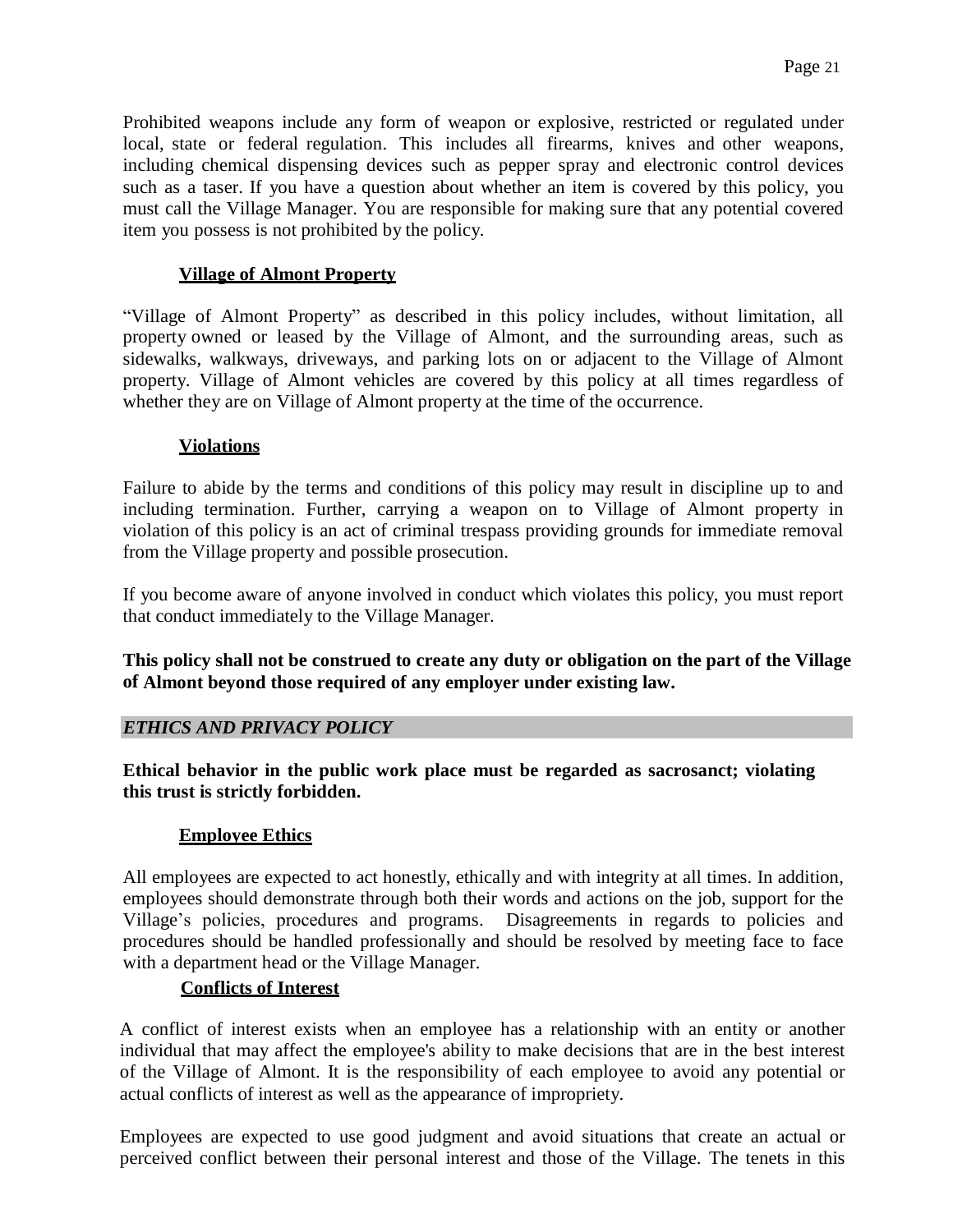policy outline some basic guidelines for ethical behavior while employed by the Village. Whenever employees are in doubt, they should consult with their supervisor or the Village Manager. Conflicts of interests or unethical behavior may take many forms including, but not limited to, the following:

- 1) Gifts may only be accepted if they have a nominal retail value less than \$100. All gifts, excluding business lunches, must be reported to the Village Manager.
- 2) Employees must not accept any form of remuneration or cash payments from any outside vendor.
- 3) Employees may not sell third parties any information, products, or materials acquired from the Village.
- 4) Employees may engage in outside business activities, provided such activities do not adversely affect the Village or the employee's job performance, and the employee does not work for a vendor.
- 5) Employees are prohibited from engaging in financial participation or any other business undertaking that is prejudicial to the best interest of the Village.
- 6) Employees may not use proprietary and/or confidential information for personal gain or to the Village's detriment nor may they use assets or labor for personal use.

If an employee or someone with whom the employee has a close personal relationship has a financial or employment relationship with a vendor or potential vendor of the organization, the employee must disclose this fact in writing to the Village Manager.

The Village will determine what course of action must be taken to resolve any conflict it believes may exist. If the conflict is severe enough, the Village may be forced to ask the employee to tender his/her resignation. The Village has sole discretion to determine whether such a conflict of interest exists.

Employees are encouraged to seek assistance from their supervisors with any legal or ethical concerns. However, the Village realizes this may not always be possible. As a result, employees may contact the Village Manager to report anything that they cannot discuss with their supervisor. In general, an employee should refrain from engaging in an activity if they have any doubts. Police officers should refer to the Almont Police Department Official Orders for further details regarding ethics and privacy policies.

# **Employee Privacy**

Any request for personal information regarding any employee of the Village of Almont should be referred to the Village Manager. The employee receiving the request for personal information should not respond directly. Employees should also be aware that providing such information, without approval of the affected employee, could subject the Village and/or the person providing the unauthorized information to legal liability exposure.

Information that **may be** provided is limited to employment specific items such as the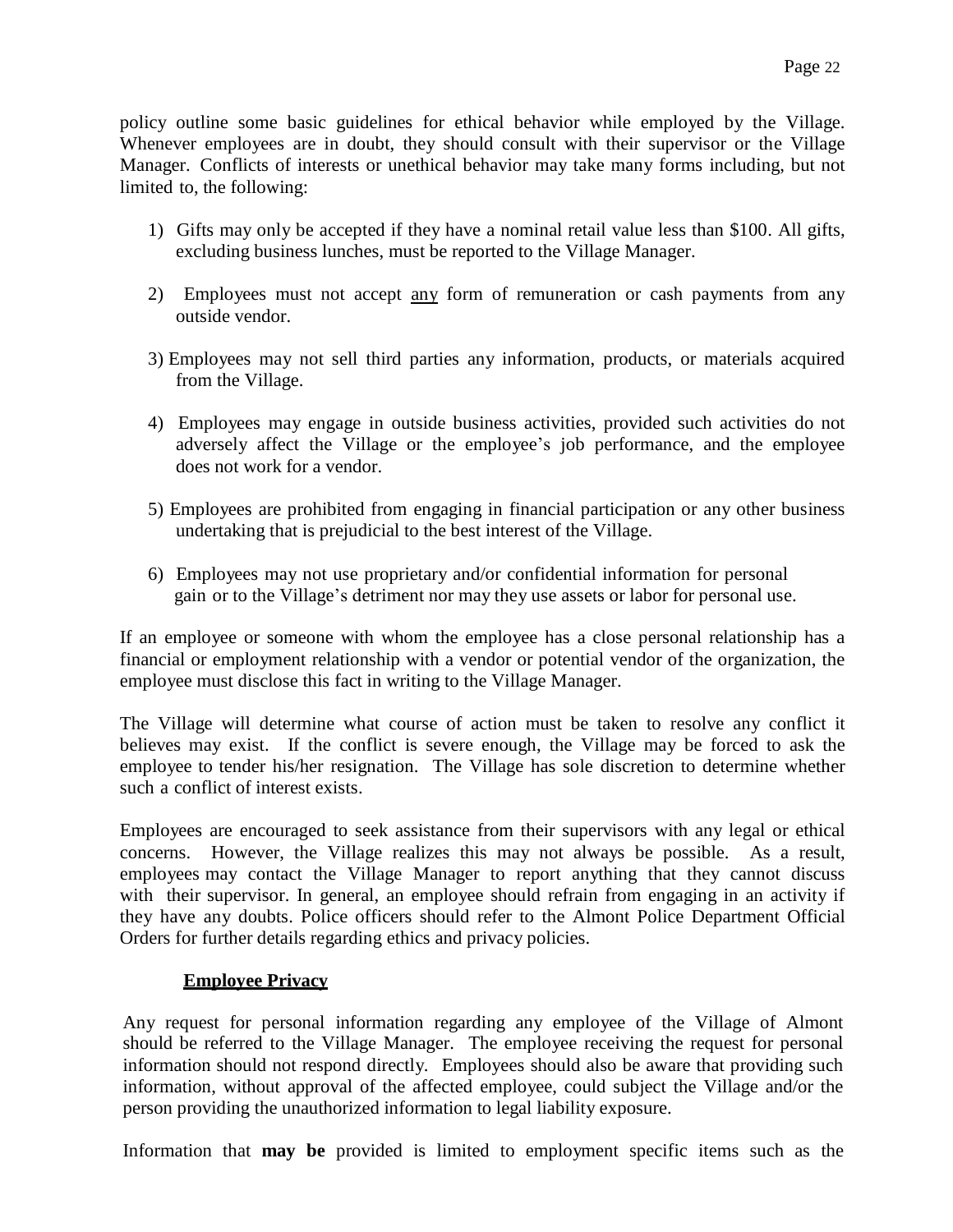individual's business phone contact information, business address, position/job title, position/job responsibilities, date employed, scheduled work hours and the name of an employee's supervisor.

Information that **SHOULD NOT** be given out includes, but is not limited to, home address, home phone number(s), family information, social security number, medical information and any other information of a personal/private nature. Requests for personal information (like a home phone number) between Village employees for an official/work related purpose is permissible.

However, anyone providing such information should be certain of whom they are giving the information to, and for what reason, especially over the phone. Any questions regarding this matter should be directed to the Village Manager.

# *MATERNITY LEAVE POLICY*

#### **General**

In order to protect the welfare of employees and the interest of the Village, a regular, permanent employee who becomes pregnant will be granted a leave of absence in accordance with the provisions set forth below.

#### **Duration**

The length of maternity leave is a combination of employee discretion, supervisory approval and a doctor's recommendation. Employees should submit their request, in writing, to the Village Manager via their Department Head. The request should state how much time they desire along with how they wish their time off to be accounted for. Any combination of accumulated vacation days, personal days, and sick leave may be used.

Under the Family Medical Leave Act of 1993, employees are entitled to a maximum of 12 weeks of FMLA leave, over a 12-month period. Maternity leave in connection with delivery and aftercare will not normally be longer than a total of 12 weeks. Additional time off, unless otherwise covered by provisions of the FMLA, must be in concert with a written doctor's order. In addition, a doctor's written permission to return to work is required.

# **Pay**

Maternity is covered as a disability under the Village's sickness and disability insurance carrier. Accordingly, payment of benefits is the same as it is for a non-occupational sickness or disability.

# *FAMILY MEDICAL LEAVE ACT (FMLA) POLICY*

# **Overview**

The Family and Medical Leave Act of 1993 (FMLA) is a federal law that helps employees get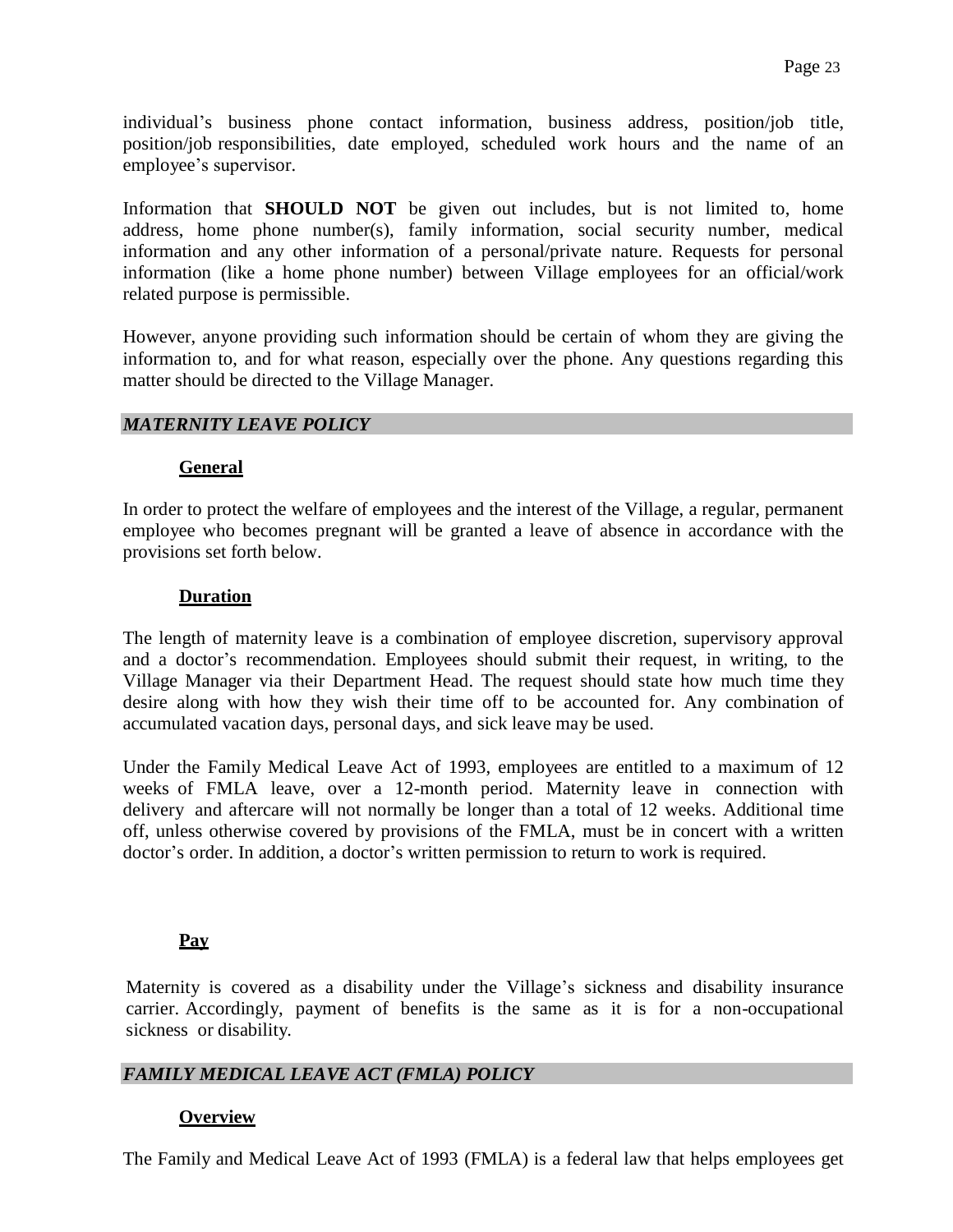time off from work when needed to handle medical situations involving their family or themselves. The FMLA requires employers to provide up to 12 work weeks of unpaid, jobprotected leave for certain family and medical reasons.

The Village recognizes that the employee's life is a mixture of professional obligations and personal responsibilities. Most of the time, employees are able to balance family needs with their regular work schedule. However, the Village also recognizes that there are occasions in which family or personal needs are too pressing and there is a need to shift this balance temporarily. FMLA can help employees do that in a way that is fair to both them and the Village. This policy is not meant to be all-inclusive and highlights the provisions of the FMLA, which are subject to detailed and specific regulations. This policy is not meant to conflict with either the FMLA or its regulations. Should there be any inconsistency between this policy and the FMLA or any applicable regulations, the statute and regulations shall prevail. For specific questions and the forms necessary to take FMLA leave, contact the Village Manager.

#### **Eligibility**

The individual must be employed for 12 months and work at least 1250 hours to be eligible. The employee is eligible for up to 12 weeks in a 12-month period. The Village will measure the 12- month period as a rolling 12 month period measured backward from the date an employee uses any leave under this policy. For example, if an employee is on an FMLA leave in June for 4 weeks for the birth of a child, and that employee's parents become ill in March of the following year, the employee is only eligible for 8 weeks of leave. Intermittent leaves are allowed only as required by FMLA.

# **Reasons for Taking FMLA Leave**

- (1) To care for employee's child after birth, or placement for adoption or foster care.
- (2) To care for the employee's spouse, son or daughter, or parent, who has a serious health condition.
- (3) A serious health condition that makes the employee unable to perform his/her job duties.

# **Notice Requirements**

Except as otherwise specified in the FMLA, the employee must provide the Village with not less than 30 days written notice before the date the leave is to begin, whenever possible. If a request is based on a "serious health condition," the employee must support the request with a certification issued by his/her health care provider (or the health care provider for eligible family member, as appropriate).

See the Village Manager for certification requirements. The Village may require a second opinion. In addition, the employee may be required to obtain a certification to return to work. The Village Manager will notify an employee that eligible medical leave time meets the requirements of FMLA and shall be counted against his/her FMLA leave entitlement within two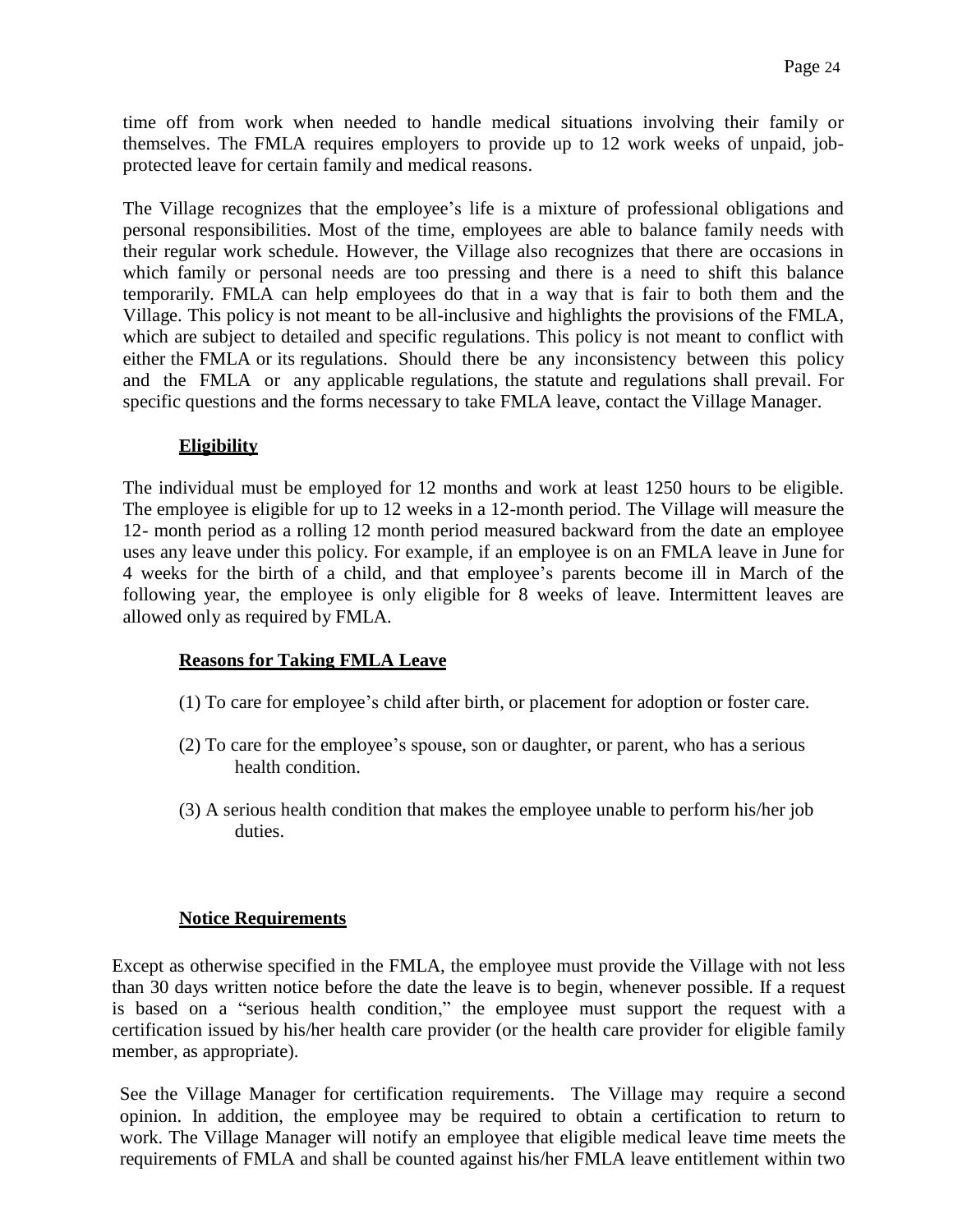business days of receiving an employee's notice of a need for leave. If the Village was not aware of the reason for the leave, the leave may be designated as FMLA leave retroactively only while the leave is in progress or within two business days of the employee's return to work.

# **FMLA Benefits**

The Village shall honor the following obligations:

- (1) For the duration of FMLA leave, health insurance coverage will be maintained.
- (2) Employees will be returned to an equivalent position with equivalent pay, benefits and other employment terms and conditions upon return from FMLA leave.
- (3) Employee paid time off such as sick days, personal days, and vacation time will be charged for FMLA leave as allowed by legal regulations. Unpaid FMLA will not be granted until all paid time off to which an employee is entitled is exhausted.
- (4) Accrued benefit time, no matter when earned, will be charged for FMLA leave time taken.
- (5) The FMLA does not require that an employee actually ask for FMLA leave in order that the employer be permitted to charge paid time off, if the purpose for the leave is a purpose which qualifies under the law.
- (6) Employees will not be penalized by such rules affecting bonus payments for non-use of sick time and longevity payments for eligible absences permitted by the FMLA (accrual of vacation and personal paid time off and benefits will be specific to each collective bargaining agreement).

# **Intermittent/Reduced Work Schedule Requests**

- (1) Intermittent/reduced work schedule requests will only be granted under certain circumstances and only granted when medically necessary to care for a seriously ill family member or because of the employee's serious health condition. Other requests for intermittent or reduced work schedule may not be granted.
- (2) Intermittent/reduced work schedule requests must also be scheduled so as not to unduly disrupt operations, subject to the approval of a health care provider. If operations will be disrupted, the Village reserves the right to temporarily transfer an employee to an alternative position with equivalent pay and benefits which will accommodate the recurring leave better than the regular position.
- (3) Medical treatment must be scheduled so as to minimize the loss of work time. Appointments scheduled during work hours must have written verification from the provider of the health care service that such a provider does not offer appointment hours which do not conflict with the employee's hours and does not offer hours which will conflict with the employee's regular scheduled hours.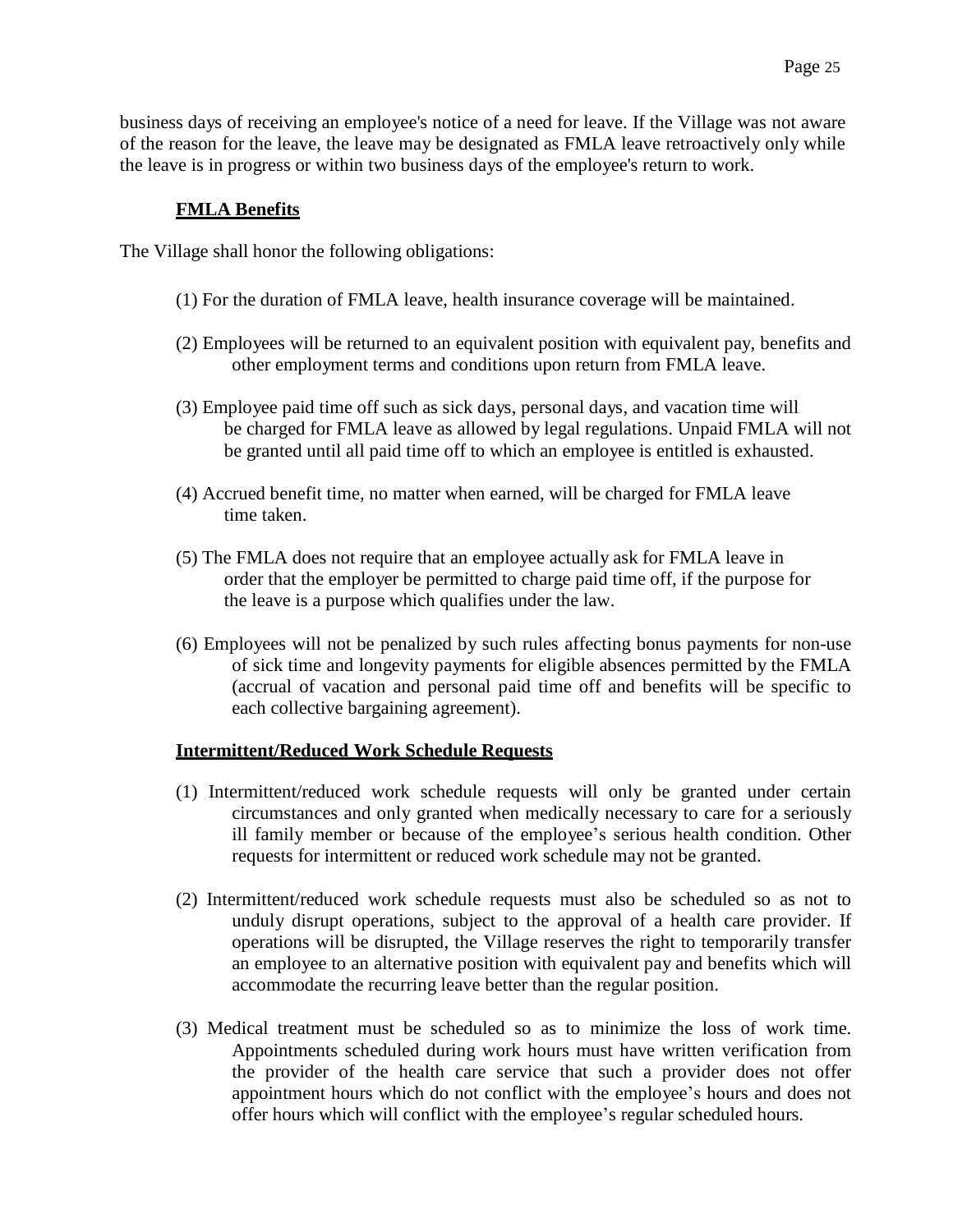#### **Village Obligations**

The Village will not interfere with, restrain, or deny the exercise of any right provided under FMLA. The Village will not discharge or discriminate against any person for opposing any practice made unlawful by FMLA or for involvement in any proceeding under or relating to FMLA

# **Employee Obligations**

- (1) When the leave is foreseeable, and at least thirty (30) days advance notice has been provided, the employee should provide the documented medical certification requested by the Village before the leave begins. When this is not possible, the employee must provide the requested certification to the Village within the time frame requested by the Village unless it is not possible under the particular circumstances to do despite the employee's diligent, good faith efforts. If an employee fails to provide the requested medical certification in a timely manner, the Village may delay commencement or continuation of the employee's FMLA leave until the certification is submitted. If the employee never submits the certification, the leave is not FMLA protected leave.
- (2) When the need for leave is not foreseeable, or in the case of recertification, an
	- employee must provide certification (or recertification) within the time frame requested by the Village or as soon as reasonably possible under the particular facts and circumstances. If an employee fails to provide a medical certification within a reasonable time under the circumstances, the Village may delay the employee's commencement or continuation of FMLA leave until certification is submitted. If the employee never submits the certification, the leave is not FMLA protected leave.
- (3) The employee will keep the Manager's office informed of any changes necessary to the original request for FMLA leave (i.e. change of expected return to work date, etc.).
- (4) Employees must provide notice to the Village Manager at least two (2) workdays advance notice of their intent to return to work, if it is different than stated on the latest medical certification.
- (5) Dependent upon a medical situation, employees should be readily available by telephone to respond to questions and concerns.

# *DRUG USE POLICY*

# **Alcohol, Drugs and Narcotics**

The Village has a strong commitment to its employees to provide an alcohol and drug-free working environment. It is equally obligated to its administration, citizens, customers, local businesses and the public to operate its business safely and prudently.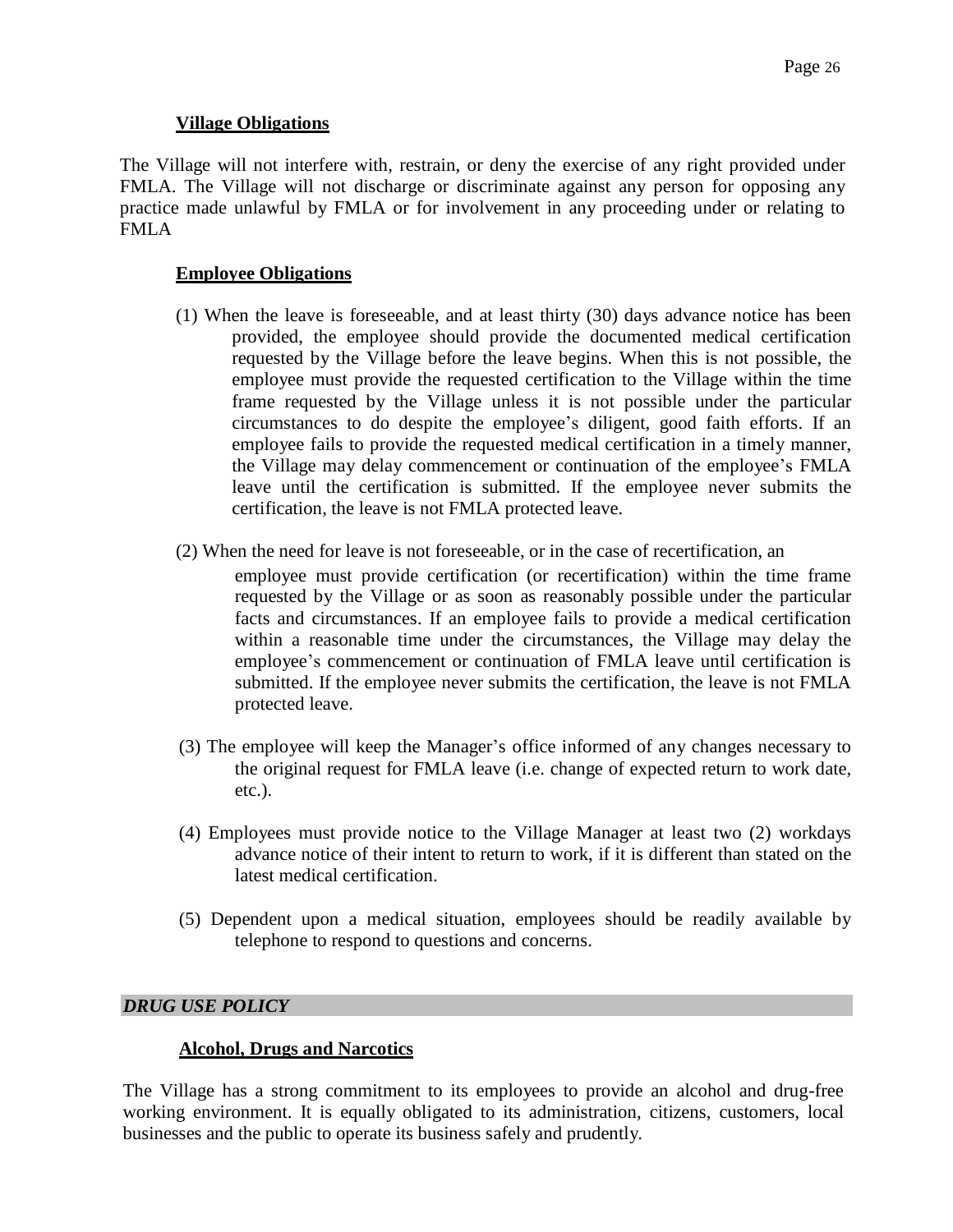# **Alcohol**

Any employee, except a Police Officer in the discharge of his/her duty, who is found drinking alcoholic beverages or who is under the influence of alcohol during work hours is subject to discipline up to and including discharge.

An employee who reports to work and appears to be under the influence of alcohol may be taken to the Village Police Department for an assessment. If the assessment is positive, the employee will be suspended, pending appropriate disciplinary action.

# **Drugs and Illegal Narcotics**

Any employee, except a Police Officer in the discharge of his/her duty, that is found selling or possessing illegal drugs on Village property is subject to discipline up to and including discharge. Any employee who is found using illegal drugs on Village property is subject to discipline up to and including discharge.

# **Drug Testing/Screening**

Employees may be requested to take a drug test if probable cause exists to merit such a request. Positive tests or a refusal to consent to a random drug test will result in disciplinary action, up to and including discharge. Tests that are paid for by the Village are the property of the Village and the examination records will be treated as confidential and held in separate medical files. The pre-employment physical examination given to each new employee includes a drug screen.

# **Discretionary Discipline**

The Village of Almont will comply with all applicable federal, state, and local laws in administering drug tests as well as any resulting disciplinary measures.

At the discretion of the Village Manager, the Village may allow an employee to correct their substance abuse behavior as a condition of their continued employment. Police officers and personnel shall refer to the Almont Police Department Official Orders for additional polices regarding drug use and testing.

# *EMPLOYEE SAFETY AND RISK MANAGEMENT POLICY*

Safety and accident prevention are very important. It is our goal to prevent personal injury to our employees and our guests. Safety however, is also a matter of individual responsibility. We are all responsible for practicing safety on a day-to-day basis. Employees are expected to comply with all safety and health requirements, whether established by the Village or by Federal, State or local law.

To ensure the safety of our employees, the Village has established and enforces the following safety practices:

a. No job is so urgent, no work so important, that employees cannot take the time to do it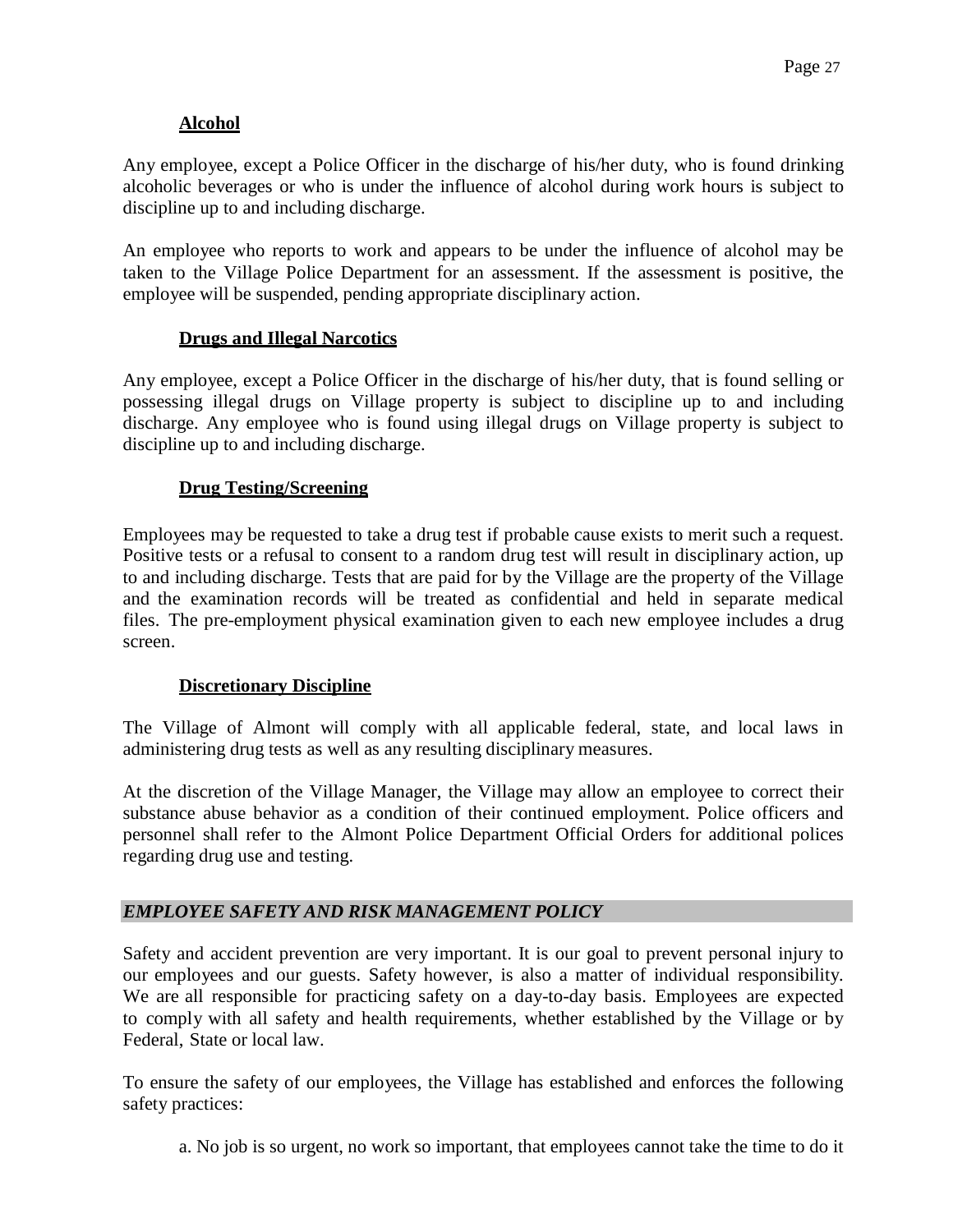safely.

- b. Wear safety glasses, ear protection and other protective devices as required in shop and work areas, or as directed by your supervisor.
- c. Hard leather shoes/boots must be worn in all shop and work areas.
- d. Wear appropriate clothing for the job.
- e. Learn how to lift properly. Bend your knees and keep your back erect. Get help for heavy loads. Distribute weight evenly. Always look for an automated alternative before trying to lift or move something yourself.
- f. Make sure that safety guards and other protective devices are on power equipment when in operation.
- g. Maintain hand tools properly.
- h. Each employee is responsible for keeping his or her work area neat and orderly. All debris must be put in waste cans. Walkways must be kept clear at all times.
- i. Extreme caution must be used at all times when operating vehicles and seat belts must be worn at all times when operating Village vehicles.
- j. Report unsafe working conditions immediately to your supervisor.
- k. With all the health risks inherent in coming into contact with blood borne pathogens and bodily fluids, if someone is bleeding and they cannot help themselves, call 911. Untrained and unequipped employees should not attempt to provide first aid in cases of bleeding.

# **The bottom line is this: SAFETY IS NOT OPTIONAL.**

The Village participates in the Michigan Municipal League "Risk Management is Good Management" program. It is incumbent upon every employee to learn how these policies are implemented and the responsibility of each employee to learn and apply all of these policies which are applicable to their position.

# *CREDIT CARD USE POLICY*

This policy is adopted in accordance with Public Act 266 of 1995, which requires that all municipalities have a written policy when authorizing the use of credit cards to purchase goods and services for the official business of the municipality. This policy does not include gasoline cards. The guidelines for credit card use are the following:

#### **Issuance of Credit Cards**

Individual credit cards may only be issued to the Village Manager, the Clerk/Treasurer, the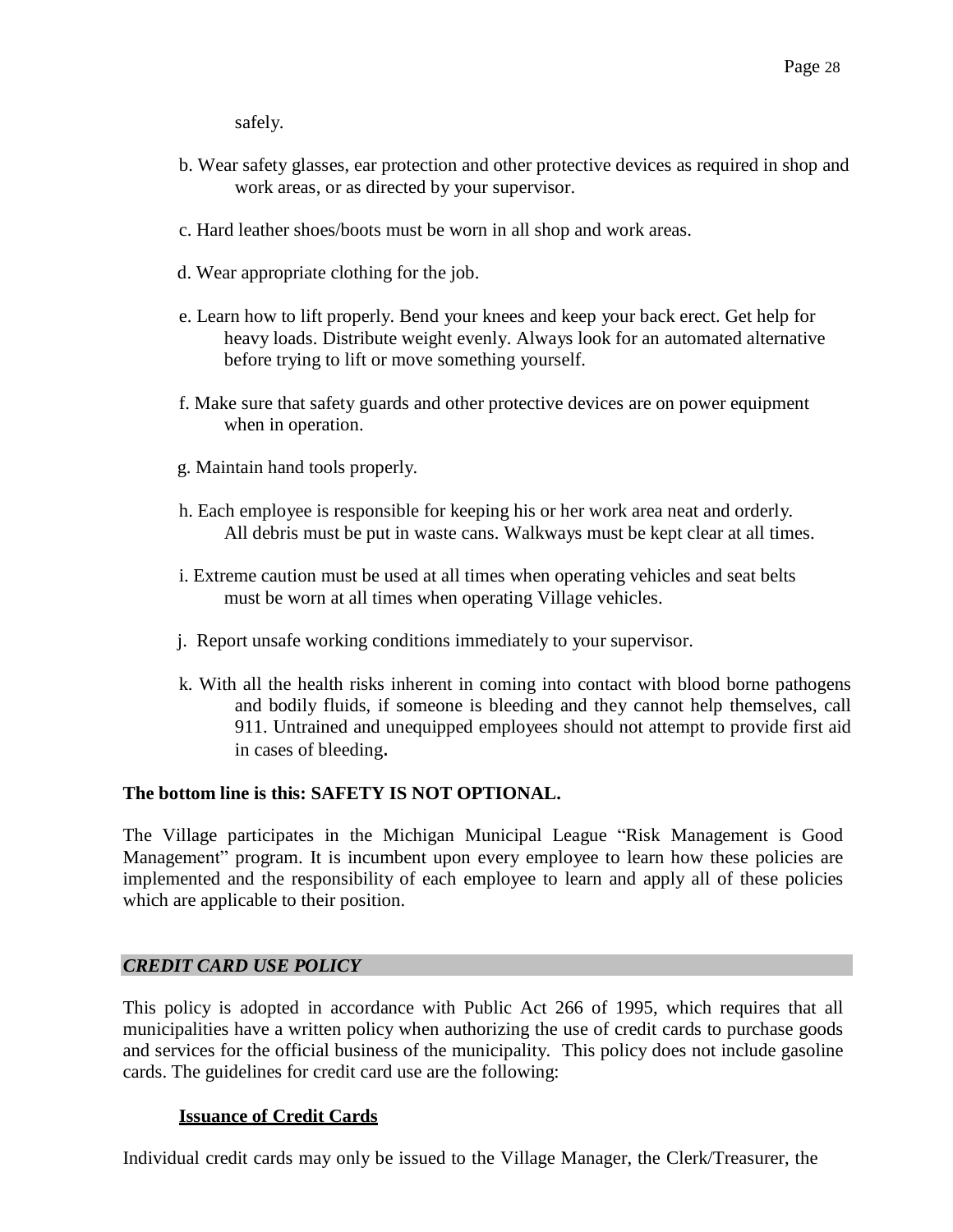Chief of Police, and Department Heads unless otherwise stated by the Village Council.

# **Card Use**

The use of credit cards for Village business shall be allowed with any vendor or merchant who accepts said credit card. The Village Manager shall have an authorized maximum transaction limit of \$5,000 while the Chief of Police, Clerk/Treasurer and Department Heads shall have a limit of \$2,000 each; these limits may be amended from time to time by a motion of the Almont Village Council.

- 1) The credit card shall be used only for the purchases of goods and services that are for the official business of the Village, when the normal accounts payable procedure cannot be utilized (i.e. petroleum purchases, travel related expenses, conference registration fees, etc.).
- 2) The credit card shall not be used for personal use, cash advances, or other merchant category exclusions (i.e. tobacco products or liquor).

# **Credit Card Transactions**

Credit card transactions may be performed in person, over the telephone, via the Internet, or through the mail. When using a Village credit card, authorized employees are required to follow the below listed procedures:

- 1) If the transaction is in person, present the credit card to the vendor or merchant and advise that the item(s) is being purchased with a Village credit card. If the transaction is via telephone order, Internet, or mail order, the vendor or merchant must be provided with the credit card account number, security code and expiration date.
- 2) Retain all receipts and credit card slips.
- 3) Inform the vendor that it is a tax exempt purchase.

# **Credit Card Security**

The credit card should always be treated with a level of care that will secure the card.

- 1) Keep the credit card in an accessible, but secure, location.
- 2) Guard the credit card account number carefully. Do not write or post the number.
- 3) If the credit card is lost or stolen, immediately notify the Village Manager or Clerk/Treasurer. If this is after hours, notify the financial institution that issued the card.
- 4) The credit card will not impact the cardholder's personal credit reference. The Village issued credit card is a corporate liability card, not a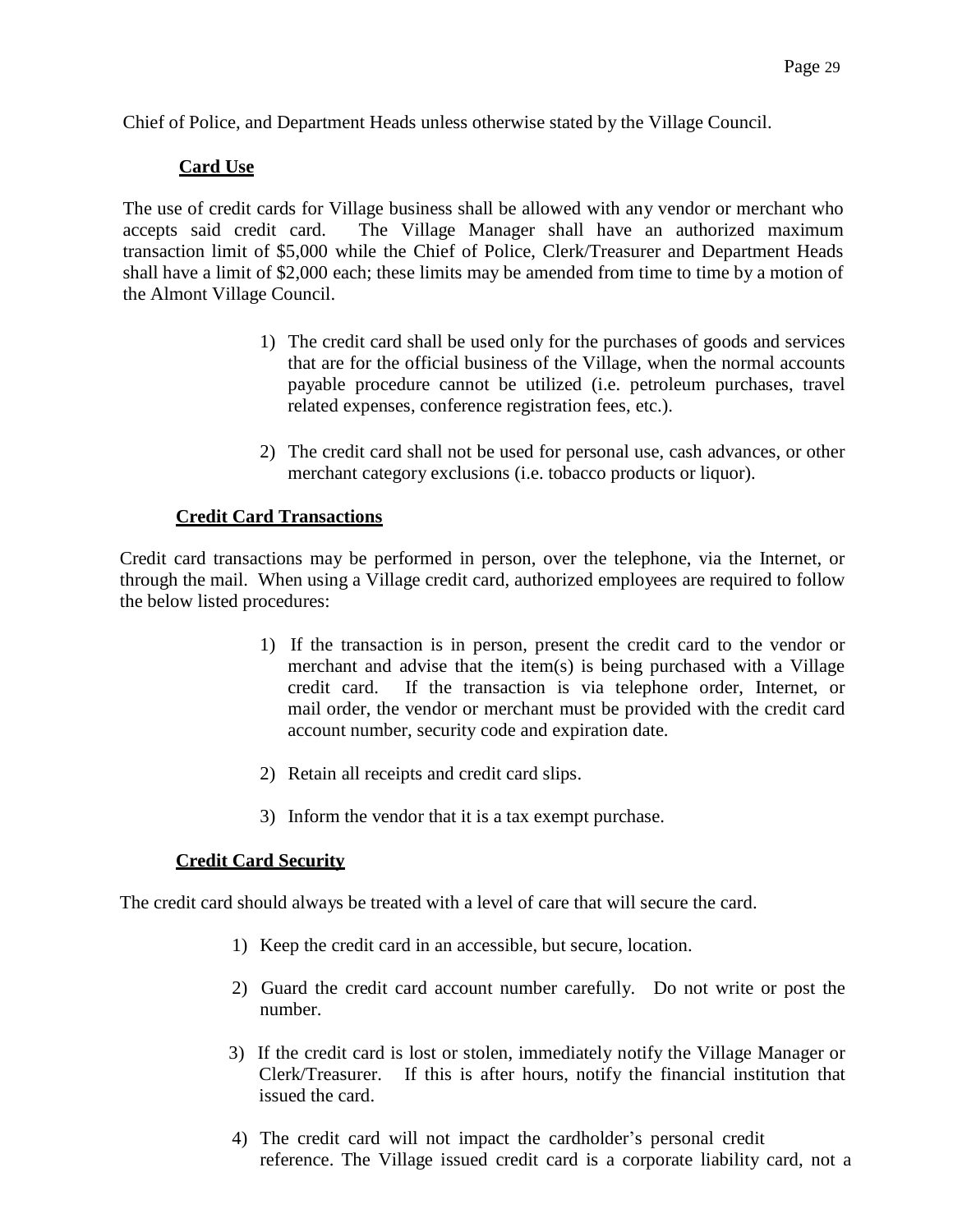personal liability card. The cardholder does, however, have a responsibility to use the credit card in an appropriate manner.

# **Misuse of Credit Cards**

Any employee of the Village of Almont who knowingly violates the provisions of this policy shall be subject to disciplinary action, up to and including discharge, and/or civil or criminal action.

# *TRAVEL REIMBURSEMENT POLICY*

The Village of Almont will use this policy to provide a consistent standard for travel reimbursement. It is the intent of the Village that employees neither gain nor lose personal funds. It is also the intent of the Village that all travel be both necessary and reasonable.

All Village of Almont travel is an expenditure of Village funds and must be conducted in compliance with all applicable Village policies.

# **Representation During Travel**

Employee travelers are considered representatives of the Village of Almont while traveling on Village business. As such, personal behavior must be conducted in a manner that conforms to professional expectations. The employee should carefully monitor personal conduct.

# **Reimbursable Travel Expenses**

The Village of Almont will reimburse employees for reasonable business travel expenses incurred while away from their normal work location. All business travel must be approved in advance by the Village Manager.

The following are guidelines for business travel expenses:

- 1) The mileage rate for the use of personal vehicles for official Village business shall be the IRS allowable amount for business purposes. Village vehicles should be used whenever possible. Use of a private vehicle should be preapproved by your supervisor if you plan to be reimbursed for mileage.
- 2) Expenses for family members attending conferences or meetings shall not be paid from Village funds.
- 3) Gratuities in excess of 20% are considered a personal expense.
- 4) Receipts shall be included with the expense voucher whenever possible.
- 5) Reimbursements shall be limited to actual expenses incurred.
- 6) Meal expenses up to \$11 for breakfast, \$12 for lunch, and \$23 for dinner (including gratuity), with appropriate documentation, are allowable. Expenses for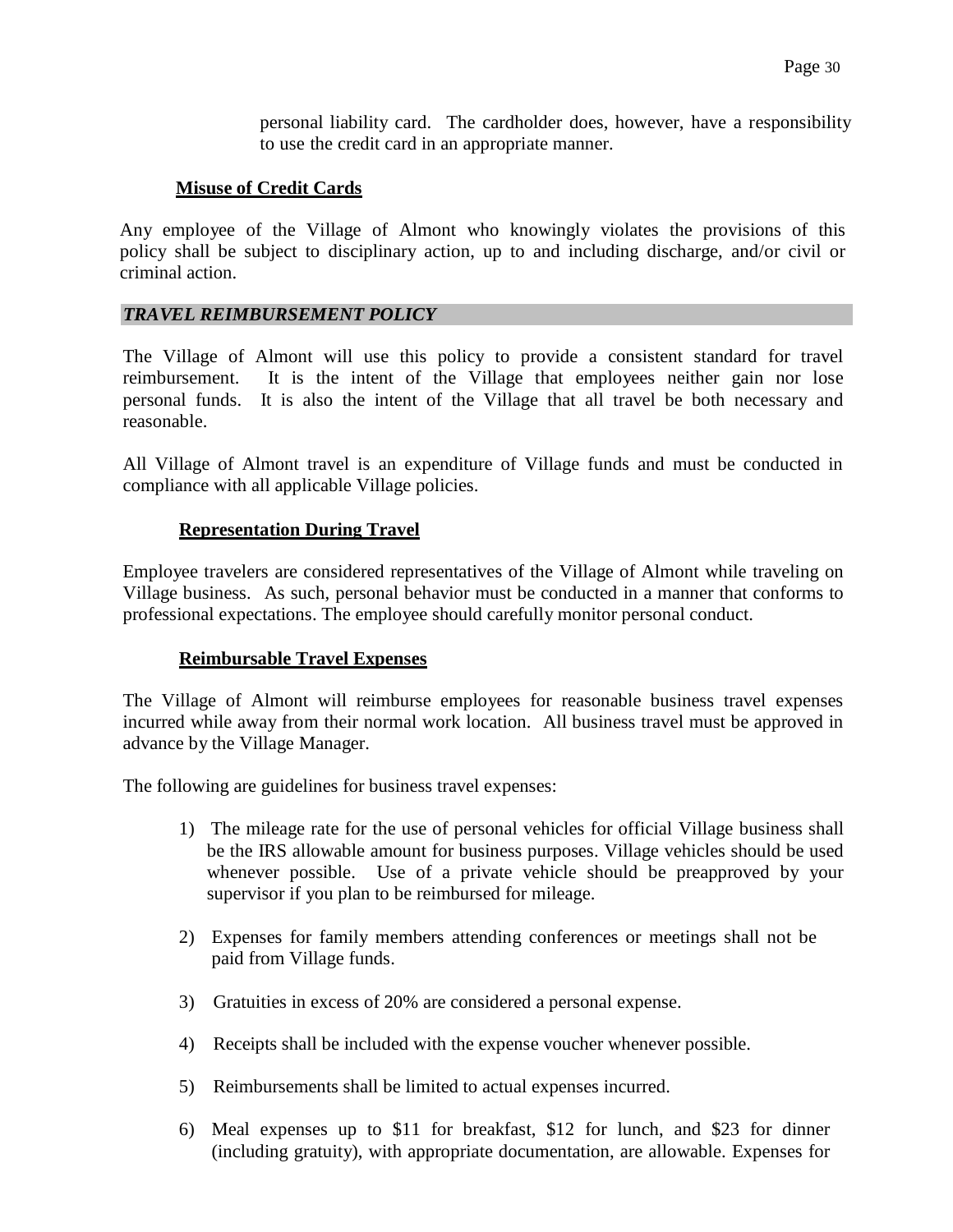alcoholic beverages are not eligible for reimbursement.

- 7) All overnight lodging expenses must be approved by the Village Manager. Generally overnight expenses will not be approved for destinations less than 100 miles away.
- 8) The Village Manager must preapprove all arrangements for overnight lodging. Hotel arrangements should be made for the employee by the Village office.
- 9) Traffic and parking violations are not reimbursable.
- 10) No expense items of a personal nature are reimbursable.
- 11) Advancement of funds for travel must be authorized by the Village Manager. If an employee does not attend the related function, these funds must be reimbursed to the Village within thirty (30) days. The Village Council must authorize any forwarded funds appropriated for the Village Manager and the Clerk/Treasurer.

Abuse of this business travel policy, including falsifying expense reports to reflect costs not incurred by the employee, can be grounds for disciplinary action, up to and including termination of employment.

# *SOCIAL MEDIA POLICY*

In the future, the Village may utilize social media resources such as facebook or twitter to more effectively connect with its residents. In the event the Village establishes such an account, it shall be governed by the following policy:

# **Purpose**

This policy establishes guidelines for the establishment and use of social media sites including, but not limited to Facebook and Twitter, by the Village of Almont as a means of conveying Village information to its residents and guests.

The Village of Almont has an overriding interest and expectation in deciding what is "spoken"on behalf of the Village on Village social media sites.

For purposes of this policy, "social media" is understood to be content created by individuals, using accessible, expandable, and upgradeable publishing technologies, through and on the Internet. Examples of social media resources, which include, but are not limited to Facebook, blogs, MySpace, RSS, YouTube, Second Life, Twitter, LinkedIn, and Flicker. For purposes of this policy, "comments" include information, articles, pictures, videos or any other form of communicative content posted on a Village of Almont social media site.

# **General Policy**

1. The establishment and use of Village social media sites are subject to approval by the Village Manager or his/her designees. All Village of Almont social media sites shall be administered by the Almont Village Manager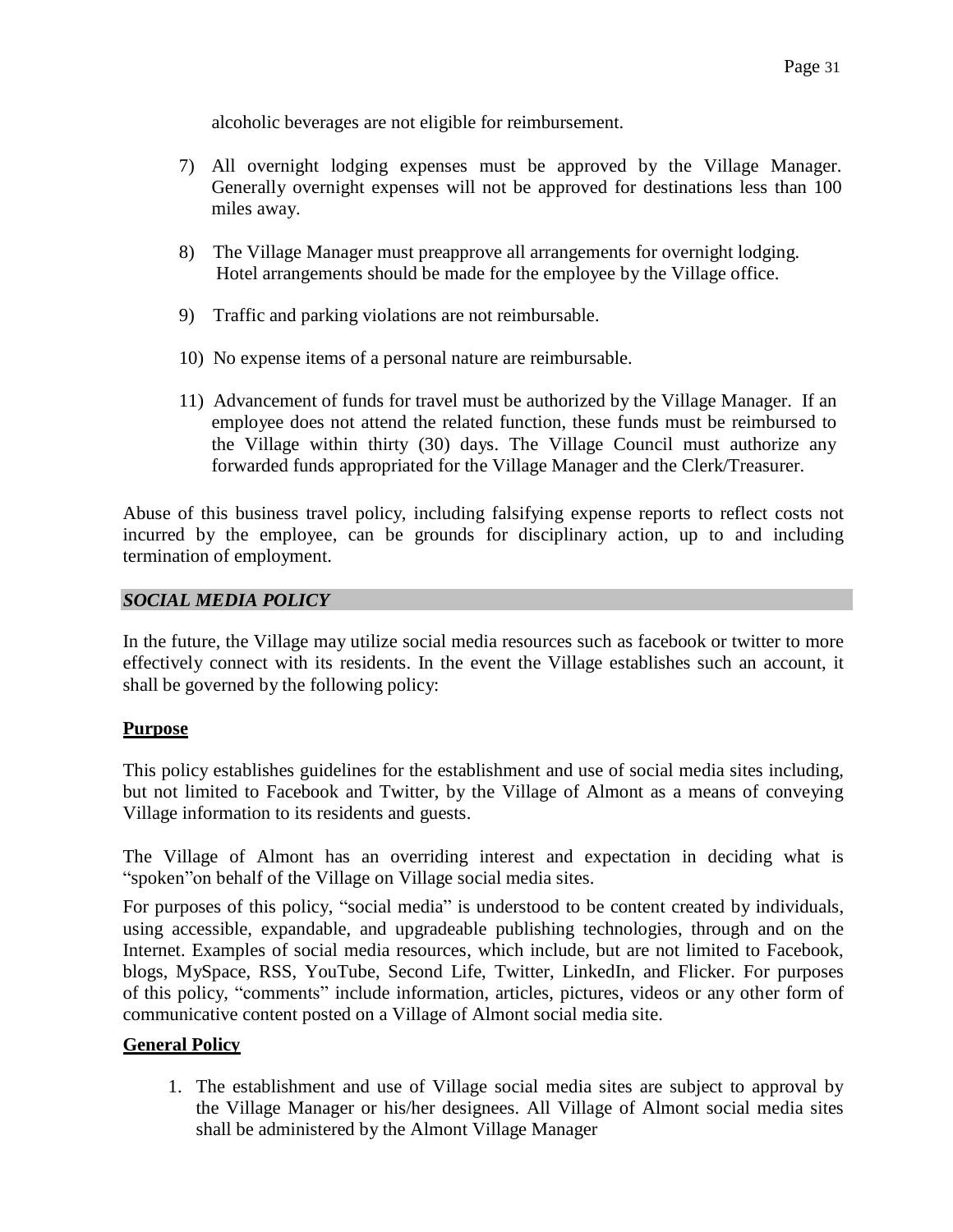- 2. Village social media sites should make clear that they are maintained by the Village of Almont and are governed by this policy.
- 3. Wherever possible, Village social media sites should link back to the official Village of Almont website for forms, documents, online services and other information necessary to conduct business with the Village of Almont.
- 4. The Village Manager will monitor content on Village social media sites to ensure adherence to both the Village's Social Media Policy and the interest and goals of the Village of Almont.
- 5. The Village reserves the right to restrict or remove any content that is deemed in violation of this Social Media Policy or any applicable law. Any content removed based on these guidelines must be retained by the Village Manager for a reasonable period of time, including the time, date and identity of the poster, when available.
- 6. These guidelines must be displayed to users or made available by hyperlink.
- 7. The Village will approach the use of social media tools as consistently as possible, enterprise wide.
- 8. The Village of Almont's website at [www.almontvillage.org](http://www.almontvillage.org/) will remain the Village's primary and predominant internet presence.
- 9. All Village social media sites shall adhere to applicable federal, state and local laws, regulations and policies.
- 10. Village social media sites are subject to the Michigan Freedom of Information Act. Any content maintained in a social media format that is related to Village business, including a list of subscribers, posted communication, and communication submitted for posting, may be a public record subject to public disclosure.
- 11. Comments on topics or issues not within the jurisdictional purview of the Village of Almont may be removed.
- 12. Employees representing the Village government via Village social media sites must conduct themselves at all times as a representative of the Village and in accordance with all Village policies.
- 13. This Social Media Policy may be revised at any time.

# **Comment Policy**

- 1. As a public entity the Village must abide by certain standards to serve all its constituents in a civil and unbiased manner.
- 2. The intended purpose behind establishing Village of Almont social media sites is to disseminate information from the Village, about the Village, to its citizens.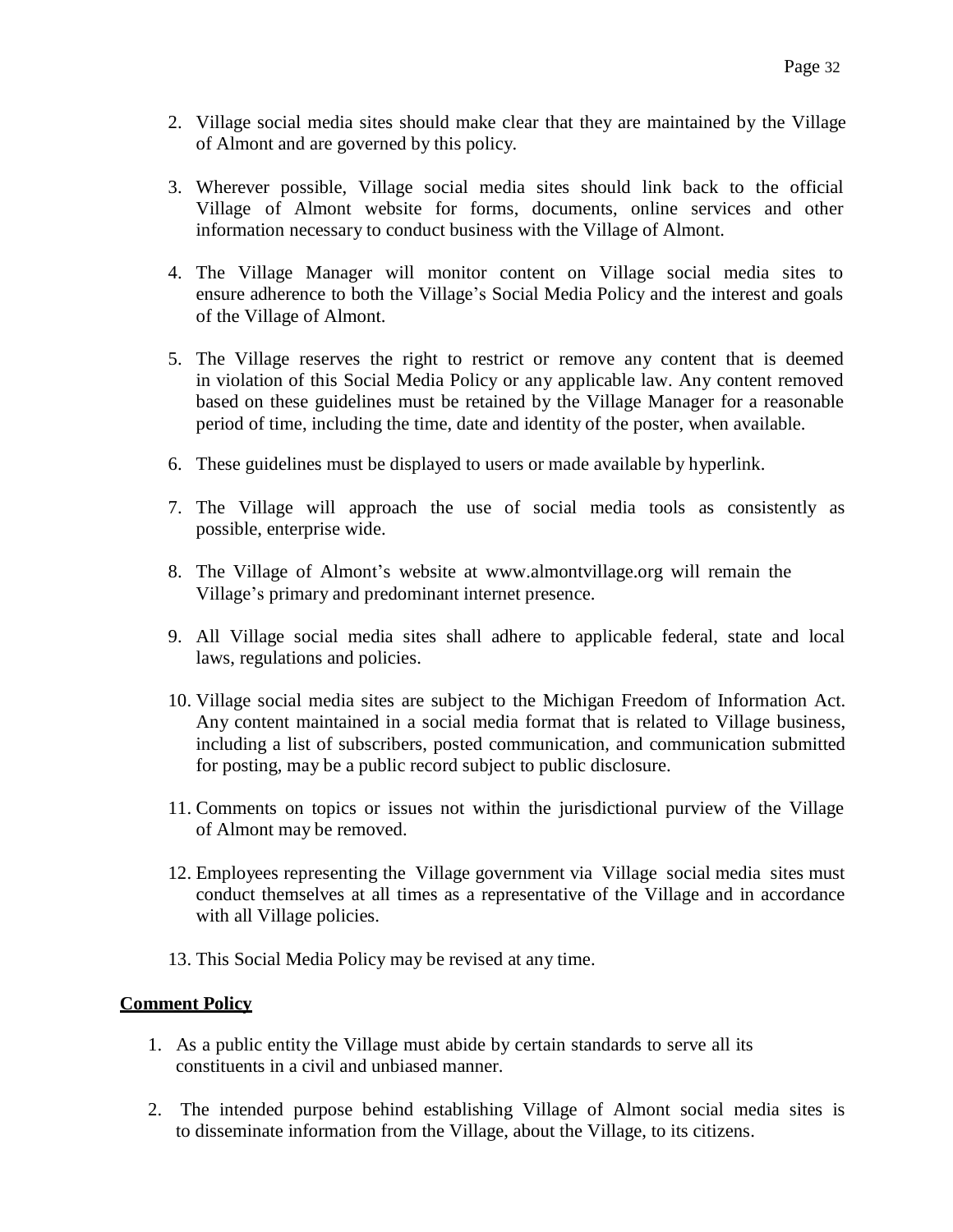- 3. Comments containing any of the following inappropriate forms of content shall not be permitted on Village of Almont social media sites and are subject to removal and/or restriction by the Village Manager or his/her designees:
	- a. Comments not related to the original topic, including random or unintelligible comments.
	- b. Profane, obscene, violent, or pornographic content and/or language.
	- c. Content that promotes, fosters or perpetuates discrimination on the basis of race, creed, color, age, religion, gender, sexual orientation or national origin.
	- d. Defamatory or personal attacks.
	- e. Threats to any person or organization, overt or implicit.
	- f. Comments in support of, or in opposition to, any political campaigns or ballot measures.
	- g. Solicitation of commerce, including but not limited to advertising of any business or product for sale.
	- h. Conduct in violation of any federal, state or local law
	- i. Encouragement of illegal activity.
	- j. Information that may tend to compromise the safety or security of the public or public systems.
	- k. Content that violates a legal ownership interest, such as a copyright, of any party.
- 4. A comment posted by a member of the public on any Village of Almont social media site is the opinion of the commentator or poster only, and publication of a comment does not imply endorsement of, or agreement by, the Village of Almont, nor do such comments necessarily reflect the opinions or policies of the Village of Almont.
- 5. The Village of Almont reserves the right to deny access to Village of Almont social media sites for any individual, who violates the Village of Almont's Social Media Policy, at any time and without prior notice.
- 6. When a Village of Almont employee responds to a comment, in his/her capacity as a Village of Almont employee, the employee's name and title shall be made available, and the employee shall not share personal information about himself or herself, or other Village employees. In general, Village employees should only respond to requests for services, and never to a personal opinion.

All of these actions will be taken within the boundaries of the First Amendment to the U.S. Constitution. **Employees must receive social media training from the Village Manager prior to engaging in any Village social media activities.**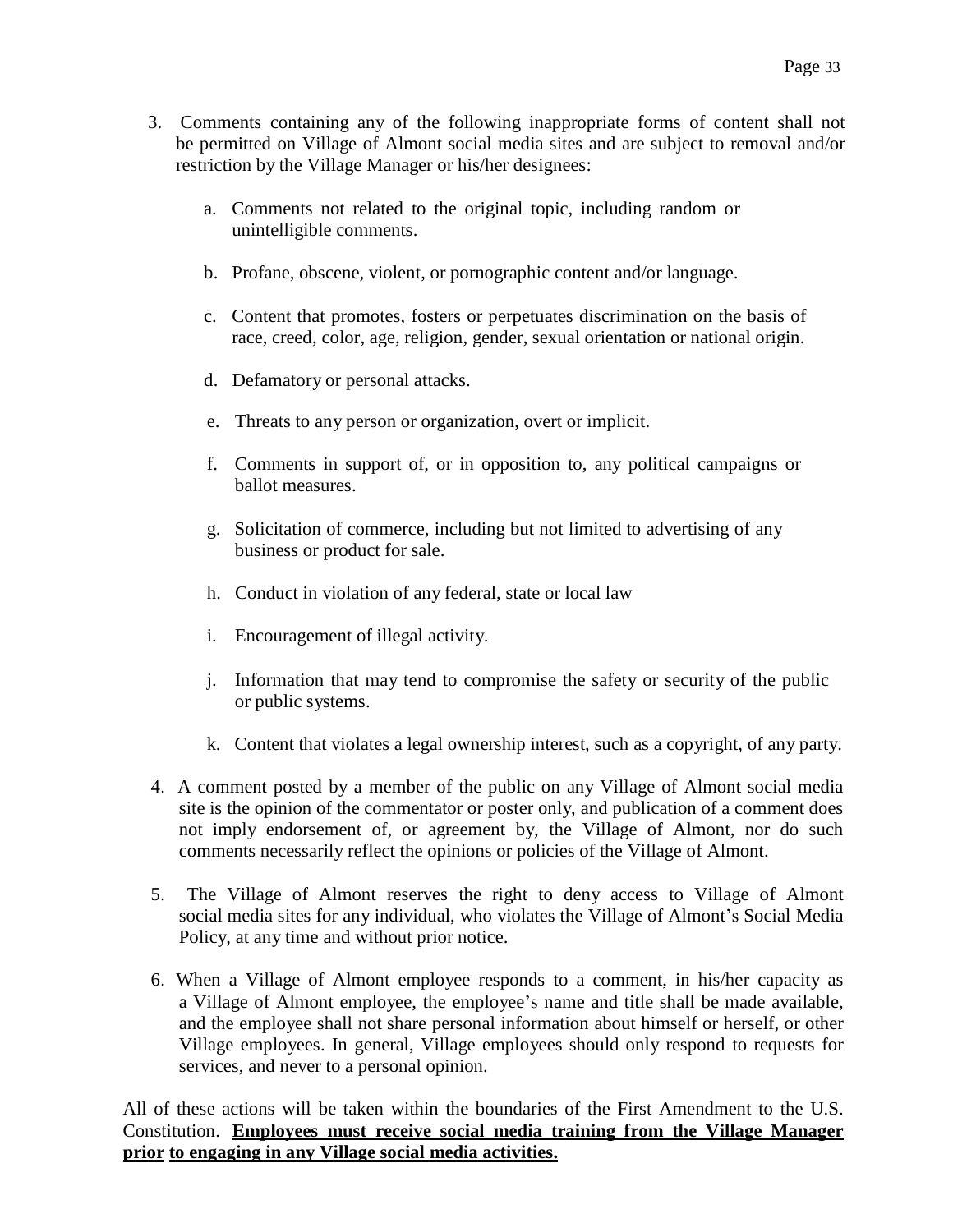All comments posted to any Village of Almont Facebook site would be bound by Facebook's Statement of Rights and Responsibilities, located at [http://www.facebook.com/terms.php,](../AppData/Local/Microsoft/Windows/Temporary%20Internet%20Files/Content.Outlook/AppData/Local/Microsoft/Windows/Temporary%20Internet%20Files/Sally/AppData/Local/Microsoft/Windows/Temporary%20Internet%20Files/Content.Outlook/Local%20Settings/Temporary%20Internet%20Files/Content.IE5/WYVDYG61/_blank) and the Village of Almont reserves the right to report any violation of Facebook's Statement of Rights and Responsibilities to Facebook with the intent of Facebook taking appropriate and reasonable responsive action.

#### *HANDLING OF SOCIAL SECURITY NUMBERS POLICY*

#### **Purpose**

This Privacy Policy sets forth the Village policies and procedures regarding how Social Security numbers are obtained, stored, transferred, used, disclosed and disposed of in compliance with Michigan's Social Security Number Privacy Act.

# **Policy**

The Village policy is to protect the confidentiality of Social Security numbers obtained in the ordinary course of Village business from employees, vendors, contractors, customers or others. No person shall knowingly obtain, store, transfer, use, disclose, or dispose of a Social Security number that the Village obtains or possesses except in accordance with the Act and this Privacy Policy.

# **Procedure**

- 1. **Obtaining Social Security Numbers**. Social Security numbers should be collected only when required by federal and state law or as otherwise permitted by federal and state law for legitimate reasons consistent with this Privacy Policy. Legitimate reasons include, but are not limited to:
	- a) Applicants may be required to provide a Social Security number for purposes of a pre-employment background check.
	- b) Copies of Social Security cards may be obtained for purposes of verifying
	- c) Associate eligibility for employment.
	- d) Social Security numbers may be obtained from employees for tax reporting purposes, for new hire reporting or for purposes of enrollment in employee benefit plans.
	- e) Social Security numbers may be obtained from creditors or vendors for tax reporting purposes.
- 2. **Public Display**. No more than the last four sequential digits of a Social Security number shall be placed on identification cards, badges, time cards, bulletin boards, permits, licenses or any other materials or documents designed for public display. Documents, materials or computer screens that display more than the last four sequential digits of a Social Security number shall be kept out of public view at all times.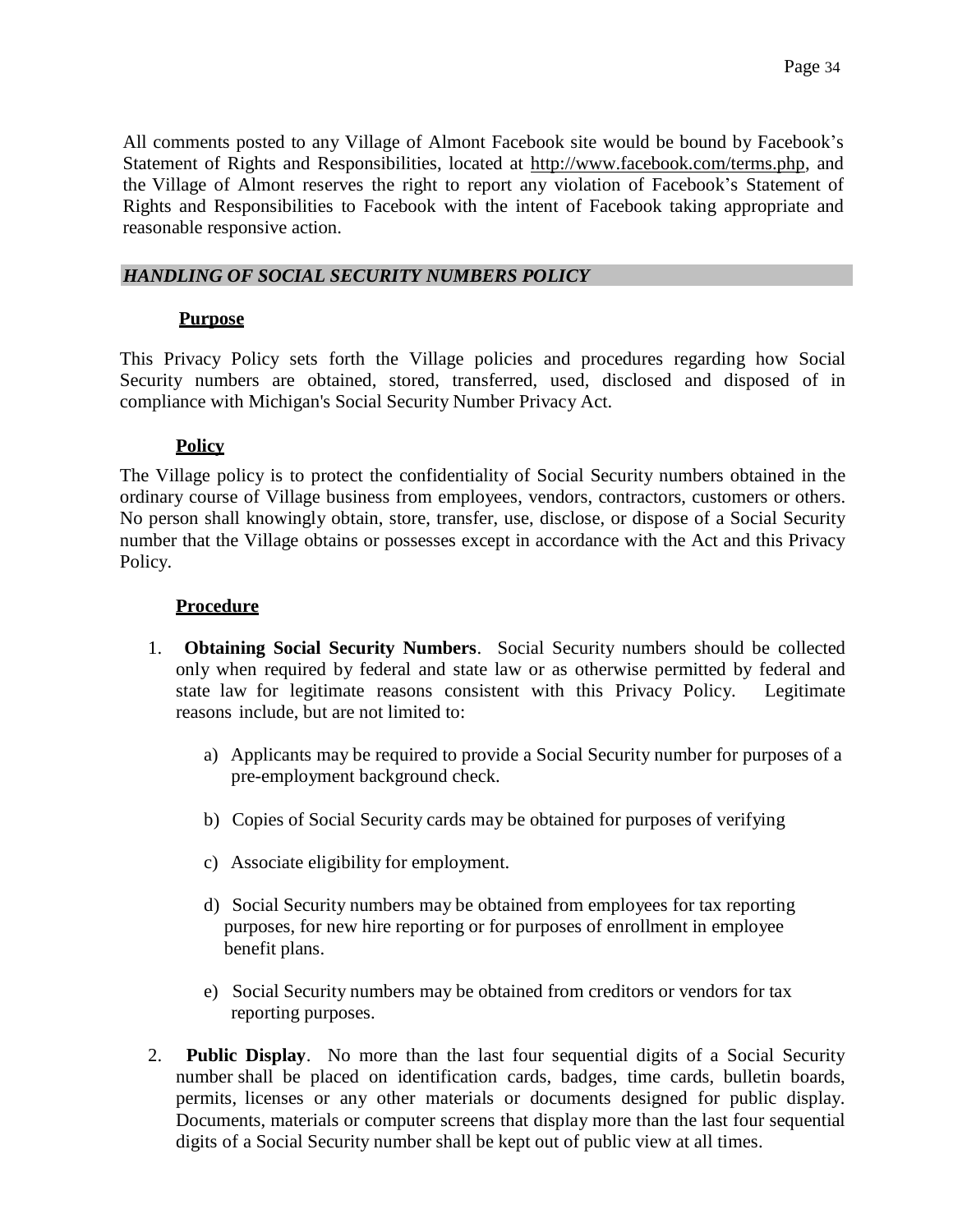- 3. **Account Numbers**. No more than the last four sequential digits of a Social Security number shall be used as a primary account number for an individual.
- 4. **Computer Transmission**. No more than the last four sequential digits of a Social Security number shall be used or transmitted on the Internet or on a computer system or network unless the connection is secure or the transmission is encrypted.
- 5. **Mailed Documents**. Documents containing more than the last four sequential digits of a Social Security number shall only be sent in cases where state or federal law, rule, regulation, or court order or rule authorizes, permits or requires that a Social Security number appear in the document. Documents containing more than the last four sequential digits of a Social Security number that are sent through the mail shall not reveal the number through the envelope window or otherwise be visible from outside the envelope or package.
- 6. **Storage**. All documents containing more than the last four Social Security numbers shall be stored in a physically secure manner. No more than the last four Social Security numbers shall be stored on computers or other electronic devices that are not secured against unauthorized access.
- 7. **Access to Social Security Numbers**. Only personnel who have legitimate business reasons to know will have access to records containing more than the last four Social Security numbers. Personnel using records containing more than the last four Social Security numbers must take appropriate steps to secure such records when not in immediate use.
- 8. **Disposal**. Documents containing more than the last four Social Security numbers will be retained in accordance with the requirements of state and federal laws. When documents containing more than the last four Social Security numbers are disposed of, disposal shall be accomplished in a manner that protects the confidentiality of the Social Security numbers (e.g., shredding).
- 9. **Unauthorized Use or Disclosure of Social Security Numbers**. The Village shall take reasonable measures to enforce this Privacy Policy and to correct and prevent the reoccurrence of any known violations. Any employee, who knowingly obtains, uses or discloses more than the last four Social Security numbers for unlawful purposes or contrary to the requirements of this privacy policy shall be subject to discipline up to and including discharge.

# **Disciplinary Action Policy**

This discussion is intended to be general and representative of the type of behavior that may result in corrective or disciplinary action. The discussion is not intended to be comprehensive and does not alter the employment at-will relationship between the employee and the Village of Almont. The Village of Almont reserves the right to terminate any employee for any reason, at any time, and with or without cause or notice. Those bound by union contracts will be disciplined as required by contract.

# *IDENTITY THEFT PREVENTION POLICY (RED FLAG POLICY)*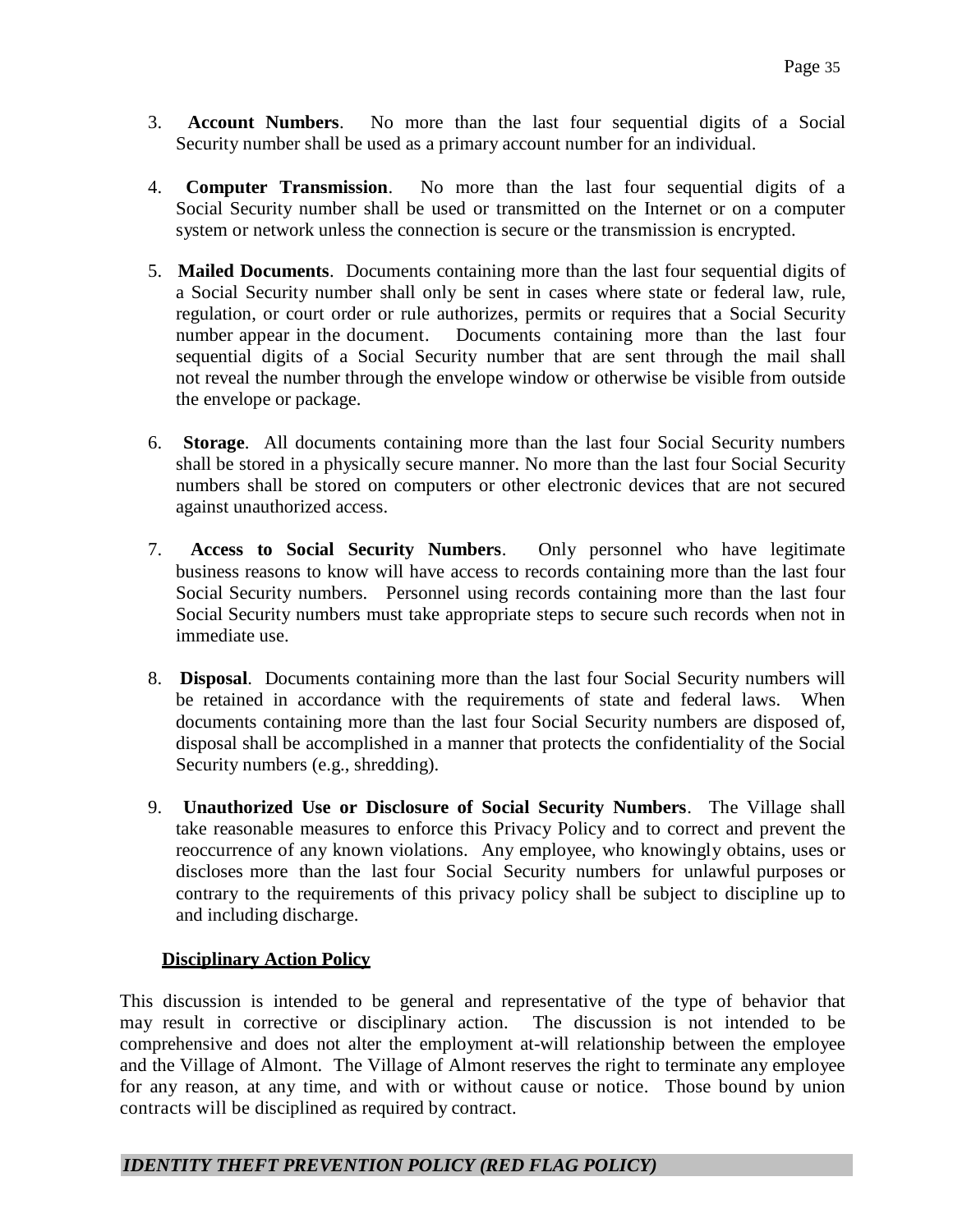The purpose of this policy is to establish an Identity Theft Prevention Program designed to detect, prevent, and mitigate identity theft in connection with the opening of a covered account and to provide for continued administration of the Program in compliance with the Federal Trade Commission's Red Flags Rule (Part 681 of Title 16 of the Code of Federal Regulations) implementing Sections 114 and 315 of the Fair and Accurate Credit Transactions Act (FACTA) of 2003.

Under the Red Flag Rule, every financial institution and creditor is required to establish an "Identity Theft Prevention Program" tailored to its size, complexity and the nature of its operation. Each program must contain reasonable policies and procedures to:

- 1. Identify relevant Red Flags for new and existing covered accounts and incorporate those Red Flags into the Program:
- 2. Detect Red Flags that have been incorporated into the Program.
- 3. Respond appropriately to any Red Flags that are detected to prevent and mitigate Identity Theft.
- 4. Ensure the Program is updated periodically, to reflect changes in risks to customers or to the safety and soundness of the creditor from Identity Theft.

# **Definitions**

*Identifying information* means any name or number that may be used, alone or in conjunction with any other information, to identify a specific person, including: name, address, telephone number, social security number, date of birth, government issued driver's license or identification number, alien registration number, government passport number, employer or taxpayer identification number, unique electronic identification number, computer's Internet Protocol address, or routing code.

*Identify theft* means fraud committed or attempted, using the identifying information of another person without authority.

# A *covered account*

means:

- 1. An account that a financial institution or creditor offers or maintains, primarily for personal, family, or household purposes that involves or is designed to permit multiple payments or transactions. Covered accounts include credit card accounts, mortgage loans, automobile loans, margin accounts, cell phone accounts, utility accounts, checking accounts and savings accounts; and
- 2. Any other account that the financial institution or creditor offers or maintains for which there is a reasonably foreseeable risk to customers or to the safety and soundness of the financial institution or creditor from identity theft, including financial, operational, compliance, reputation or litigation risks.

A *red flag* means a pattern, practice or specific activity that indicates the possible existence of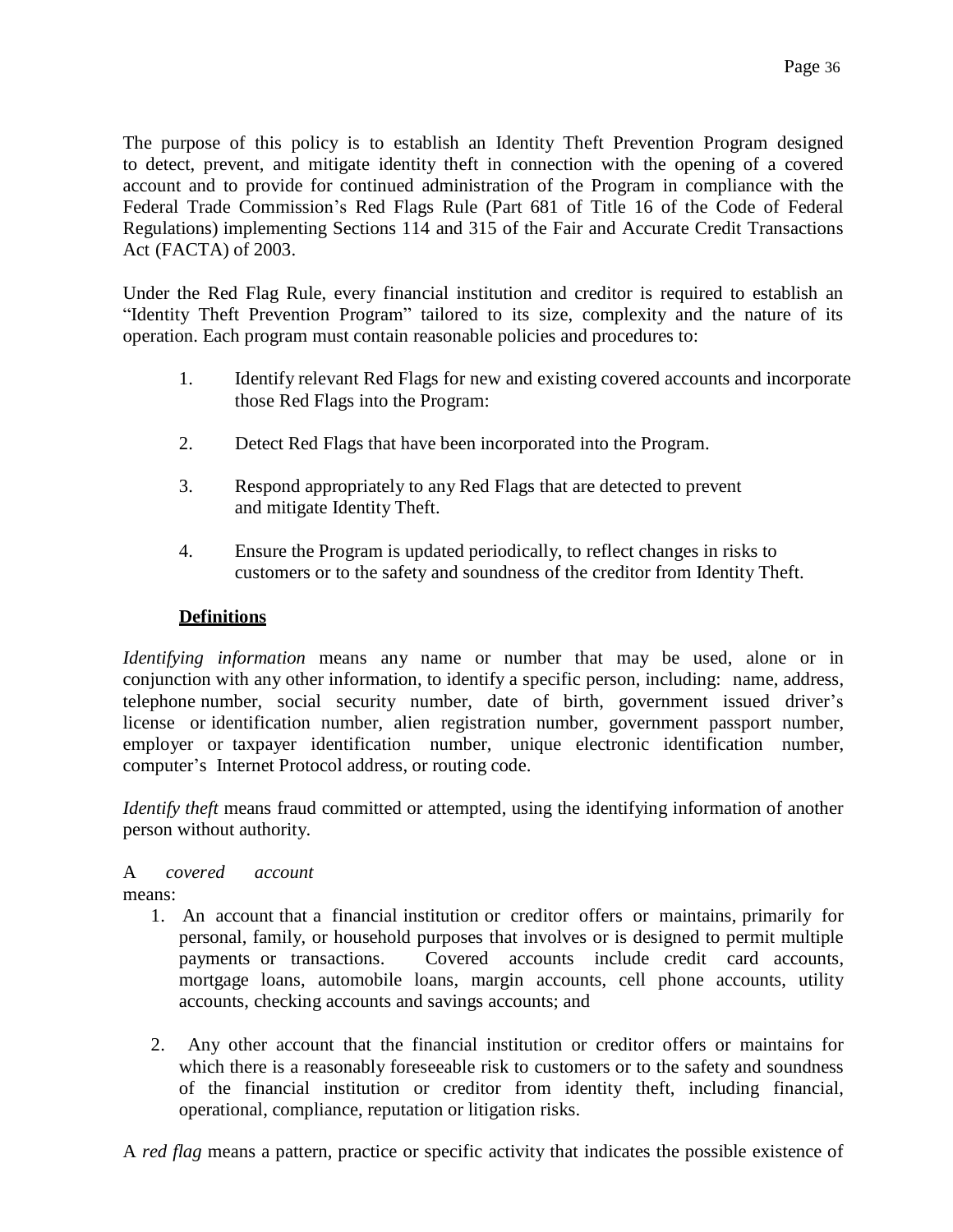identity theft.

# **Policy**

- **A. IDENTIFICATION OF RED FLAGS**. The Village identifies the following red flags, in each of the listed categories:
	- 1. Suspicious Documents
		- i. Identification document or card that appears to be forged, altered or inauthentic;
		- ii. Identification document or card on which a person's photograph or physical description is not consistent with the person presenting the document;
		- iii. Other document with information that is not consistent with existing customer; and
		- iv. Application for service that appears to have been altered or forged.
	- 2. Suspicious Personal Identifying Information
		- i. Identifying information presented that is inconsistent with other information the customer provides;
		- ii. Identifying information presented that is inconsistent with other sources of information;
		- iii. Identifying information presented that is the same as information shown on other applications that were found to be fraudulent;
		- iv. Identifying information presented that is consistent with fraudulent activity;
		- v. An address or phone number presented that is the same as that of another person;
		- vi. A person fails to provide complete personal identifying information on an application when reminded to do so (however, by law social security numbers must not be required); and
		- vii. A person's identifying information is not consistent with the information that is on file for the customer.
	- 3. Suspicious Account Activity or Unusual Use of Account
		- i. Change of address for an account followed by a request to change the account holder's name;
		- ii. Payments stop on an otherwise consistently up-to-date account;
		- iii. Mail sent to the account holder is repeatedly returned as undeliverable;
		- iv. Notice to the Village that a customer is not receiving mail sent by the Village;
		- v. Notice to the Village that an account has unauthorized activity;
		- vi. Breach in the Village's computer system security; and
		- vii. Unauthorized access to or use of customer account information.
	- 4. Alerts from Others
		- i. Notice to the Village from a customer, identity theft victim, law enforcement or other person that it has opened or is maintaining a fraudulent account for a person engaged in Identity Theft.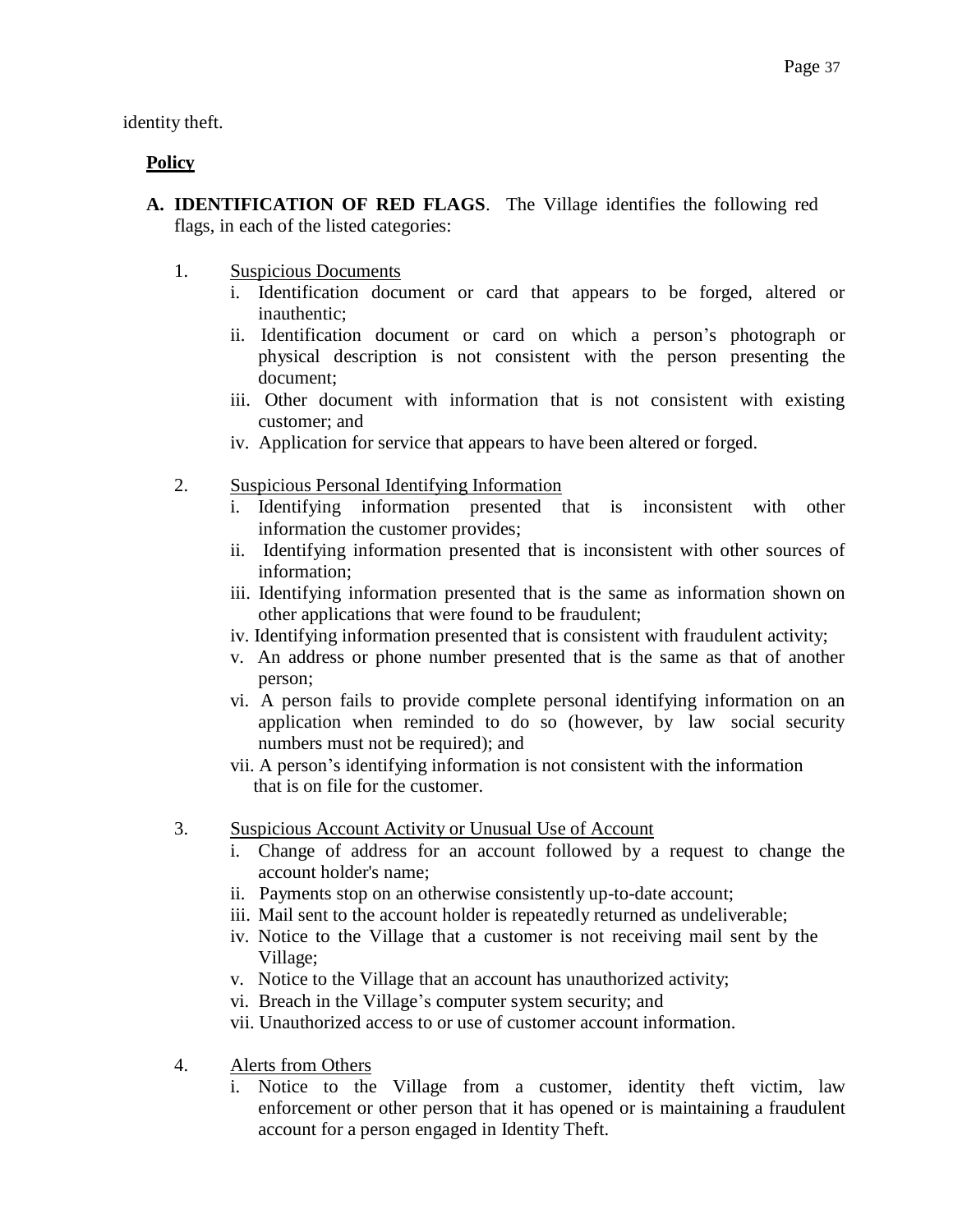# **B. DETECTING RED FLAGS**.

**1. New Accounts**. In order to detect any of the Red Flags identified above associated with the opening of a new account, Village personnel will take the following steps to obtain and verify the identity of the person opening the account:

- i. Require certain identifying information such as name, residential or business address, Homestead Exemption Affidavit or other identification;
- ii. Verify the customer's identity (for instance, review a driver's license or other identification card);
- iii. Review documentation showing the existence of a business entity; and/or
- iv. Independently contact the customer.

**2. Existing Accounts**. In order to detect any of the Red Flags identified above for an existing account, Village personnel will take the following steps to monitor transactions with an account:

- i. Verify the validity of requests to change billing addresses; and
- ii. Verify changes in banking information given for billing and payment purposes.

# **C. PREVENTING AND MITIGATING IDENTITY THEFT**.

In the event Village personnel detect any identified Red Flags, such personnel shall take one or more of the following steps, depending on the degree of risk posed by the Red Flag:

# **1. Prevent and Mitigate**

- i. Continue to monitor an account for evidence of Identity Theft;
- ii. Contact the customer;
- iii. Change any passwords or other security devices that permit access to accounts;
- iv. Not open a new account;
- v. Close an existing account;
- vi. Reopen an account with a new number;
- vii. Notify the Village Clerk/Treasurer for determination of the appropriate step(s) to take;
- viii. Notify law enforcement; and/or
- ix. Determine that no response is warranted under the particular circumstances.

# **2. Protect customer identifying information**

- i. In order to further prevent the likelihood of identity theft occurring with respect to Village accounts, the Village will take the following steps with respect to its internal operating procedures to protect customer identifying information:
- ii. Ensure that its website is secure or provide clear notice that the website is not secure;
- iii. Ensure complete and secure destruction of paper documents and computer files containing customer information;
- iv. Ensure that office computers are password protected;
- v. Keep offices clear of papers containing customer information;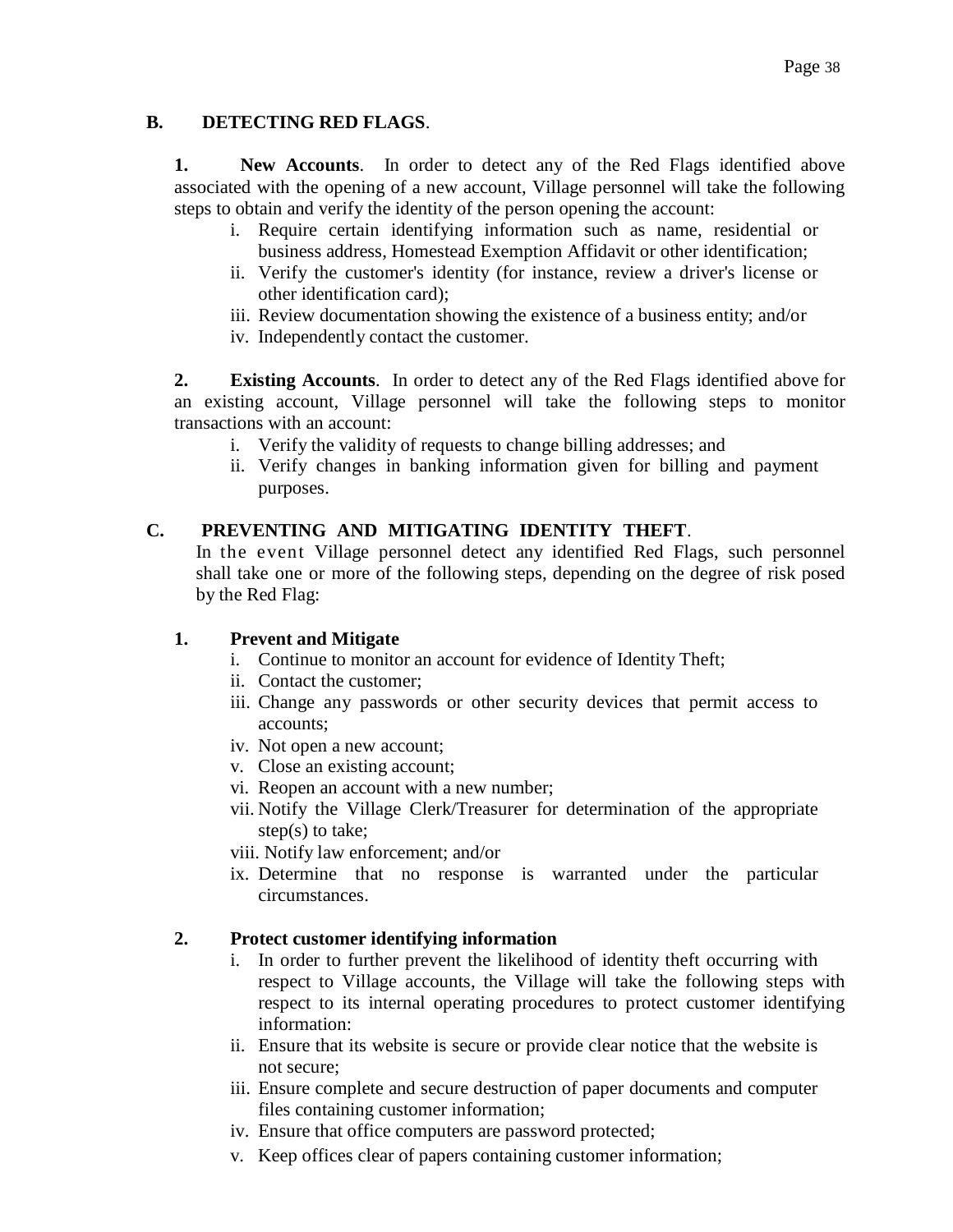- vi. Ensure computer virus protection is up to date; and
- vii. Require and keep only the kinds of customer information that are necessary for utility purposes.

**D. PROGRAM UPDATES.** This Program will be periodically reviewed and updated to reflect changes in risks to customers and the soundness of the Village to prevent Identity Theft. The Village Clerk/Treasurer will consider the Village's experiences with Identity Theft situation, changes in Identity Theft methods, changes in Identity Theft detection and prevention methods, changes in types of accounts the Village maintains and changes in the Village's business arrangements with other entities. After considering these factors, the Village Clerk/Treasurer will determine whether changes to the Program, including the listing of Red Flags, are warranted. If warranted, the Village Clerk/Treasurer will present the Village Council with his/her recommended changes and the Council will make a determination of whether to accept, modify or reject those changes to the Program.

# **E. PROGRAM ADMINISTRATION**.

**1. Oversight**. Responsibility for developing, implementing and updating this Program lies with an Identity Theft Committee for the Village. The Committee is headed by the Village Clerk/Treasurer, with the Manager and Deputy Clerk/Treasurer comprising the remainder of the committee membership. The Village Clerk/Treasurer will be responsible for the Program administration, for ensuring appropriate training of Village staff on the Program, for reviewing any staff reports regarding the detection of Red Flags and the steps for preventing and mitigating Identity Theft, determining which steps of prevention and mitigation should be taken in particular circumstances and considering periodic changes to the Program.

**2. Staff Training and Reports**. Village staff responsible for implementing the Program shall be trained either by or under the direction of the Village Clerk/Treasurer in the detection of Red Flags, and the responsive steps to be taken when a Red Flag is detected. Village staff is required to provide reports to the Program Administrator on incidents of Identity Theft, the Village's compliance with the Program and the effectiveness of the Program.

**3. Specific Program Elements and Confidentiality**. For the effectiveness of Identity Theft Prevention Programs, the Red Flag Rule envisions a degree of confidentiality regarding the Village's specific practices relating to Identity Theft detection, prevention and mitigation. Therefore, under this Program, knowledge of such specific practices are to be limited to the Identity Theft Committee and those employees who need to know them for purposes of preventing Identity Theft. Because this Program is to be adopted by a public body and thus publicly available, it would be counterproductive to list these specific practices here. Therefore, only the Program's general red flag detection, implementation and prevention practices are listed in this document.

# **Authority & Revisions**

This policy was enacted by approval of the Village Council, as reflected in the regular meeting minutes dated October 21, 2008. Revisions to this policy shall only be enacted when approved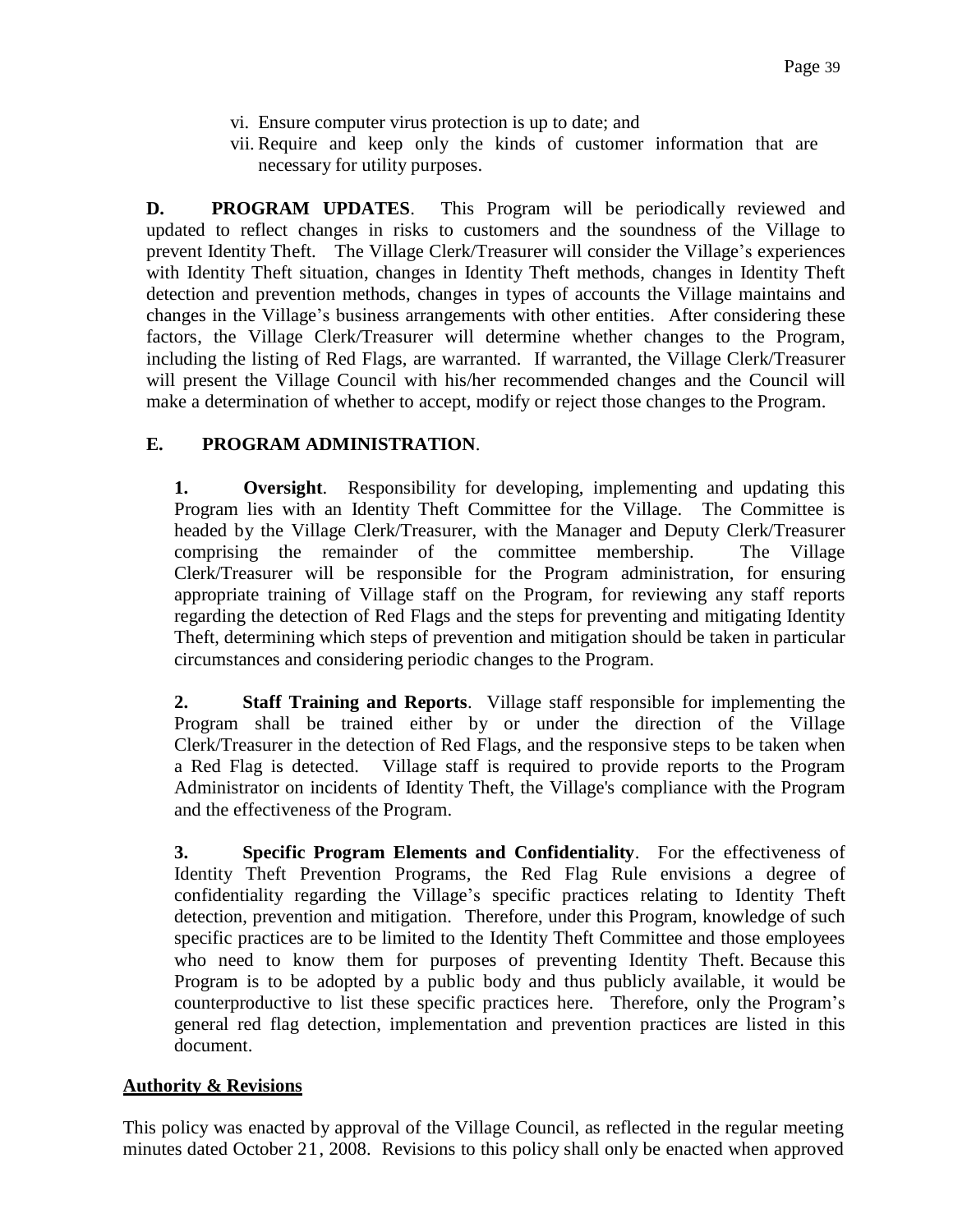by the Village Council and reflected in the applicable meeting minutes. This policy shall be reviewed at least annually by the Village Clerk/Treasurer and updated as appropriate.

# *THE INTENT OF THIS HANDBOOK*

The intent of this handbook is to comply with the following laws and regulations:

- Title VII of the Civil Rights Act of 1964
- The Civil Rights Act of 1991
- The Age Discrimination Act of 1967
- The Vocational Rehabilitation Act of 1973
- The Americans with Disabilities Act of 1990
- The Employee Retirement Income Security Act (ERISA)
- The Equal Pay Act of 1963
- The Immigration Reform and Control Act of 1986
- Executive Order 11246
- Executive Order 11141
- The Fair Labor Standards Act
- The Occupational Safety and Health Act
- The Family Medical Leave Act of 1993
- The Michigan Handicapper's Civil Rights Act
- The Michigan Whistleblower's Protection Act
- The Michigan Wage Payment Act
- The Polygraph Protection Act of 1981
- The State of Michigan Constitution
- The U.S. Constitution
- And all other applicable laws not mentioned.

If this handbook shall conflict with any applicable portion of these laws the established law shall prevail.

#### *SEVERABILITY*

If any provision of this handbook shall be found to be unenforceable the remainder of the handbook shall remain in full force and effect.

#### *COBRA NOTIFICATION*

# **THIS IS YOUR COBRA NOTIFICATION**

The Consolidated Omnibus Budget Reconciliation Act (COBRA) was enacted in 1986 and requires the Village (as well as most other employers) to offer coverage in their group health plan to certain former employees and their families.

COBRA is the opportunity for a temporary extension of health plan coverage (continuation coverage) at group rates at the employee's expense. This notice is intended to inform you, in a summary fashion, of your rights and obligations under the continuation coverage provisions of the law**. YOU, YOUR SPOUSE AND YOUR DEPENDENTS SHOULD TAKE THE**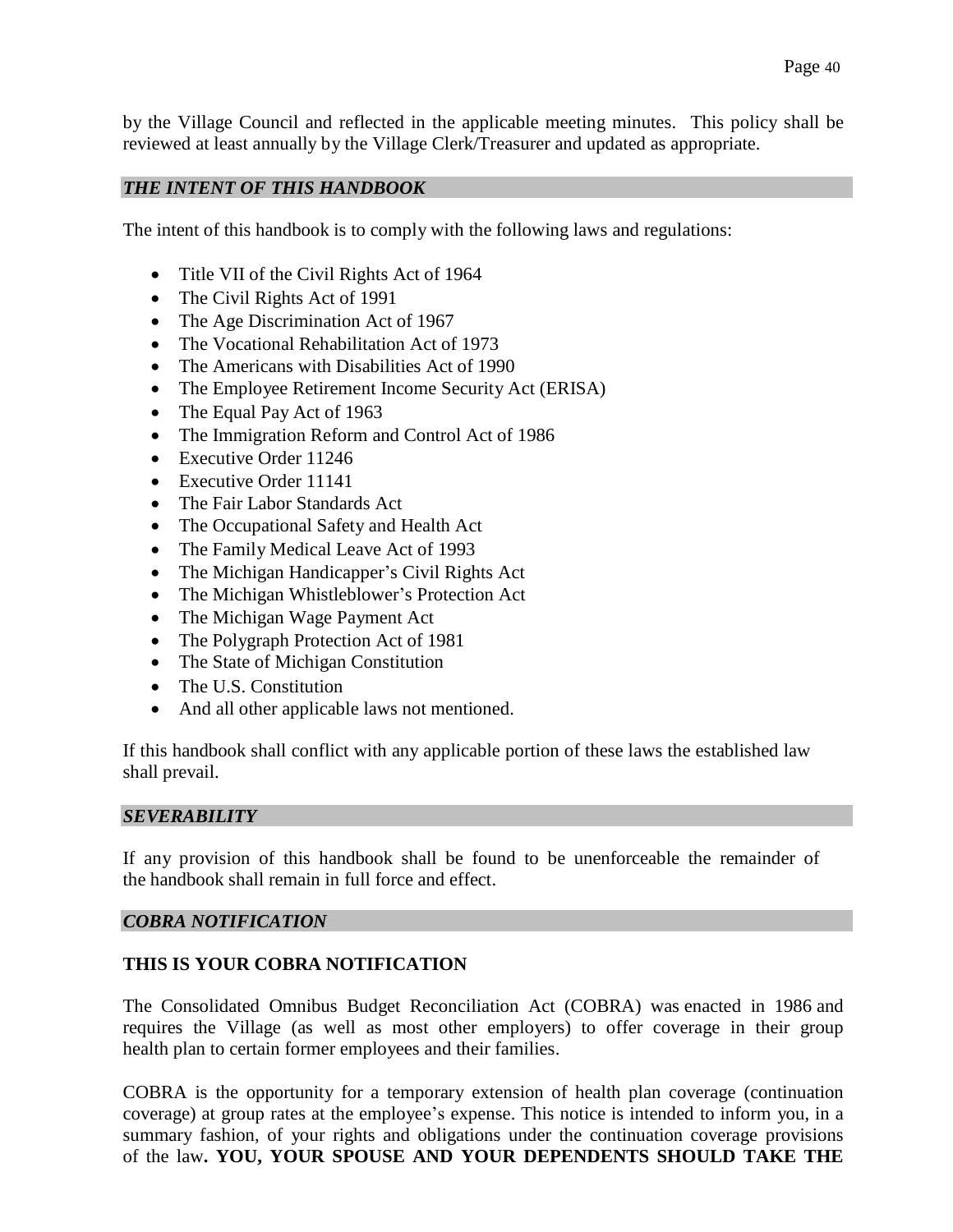# **TIME TO READ THIS NOTICE.**

As an employee of the Village of Almont, covered by the Village's Employee Health Benefit Plan, you have the right to choose continuation coverage if you lose your group health coverage because of a reduction in your hours of employment or the termination of your employment for reasons other than gross misconduct on your part.

Your spouse, if covered by the Village's Employee Health Benefit Plan, has the right to choose continuation coverage for his/her own benefit if he/she loses group health coverage for any of the following four reasons:

- a. Your death
- b. Reduction in your hours of employment or the termination of your employment for reasons other than gross misconduct on your part;
- c. Divorce; or
- d. You become eligible for Medicare.

Your dependent child has the right to choose continuation coverage for his/her own benefit if he/she loses group health coverage for any of the following five reasons:

- a. Your death,
- b. Reduction in your hours of employment or the termination of your employment for reasons other than gross misconduct on your part;
- c. You become eligible for Medicare;
- d. Your dependent ceases to be a "dependent child" as defined under the Village's Employee Health Benefit Plan.

# **Employee Responsibility**

You and your covered dependents have the responsibility to inform the Village Manager of a divorce, legal separation, or a child losing dependent status under the Village's health care plan. When the Village Manager is notified that one of these events has happened, he or she will in turn notify you or the appropriate dependent of his/her right to continue coverage.

Under the law you and/or your dependent have at least sixty days from the date you receive notification to elect coverage.

# **COBRA Coverage**

a. If you choose **not to** continue coverage, your group health insurance coverage will end.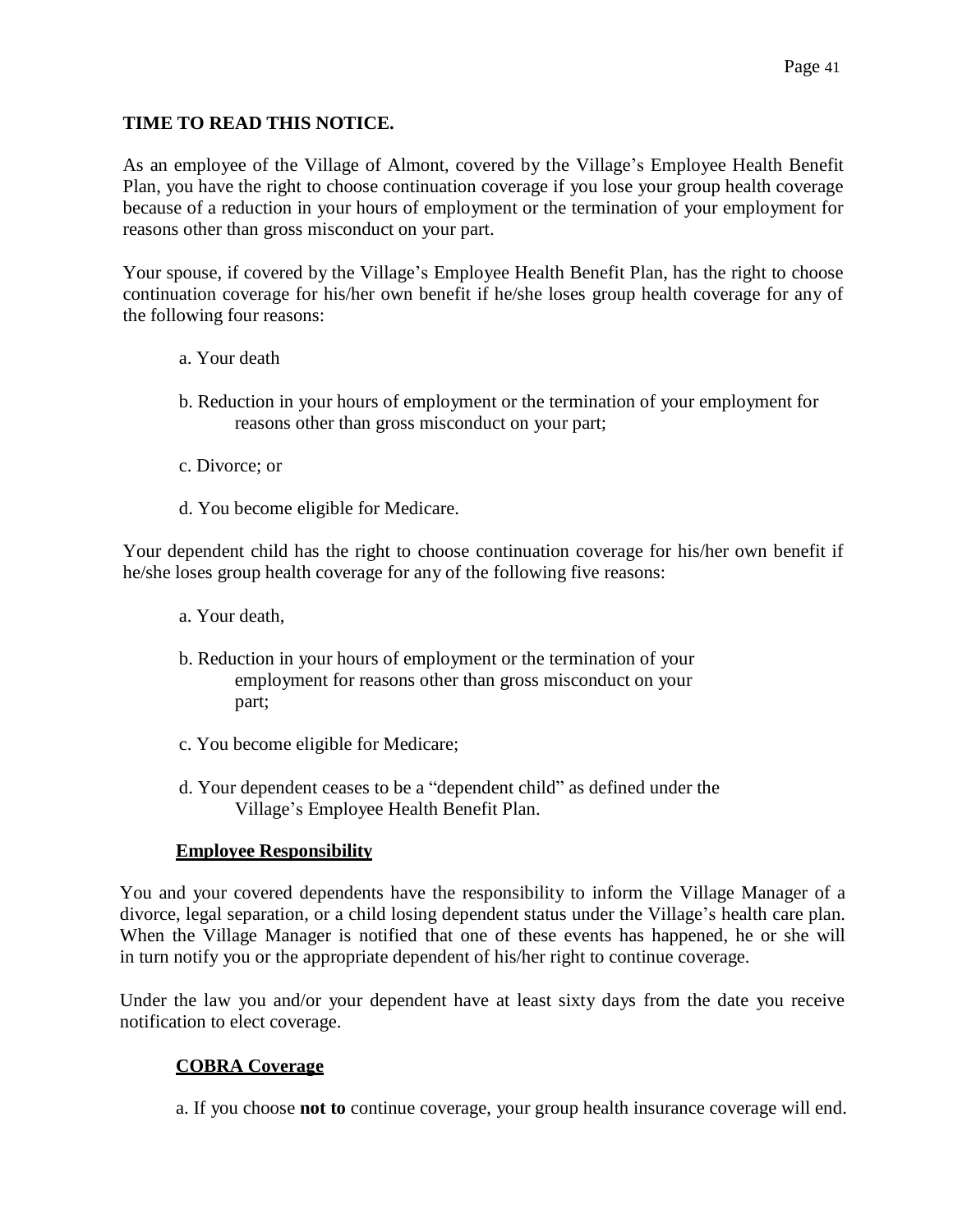- b. You or your dependent(s) may choose to remain covered under your current benefit plan for up to 18 months or, under certain circumstances, such as divorce, up to 36 months. A child born to or placed for adoption with a COBRA continuee is also eligible for coverage. It is the responsibility of the COBRA continuee to notify the Village Manager of the birth or adoption. The new parent may add the new child to the policy; if the new parent has individual coverage under the policy he/she may elect family coverage. You do not have to show that you are insurable to choose continuation coverage.
- c. If the Social Security Administration determines that a COBRA continuee was disabled any time during the first sixty days of the continuation coverage and the COBRA continuee informs the coverage carrier before the end of the 18 month period, then the period of continuation coverage **for the disabled person** may be extended forup to 29 months.
- d. In no case will the covered person, or his/her dependents receive more than 36 months of continued coverage.

# **Cost**

COBRA coverage cost is the monthly charge imposed on the Village for its group health insurance. The Village does not send monthly bills for COBRA payments. Continuees must mail or drop off payments to the office of the Clerk/Treasurer by the 15th of each month. The Village, consistent with applicable laws, may add a 5% administration cost for employees receiving COBRA benefits.

# **COBRA Terminations**

COBRA terminations can occur when:

- a. The Village no longer provides group health coverage to any of its employees,
- b. The premium for continuation of coverage is not paid.
- c. The COBRA continuee becomes covered under another group health plan that does not include a pre-existing conditions clause applicable to the COBRA continue.
- d. The COBRA continuee becomes eligible for Medicare.